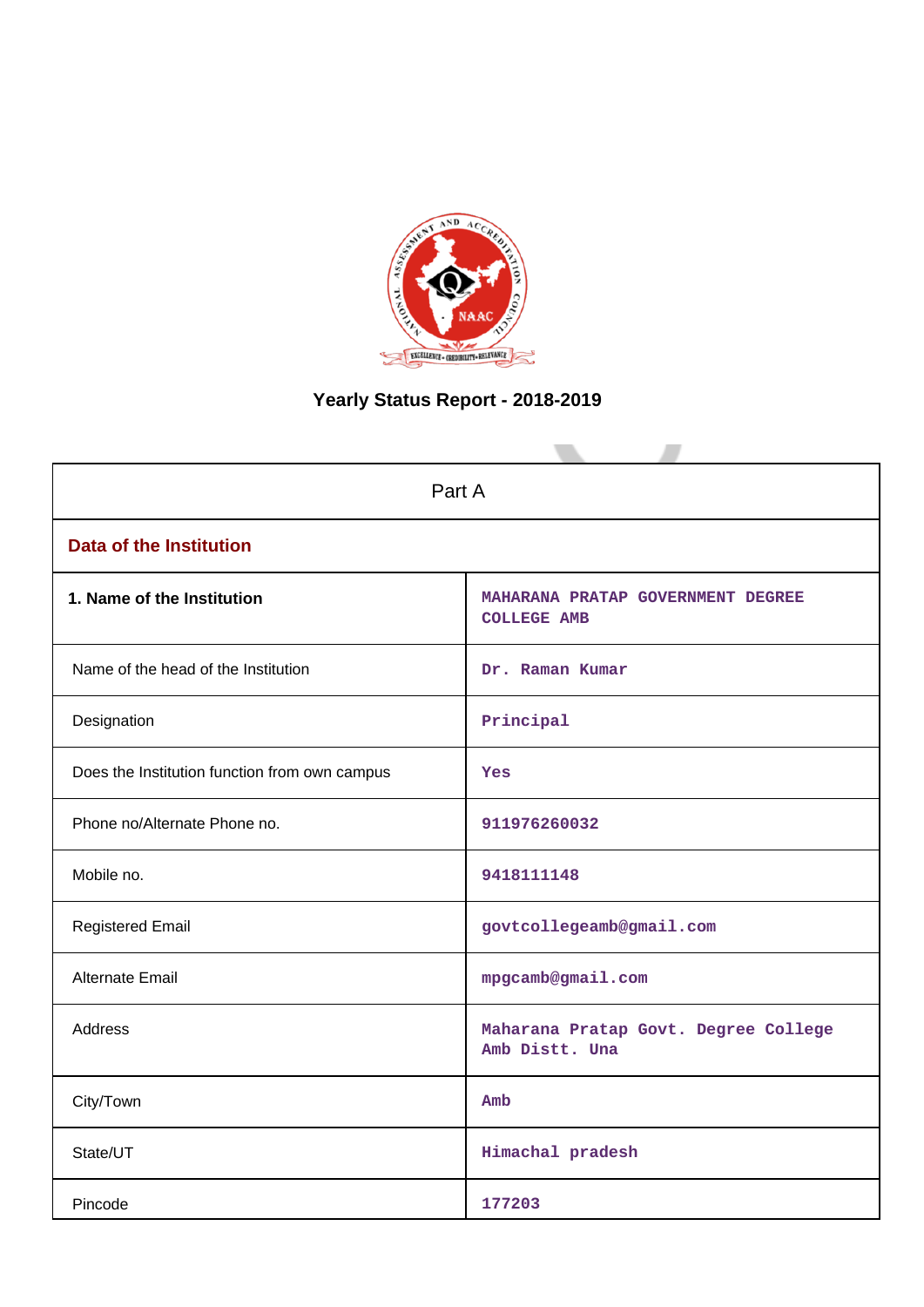| 2. Institutional Status                                                  |                                                                                    |
|--------------------------------------------------------------------------|------------------------------------------------------------------------------------|
| Affiliated / Constituent                                                 | Affiliated                                                                         |
| Type of Institution                                                      | Co-education                                                                       |
| Location                                                                 | Rural                                                                              |
| <b>Financial Status</b>                                                  | state                                                                              |
| Name of the IQAC co-ordinator/Director                                   | Darshan Kumar                                                                      |
| Phone no/Alternate Phone no.                                             | 911976260032                                                                       |
| Mobile no.                                                               | 9418015414                                                                         |
| <b>Registered Email</b>                                                  | kdarshan288@gmail.com                                                              |
| Alternate Email                                                          | dhimandk202@gmail.com                                                              |
| 3. Website Address                                                       |                                                                                    |
| Web-link of the AQAR: (Previous Academic Year)                           | https://www.mpgcamb.com/                                                           |
| 4. Whether Academic Calendar prepared during<br>the year                 | Yes                                                                                |
| if yes, whether it is uploaded in the institutional website:<br>Weblink: | https://www.mpgcamb.com/uploads/1/0/7/8<br>/10786403/academic calendar 2018-19.pdf |
| <b>5. Accrediation Details</b>                                           |                                                                                    |

| Cycle                                | Grade | <b>CGPA</b> | Year of           | Validity           |             |  |  |
|--------------------------------------|-------|-------------|-------------------|--------------------|-------------|--|--|
|                                      |       |             | Accrediation      | Period From        | Period To   |  |  |
| 2                                    | в     | 2.40        | 2016              | $16 -$ Sep $-2016$ | 15-Sep-2021 |  |  |
|                                      |       |             |                   |                    |             |  |  |
| 6. Date of Establishment of IQAC     |       |             | $28 - Sep - 2012$ |                    |             |  |  |
| 7. Internal Quality Assurance System |       |             |                   |                    |             |  |  |

| Quality initiatives by IQAC during the year for promoting quality culture                                           |                   |  |  |  |  |  |
|---------------------------------------------------------------------------------------------------------------------|-------------------|--|--|--|--|--|
| Number of participants/ beneficiaries<br>Item /Title of the quality initiative by<br>Date & Duration<br><b>IQAC</b> |                   |  |  |  |  |  |
| First meeting of IQAC                                                                                               | $03 - Jul - 2018$ |  |  |  |  |  |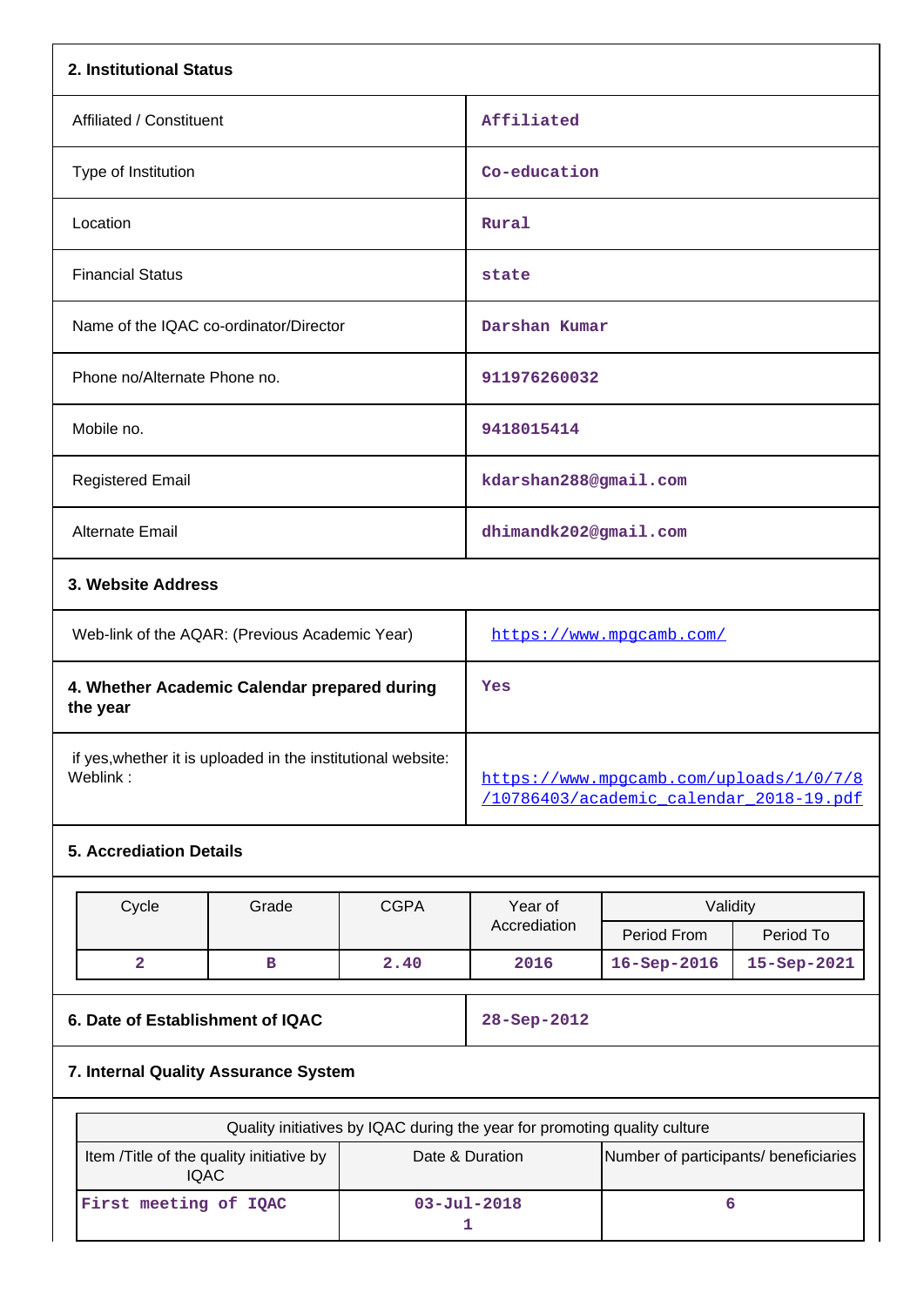| Second meeting of IQAC                                                                          | $04 - Oct - 2018$<br>1               | 6   |
|-------------------------------------------------------------------------------------------------|--------------------------------------|-----|
| Third meeting of IQAC                                                                           | $06 - \text{Feb} - 2019$<br>1        | 6   |
| Fourth meeting of IQAC                                                                          | $01 - May - 2019$<br>ı               | 6   |
| Feedback obtained from<br>students                                                              | $03 - Ju1 - 2019$<br>10 <sup>°</sup> | 150 |
| Student Satisfaction<br><b>Survey Conducted</b>                                                 | $03 - Ju1 - 2019$<br>10 <sup>1</sup> | 107 |
| Poster making and Collage<br>making competitions held<br>on the topic Beat Plastic<br>Pollution | $20 - Ju1 - 2018$<br>1               | 80  |
| Declamation contest was<br>organised on the topic E-<br>Waste                                   | $11 - Dec - 2018$<br>1               | 50  |
| Lecture organised on the<br>topic career counselling<br>avenues                                 | $20 - Dec - 2018$<br>1               | 200 |

### **8. Provide the list of Special Status conferred by Central/ State Government-UGC/CSIR/DST/DBT/ICMR/TEQIP/World Bank/CPE of UGC etc.**

| Institution/Departmen<br>t/Faculty | Scheme | <b>Funding Agency</b> | Year of award with<br>duration | Amount |  |  |
|------------------------------------|--------|-----------------------|--------------------------------|--------|--|--|
| Nil<br>Nil                         |        | Nil<br>2019           |                                |        |  |  |
| No Files Uploaded !!!              |        |                       |                                |        |  |  |

| 9. Whether composition of IQAC as per latest<br><b>NAAC</b> guidelines:                                            | Yes              |
|--------------------------------------------------------------------------------------------------------------------|------------------|
| Upload latest notification of formation of IQAC                                                                    | <u>View File</u> |
| 10. Number of IQAC meetings held during the<br>year :                                                              | 4                |
| The minutes of IQAC meeting and compliances to the<br>decisions have been uploaded on the institutional<br>website | Yes              |
| Upload the minutes of meeting and action taken report                                                              | View File        |
| 11. Whether IQAC received funding from any of<br>the funding agency to support its activities<br>during the year?  | <b>No</b>        |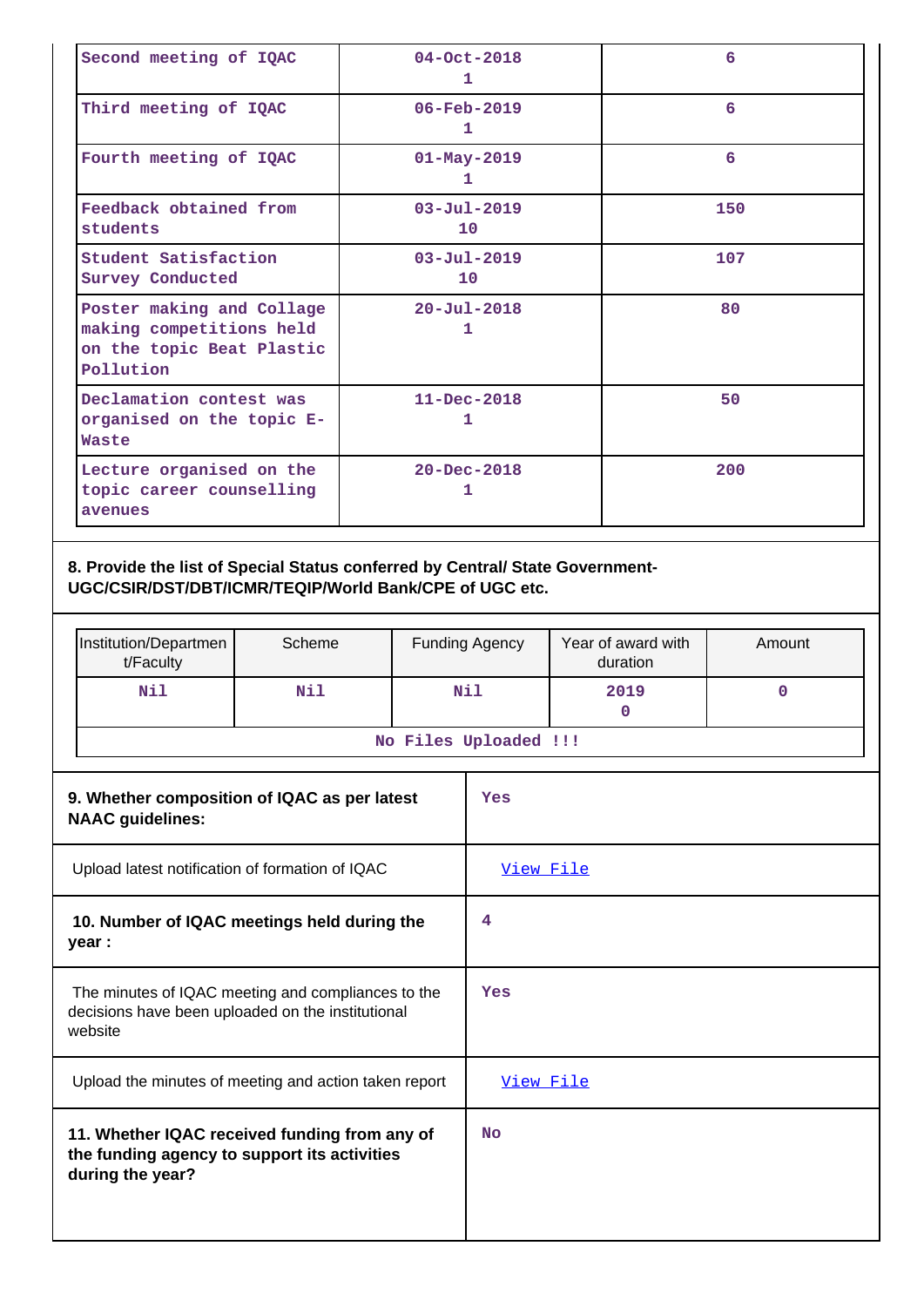#### **12. Significant contributions made by IQAC during the current year(maximum five bullets)**

**• Workshop on Skill Development programme was organised on 8/8/2018 for final semester Students.**

**• Rozgar Mela was conducted in collaboration with ANV Solutions Chandigarh on 28/12/2018 for placement and career counselling of final year students of the College.**

**• Account on National Digital Library has been created on NDL Portal. N-List subscription will be renewed.**

**• 10 days classes on self-defence and yoga were organized from 1/8/18 to 10/8/18 in the college for girl students. Self-Defence and Yoga Experts were invited to train our girl students.**

**• Expert-Guest Lecture on Drug Abuse, traffic Rules and Cyber Crimes was organized for all the students on 25/7/2018. Keynote Speaker in this guest lecture was Mr. Manoj Jamwal, DSP Amb. Expert-Guest Lecture on Dowry act and domestic violence was organized by the college on 23/7/2018 for all the students. Keynote Speaker in this guest lecture was Mr. Vikash Kashyap (Advocate)**

#### [View File](https://assessmentonline.naac.gov.in/public/Postacc/Contribution/1394_Contribution.xlsx)

**13. Plan of action chalked out by the IQAC in the beginning of the academic year towards Quality Enhancement and outcome achieved by the end of the academic year**

| Plan of Action                                                      | Achivements/Outcomes                                                                                                                                                                         |
|---------------------------------------------------------------------|----------------------------------------------------------------------------------------------------------------------------------------------------------------------------------------------|
| To start skill development courses in<br>the college.               | IT ITES started in the college                                                                                                                                                               |
| To check the status of e-resources in<br>the library.               | Recommended to renew the subscription<br>of N-List in the session 2019-20                                                                                                                    |
| To check the status of SOUL 2.0 in the<br>Library.                  | 1200 books were already entered in SOUL<br>and 1300 new books have been entered in<br>SOUL during the session. Remaining 9000<br>(Aproximately) book will be entered in<br>SOUL before 2021. |
| To check the status of National Digital<br>Library.                 | National Digital Library was not<br>started in the college. College was<br>registered on NDL and the student<br>registration will start after<br>completion of N-List registration.          |
| To install sound system in the college<br>class rooms               | One sound system is installed in one<br>class room on pilot basis.                                                                                                                           |
| To organise self-defence and yoga<br>classes for girl students      | Classes on Judo Karate and yoga was<br>organised for 10 days, in which about<br>50 girl students got benefitted.                                                                             |
| Installation of Sanitary Napkin Bending<br>Machines in the college. | Two Sanitary Napkin Bending Machines<br>were installed in the college.                                                                                                                       |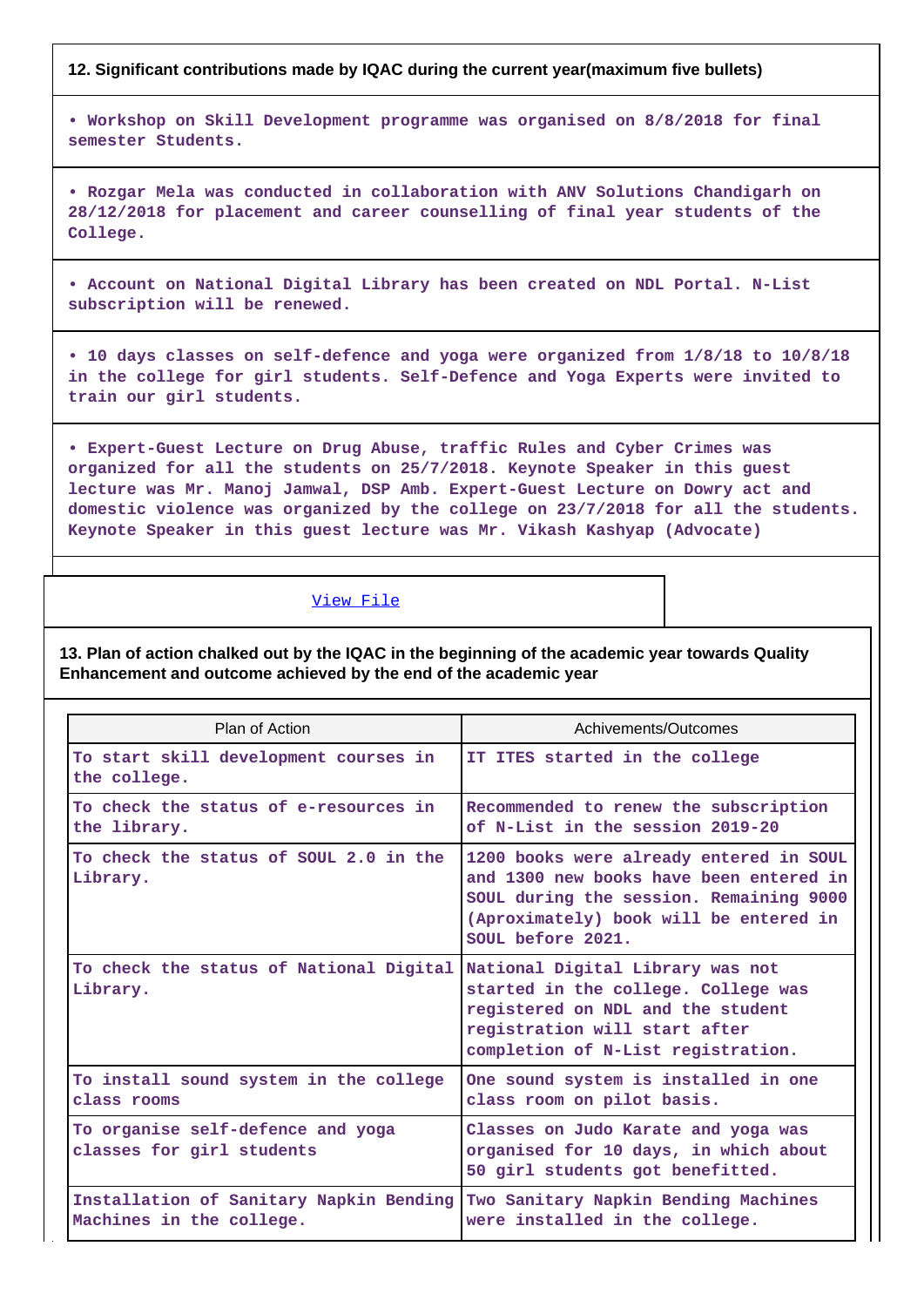| To organise competitions among students<br>like plastic waste, e-waste,<br>malnutrition etc.                         | Competion on all three topics were<br>organized in the college.                                                                                                                                                                                                                                                                                                                                                                                                                                                                                                                                                                                                                                                                                                                                                                                                                                        |  |  |  |  |
|----------------------------------------------------------------------------------------------------------------------|--------------------------------------------------------------------------------------------------------------------------------------------------------------------------------------------------------------------------------------------------------------------------------------------------------------------------------------------------------------------------------------------------------------------------------------------------------------------------------------------------------------------------------------------------------------------------------------------------------------------------------------------------------------------------------------------------------------------------------------------------------------------------------------------------------------------------------------------------------------------------------------------------------|--|--|--|--|
| To obtain structured feedback from the<br>students                                                                   | Feed back obtained from the students.                                                                                                                                                                                                                                                                                                                                                                                                                                                                                                                                                                                                                                                                                                                                                                                                                                                                  |  |  |  |  |
| To conduct student satisfaction survey<br>in the college                                                             | Student satisfaction survey conducted<br>in the college                                                                                                                                                                                                                                                                                                                                                                                                                                                                                                                                                                                                                                                                                                                                                                                                                                                |  |  |  |  |
| To renovate girls common room, canteen<br>& NCC room                                                                 | Renovated                                                                                                                                                                                                                                                                                                                                                                                                                                                                                                                                                                                                                                                                                                                                                                                                                                                                                              |  |  |  |  |
| To redesign College website                                                                                          | In process, will be completed in the<br>next academic year                                                                                                                                                                                                                                                                                                                                                                                                                                                                                                                                                                                                                                                                                                                                                                                                                                             |  |  |  |  |
|                                                                                                                      | View File                                                                                                                                                                                                                                                                                                                                                                                                                                                                                                                                                                                                                                                                                                                                                                                                                                                                                              |  |  |  |  |
| 14. Whether AQAR was placed before statutory<br>body?                                                                | <b>No</b>                                                                                                                                                                                                                                                                                                                                                                                                                                                                                                                                                                                                                                                                                                                                                                                                                                                                                              |  |  |  |  |
| 15. Whether NAAC/or any other accredited<br>body(s) visited IQAC or interacted with it to<br>assess the functioning? | <b>No</b>                                                                                                                                                                                                                                                                                                                                                                                                                                                                                                                                                                                                                                                                                                                                                                                                                                                                                              |  |  |  |  |
| 16. Whether institutional data submitted to<br><b>AISHE:</b>                                                         | Yes                                                                                                                                                                                                                                                                                                                                                                                                                                                                                                                                                                                                                                                                                                                                                                                                                                                                                                    |  |  |  |  |
| Year of Submission                                                                                                   | 2018                                                                                                                                                                                                                                                                                                                                                                                                                                                                                                                                                                                                                                                                                                                                                                                                                                                                                                   |  |  |  |  |
| Date of Submission                                                                                                   | $31 - Dec - 2018$                                                                                                                                                                                                                                                                                                                                                                                                                                                                                                                                                                                                                                                                                                                                                                                                                                                                                      |  |  |  |  |
| 17. Does the Institution have Management<br><b>Information System?</b>                                               | Yes                                                                                                                                                                                                                                                                                                                                                                                                                                                                                                                                                                                                                                                                                                                                                                                                                                                                                                    |  |  |  |  |
| If yes, give a brief descripiton and a list of modules<br>currently operational (maximum 500 words)                  | The college has its own management<br>system. Advanta Rapid ERP management<br>and administration software is<br>functional in the college. The system<br>provides efficient database and it<br>eliminates paper work and extra efforts<br>utilize by the management team. The<br>process to store all the information<br>requires minimal staff involvement and<br>it saves a lot of time. Currently five<br>modules are working. Students admission<br>and registration are done through this<br>software. This module handles the<br>admission and registration process for<br>both existing and new students. We can<br>keep a track of refundable security<br>deposit, onetime registration fee,<br>assign the course, class, section and<br>roll numbers to the students. It can<br>also manage the activities like<br>promotion and demotion of students,<br>student fee receipts. It can handle |  |  |  |  |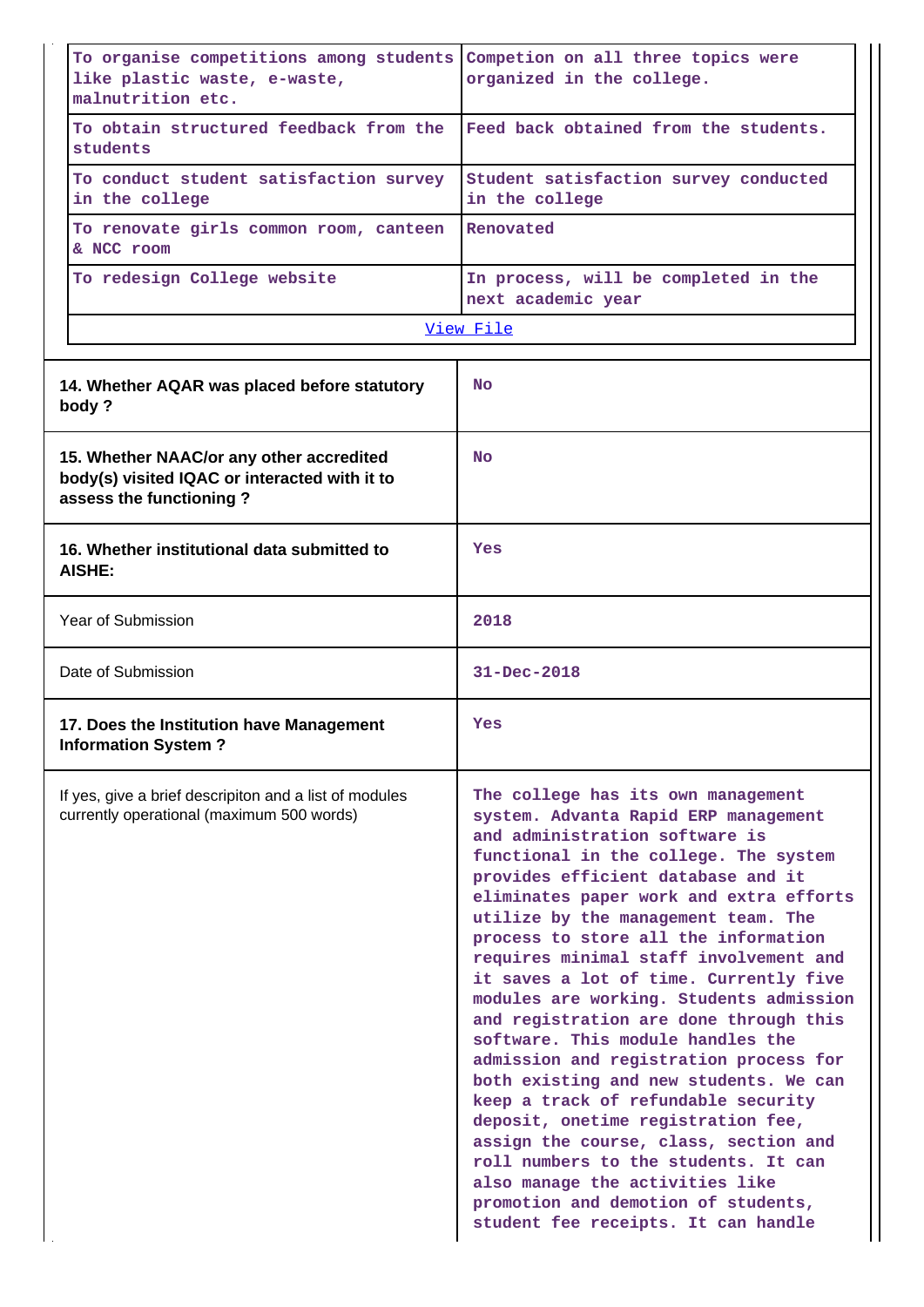**entire registration and admission process of students for every academic year. Previous educational detail can be recorded. It can maintain a unique id for all students. Any type of document and data related to student can be attached. We can generate accurate reports in a customized manner i.e. we can obtain student list, roll number wise or student id or registration wise. The character certificates can also be generated through this system. The ledgers of the accounts can also be maintained. Another module working in the software is fee collection and receipt printing system. It allows receiving fee in seconds with few clicks of mouse and keyword. This helps the staff to utilize their time efficiently. It has also fee relaxation facility, fee concession facility, balance adjustment facility. It can calculate pending fee and concessions automatically and receipts can be printed on all types of printers as per the design of the college. Other module working in our management information system is to manage the database of students and other aspects of the college very efficiently. This provides capability to register students in particular class, courses, tracking students, examination etc. This module is used to track all data information of students such as students' personal details, parent's details, address, academic, medical, discipline, email, and mobile no details with just a few clicks of mouse. This management information system is maintained through contract. Annual maintenance contract has been given to the company Advanta innovations at annual payment of Rs 20000/.**

**Part B** 

### **CRITERION I – CURRICULAR ASPECTS**

#### **1.1 – Curriculum Planning and Implementation**

 1.1.1 – Institution has the mechanism for well planned curriculum delivery and documentation. Explain in 500 words

 **The college meticulously plans and develops action plans for effective implementation of the curriculum which is in line with the institution 's goal to empower students through quality education. Teachers prepare schedule of work for each subject semester/ term wise. This schedule of work is made**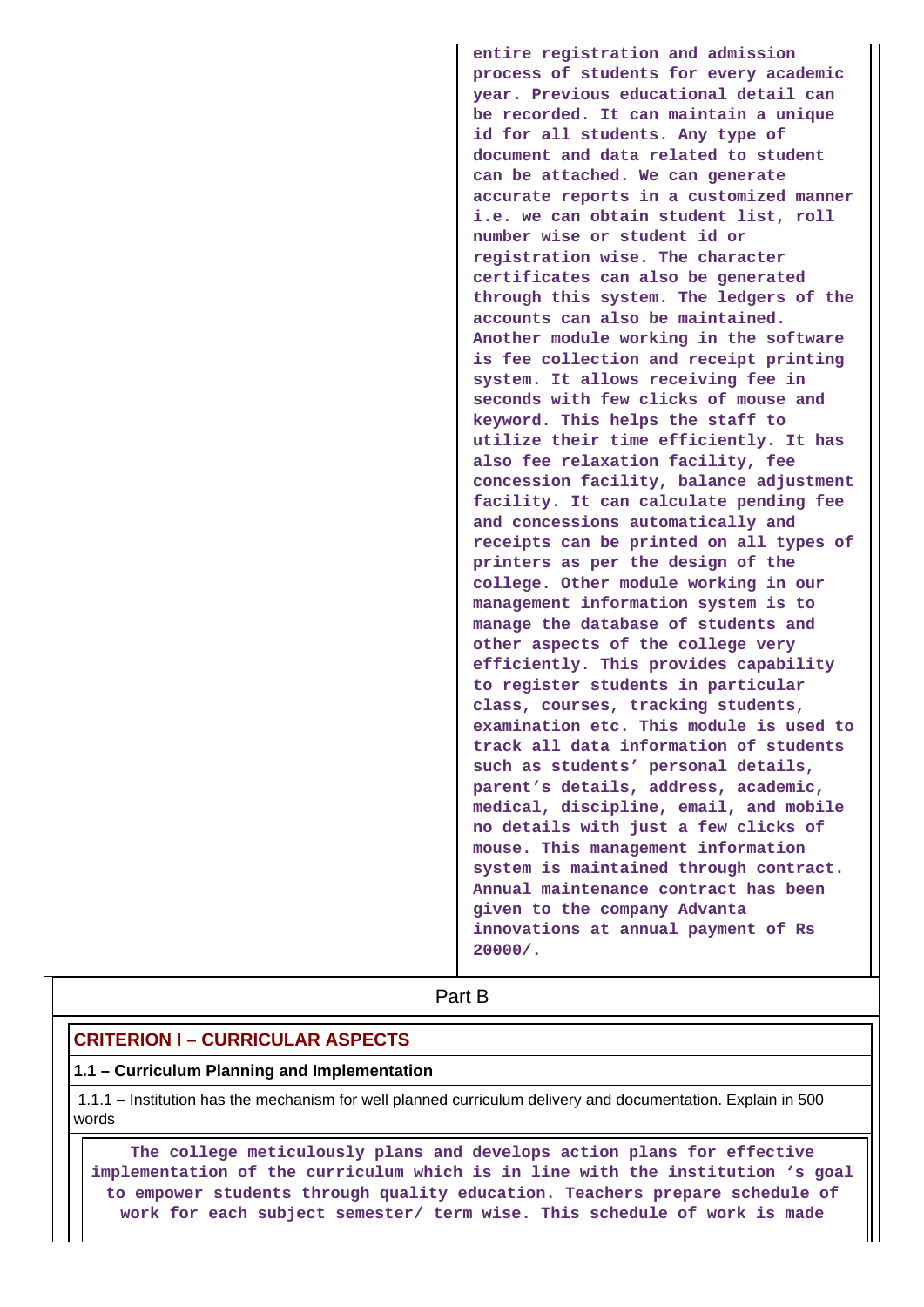**available in the department and library for reference. The curriculum delivery is effectively done through lectures, supported by Power Point Presentation. Printed study material is also given to students. This is supplemented by Group Discussions, Seminars and Interactive sessions. Access to e-resources through National digital library and N-List is made available for the faculty and students to further ensure effective delivery of curriculum. Each department prepares the calendar of activities like extension lectures, Power Point presentations, Group Discussions etc. for the term/semester to achieve the desired outcomes. The quality of the education imparted to students is monitored and ensured through Internal Quality Assurance Cell. Regular feedback obtained from the stakeholders, with respect to the quality of the enrichment programmes are monitored and evaluated by the IQAC and necessary remedial measures are incorporated in the future. Further, the quality of education imparted is periodically evaluated by external agencies like the National Assessment and Accreditation Council (NAAC). The attendance record of the students is maintained manually in the attendance registers. Midterm exams are conducted and the proper record is maintained. The students are assessed on the basis of midterm exam, assignments and regularity in attendance. Further as the College is affiliated to Himachal Pradesh University, Shimla-5, It follows the University designed curriculum.**

| 1.1.2 - Certificate/ Diploma Courses introduced during the academic year                                                                                                 |                          |          |                                                                                                                                                           |                                                                                                                                                    |  |  |  |  |
|--------------------------------------------------------------------------------------------------------------------------------------------------------------------------|--------------------------|----------|-----------------------------------------------------------------------------------------------------------------------------------------------------------|----------------------------------------------------------------------------------------------------------------------------------------------------|--|--|--|--|
| Certificate<br>Diploma Courses                                                                                                                                           | Dates of<br>Introduction | Duration | Focus on employ<br>ability/entreprene<br>urship                                                                                                           | Skill<br>Development                                                                                                                               |  |  |  |  |
| IT ITES                                                                                                                                                                  | 01/02/2019               | 400      | Placement<br>drives were<br>held in the<br>college<br>campus in<br>which 23<br>students<br>were<br>selected and<br>five joined<br>in various<br>companies | Personality<br>development,<br>Communicatio<br>n and soft<br>skills,<br>spoken<br>English, IP<br>(Computer<br>basics) and<br>entrepreneur<br>ship. |  |  |  |  |
| 1.2 - Academic Flexibility                                                                                                                                               |                          |          |                                                                                                                                                           |                                                                                                                                                    |  |  |  |  |
| 1.2.1 - New programmes/courses introduced during the academic year                                                                                                       |                          |          |                                                                                                                                                           |                                                                                                                                                    |  |  |  |  |
| Programme/Course                                                                                                                                                         | Programme Specialization |          | Dates of Introduction                                                                                                                                     |                                                                                                                                                    |  |  |  |  |
| No Data Entered/Not Applicable !!!                                                                                                                                       |                          |          |                                                                                                                                                           |                                                                                                                                                    |  |  |  |  |
|                                                                                                                                                                          |                          |          |                                                                                                                                                           |                                                                                                                                                    |  |  |  |  |
| 1.2.2 - Programmes in which Choice Based Credit System (CBCS)/Elective course system implemented at the<br>affiliated Colleges (if applicable) during the academic year. |                          |          |                                                                                                                                                           |                                                                                                                                                    |  |  |  |  |
| Name of programmes adopting<br><b>CBCS</b>                                                                                                                               | Programme Specialization |          | <b>CBCS/Elective Course System</b>                                                                                                                        | Date of implementation of                                                                                                                          |  |  |  |  |
| No Data Entered/Not Applicable !!!                                                                                                                                       |                          |          |                                                                                                                                                           |                                                                                                                                                    |  |  |  |  |
| 1.2.3 - Students enrolled in Certificate/ Diploma Courses introduced during the year                                                                                     |                          |          |                                                                                                                                                           |                                                                                                                                                    |  |  |  |  |
|                                                                                                                                                                          | Certificate              |          | Diploma Course                                                                                                                                            |                                                                                                                                                    |  |  |  |  |
| <b>Number of Students</b>                                                                                                                                                | 90                       |          | 0                                                                                                                                                         |                                                                                                                                                    |  |  |  |  |
| 1.3 - Curriculum Enrichment                                                                                                                                              |                          |          |                                                                                                                                                           |                                                                                                                                                    |  |  |  |  |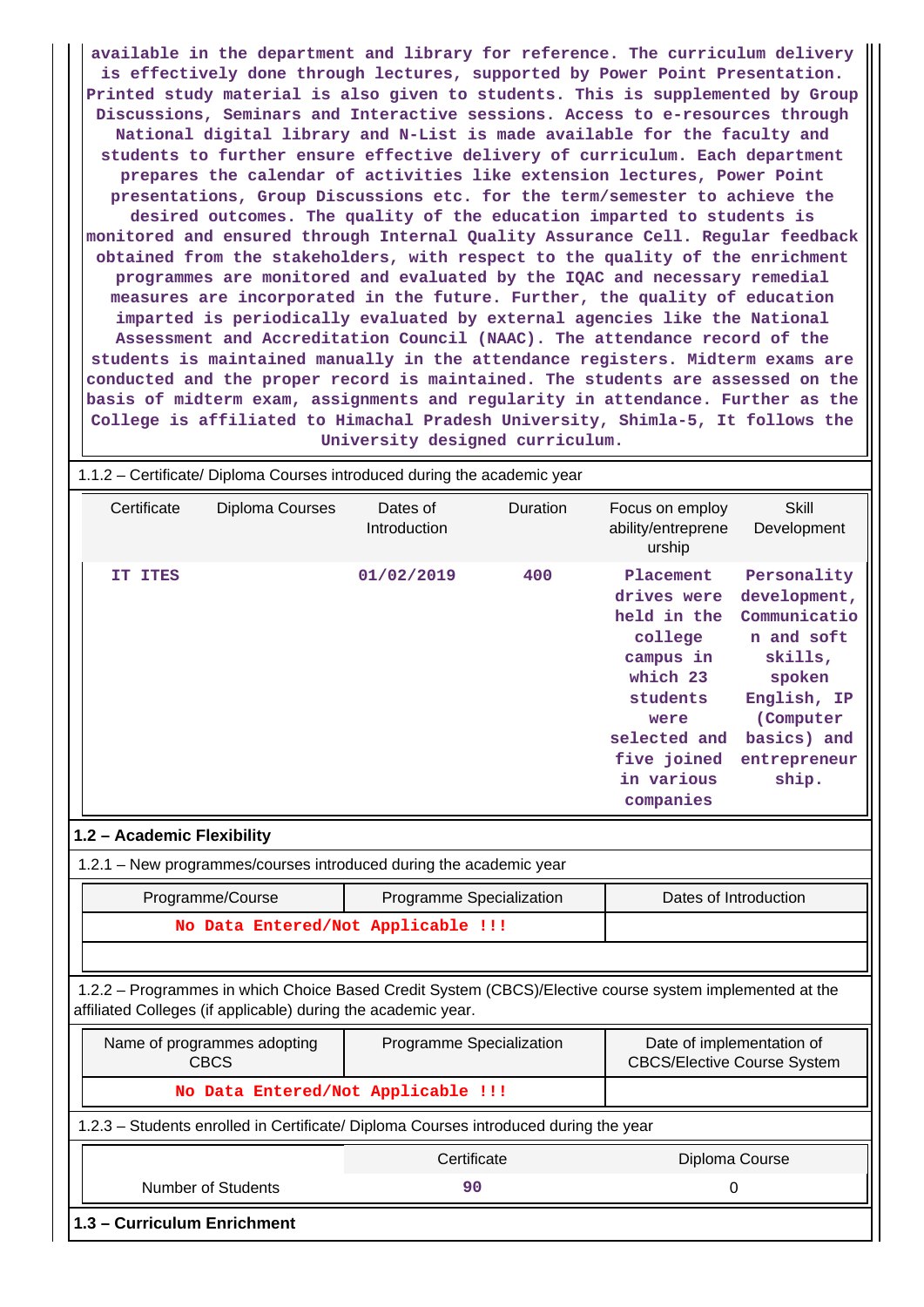| <b>Value Added Courses</b>                                                                                                                                                                                                                                                                                                                                                                                                                                                                                                                                                                                                                                                                                                                                                                                                                                                |                             |                                                                                          |                                    |                                   |                          |  |  |  |
|---------------------------------------------------------------------------------------------------------------------------------------------------------------------------------------------------------------------------------------------------------------------------------------------------------------------------------------------------------------------------------------------------------------------------------------------------------------------------------------------------------------------------------------------------------------------------------------------------------------------------------------------------------------------------------------------------------------------------------------------------------------------------------------------------------------------------------------------------------------------------|-----------------------------|------------------------------------------------------------------------------------------|------------------------------------|-----------------------------------|--------------------------|--|--|--|
|                                                                                                                                                                                                                                                                                                                                                                                                                                                                                                                                                                                                                                                                                                                                                                                                                                                                           |                             | Date of Introduction                                                                     | <b>Number of Students Enrolled</b> |                                   |                          |  |  |  |
| IT ITES                                                                                                                                                                                                                                                                                                                                                                                                                                                                                                                                                                                                                                                                                                                                                                                                                                                                   |                             | 01/02/2019                                                                               |                                    |                                   | 90                       |  |  |  |
|                                                                                                                                                                                                                                                                                                                                                                                                                                                                                                                                                                                                                                                                                                                                                                                                                                                                           |                             |                                                                                          |                                    |                                   |                          |  |  |  |
| 1.3.2 - Field Projects / Internships under taken during the year                                                                                                                                                                                                                                                                                                                                                                                                                                                                                                                                                                                                                                                                                                                                                                                                          |                             |                                                                                          |                                    |                                   |                          |  |  |  |
| Project/Programme Title                                                                                                                                                                                                                                                                                                                                                                                                                                                                                                                                                                                                                                                                                                                                                                                                                                                   |                             | No. of students enrolled for Field<br>Programme Specialization<br>Projects / Internships |                                    |                                   |                          |  |  |  |
| <b>BBA</b>                                                                                                                                                                                                                                                                                                                                                                                                                                                                                                                                                                                                                                                                                                                                                                                                                                                                |                             | ICT internship                                                                           |                                    |                                   | 7                        |  |  |  |
| <b>BCA</b>                                                                                                                                                                                                                                                                                                                                                                                                                                                                                                                                                                                                                                                                                                                                                                                                                                                                |                             | ICT internship                                                                           |                                    | 9                                 |                          |  |  |  |
|                                                                                                                                                                                                                                                                                                                                                                                                                                                                                                                                                                                                                                                                                                                                                                                                                                                                           |                             |                                                                                          |                                    |                                   |                          |  |  |  |
| 1.4 - Feedback System                                                                                                                                                                                                                                                                                                                                                                                                                                                                                                                                                                                                                                                                                                                                                                                                                                                     |                             |                                                                                          |                                    |                                   |                          |  |  |  |
| 1.4.1 - Whether structured feedback received from all the stakeholders.                                                                                                                                                                                                                                                                                                                                                                                                                                                                                                                                                                                                                                                                                                                                                                                                   |                             |                                                                                          |                                    |                                   |                          |  |  |  |
| <b>Students</b>                                                                                                                                                                                                                                                                                                                                                                                                                                                                                                                                                                                                                                                                                                                                                                                                                                                           |                             |                                                                                          |                                    | Yes                               |                          |  |  |  |
| <b>Teachers</b>                                                                                                                                                                                                                                                                                                                                                                                                                                                                                                                                                                                                                                                                                                                                                                                                                                                           |                             |                                                                                          |                                    | No                                |                          |  |  |  |
| Employers                                                                                                                                                                                                                                                                                                                                                                                                                                                                                                                                                                                                                                                                                                                                                                                                                                                                 |                             |                                                                                          |                                    | <b>No</b>                         |                          |  |  |  |
| Alumni                                                                                                                                                                                                                                                                                                                                                                                                                                                                                                                                                                                                                                                                                                                                                                                                                                                                    |                             |                                                                                          |                                    | <b>No</b>                         |                          |  |  |  |
| Parents                                                                                                                                                                                                                                                                                                                                                                                                                                                                                                                                                                                                                                                                                                                                                                                                                                                                   |                             |                                                                                          |                                    | No                                |                          |  |  |  |
| 1.4.2 - How the feedback obtained is being analyzed and utilized for overall development of the institution?<br>(maximum 500 words)                                                                                                                                                                                                                                                                                                                                                                                                                                                                                                                                                                                                                                                                                                                                       |                             |                                                                                          |                                    |                                   |                          |  |  |  |
| <b>Feedback Obtained</b>                                                                                                                                                                                                                                                                                                                                                                                                                                                                                                                                                                                                                                                                                                                                                                                                                                                  |                             |                                                                                          |                                    |                                   |                          |  |  |  |
| The feedback obtained from the students is utilised for the improvement of the<br>areas in which we lag behind. The feedback is obtained from the students on<br>various aspects of the college like teaching faculty, administration including<br>principal, infrastructural facilities like class rooms, library, laboratories,<br>computer labs, cafeteria or canteen, facilities of the drinking water and<br>toilets etc. Any negative feedback is immediately paid attention and the<br>college authorities try to address the problems of the students without any<br>delay. This year feedback from 150 students was taken of which feedback forms<br>from 110 students were found to be correct i.e. complete with all information<br>sought. The data from feedback of 110 students was analysed and the complete<br>report is uploaded on the college website. |                             |                                                                                          |                                    |                                   |                          |  |  |  |
|                                                                                                                                                                                                                                                                                                                                                                                                                                                                                                                                                                                                                                                                                                                                                                                                                                                                           |                             |                                                                                          |                                    |                                   |                          |  |  |  |
| <b>CRITERION II - TEACHING- LEARNING AND EVALUATION</b>                                                                                                                                                                                                                                                                                                                                                                                                                                                                                                                                                                                                                                                                                                                                                                                                                   |                             |                                                                                          |                                    |                                   |                          |  |  |  |
| 2.1 - Student Enrolment and Profile                                                                                                                                                                                                                                                                                                                                                                                                                                                                                                                                                                                                                                                                                                                                                                                                                                       |                             |                                                                                          |                                    |                                   |                          |  |  |  |
| 2.1.1 - Demand Ratio during the year                                                                                                                                                                                                                                                                                                                                                                                                                                                                                                                                                                                                                                                                                                                                                                                                                                      |                             |                                                                                          |                                    |                                   |                          |  |  |  |
| Name of the<br>Programme                                                                                                                                                                                                                                                                                                                                                                                                                                                                                                                                                                                                                                                                                                                                                                                                                                                  | Programme<br>Specialization | Number of seats<br>available                                                             |                                    | Number of<br>Application received | <b>Students Enrolled</b> |  |  |  |
| <b>BA</b>                                                                                                                                                                                                                                                                                                                                                                                                                                                                                                                                                                                                                                                                                                                                                                                                                                                                 |                             | 688                                                                                      |                                    | 688                               | 688                      |  |  |  |
| <b>BSC</b>                                                                                                                                                                                                                                                                                                                                                                                                                                                                                                                                                                                                                                                                                                                                                                                                                                                                |                             | 783                                                                                      |                                    | 783                               | 783                      |  |  |  |
| <b>BCom</b>                                                                                                                                                                                                                                                                                                                                                                                                                                                                                                                                                                                                                                                                                                                                                                                                                                                               |                             | 275                                                                                      |                                    | 254                               | 254                      |  |  |  |
| <b>MA</b>                                                                                                                                                                                                                                                                                                                                                                                                                                                                                                                                                                                                                                                                                                                                                                                                                                                                 | English                     | 80                                                                                       |                                    | 33                                | 33                       |  |  |  |
| <b>MCom</b>                                                                                                                                                                                                                                                                                                                                                                                                                                                                                                                                                                                                                                                                                                                                                                                                                                                               |                             | 60                                                                                       |                                    | 59                                | 59                       |  |  |  |
| <b>BCA</b>                                                                                                                                                                                                                                                                                                                                                                                                                                                                                                                                                                                                                                                                                                                                                                                                                                                                |                             | 180                                                                                      |                                    | 158                               | 158                      |  |  |  |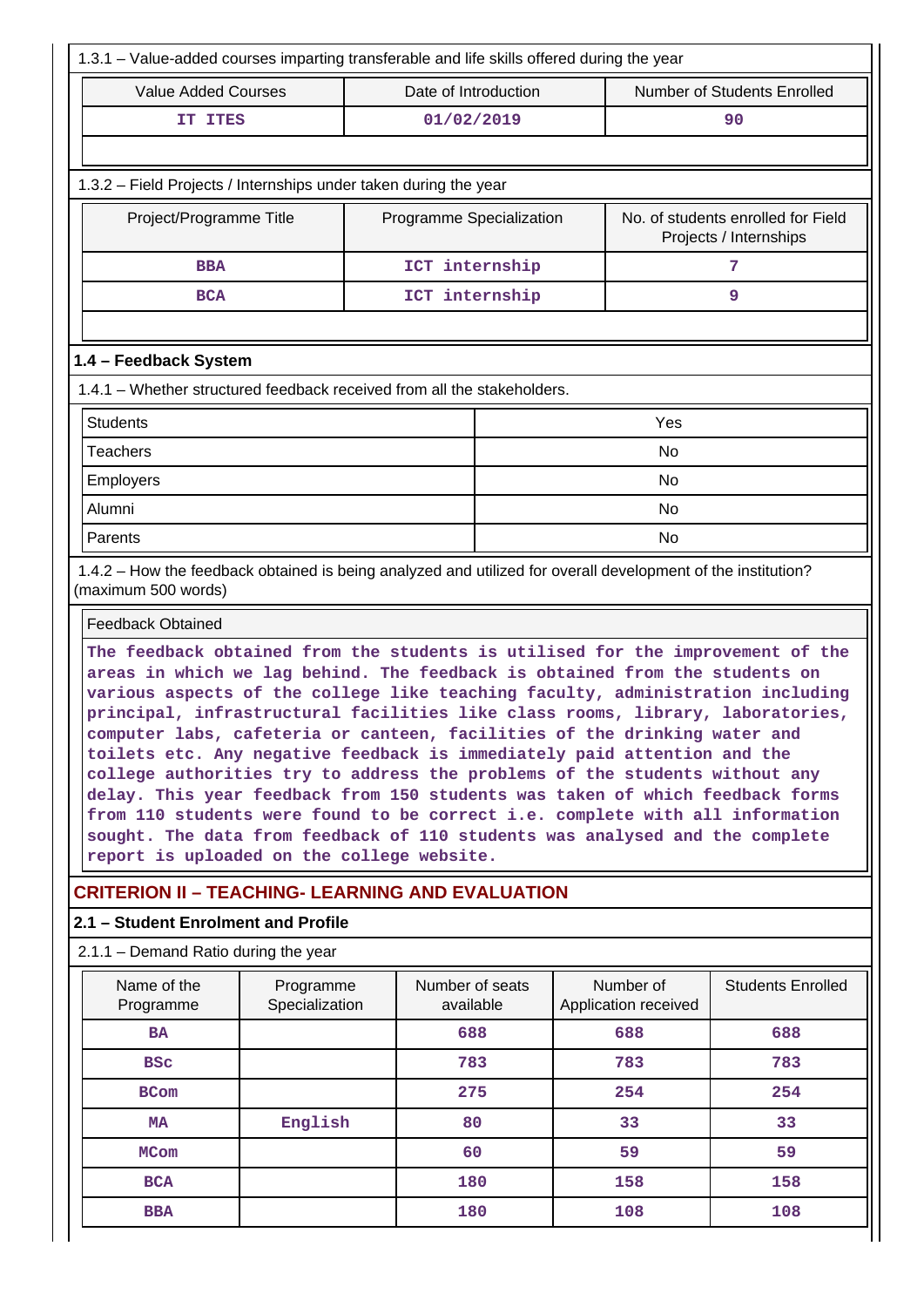| 2.2 - Catering to Student Diversity                                                                                                                                                                                          |                         |                                                              |  |                                                                                                                                                                  |                                                |                                                                                                                                                                          |                                                                                       |  |                                                                                                                                                                                                                                                                                                                                                             |
|------------------------------------------------------------------------------------------------------------------------------------------------------------------------------------------------------------------------------|-------------------------|--------------------------------------------------------------|--|------------------------------------------------------------------------------------------------------------------------------------------------------------------|------------------------------------------------|--------------------------------------------------------------------------------------------------------------------------------------------------------------------------|---------------------------------------------------------------------------------------|--|-------------------------------------------------------------------------------------------------------------------------------------------------------------------------------------------------------------------------------------------------------------------------------------------------------------------------------------------------------------|
| 2.2.1 - Student - Full time teacher ratio (current year data)                                                                                                                                                                |                         |                                                              |  |                                                                                                                                                                  |                                                |                                                                                                                                                                          |                                                                                       |  |                                                                                                                                                                                                                                                                                                                                                             |
| Year                                                                                                                                                                                                                         |                         | Number of<br>students enrolled<br>in the institution<br>(UG) |  | Number of<br>Number of<br>students enrolled<br>fulltime teachers<br>in the institution<br>available in the<br>(PG)<br>institution<br>teaching only UG<br>courses |                                                | Number of<br>fulltime teachers<br>available in the<br>institution<br>teaching only PG<br>courses                                                                         |                                                                                       |  | Number of<br>teachers<br>teaching both UG<br>and PG courses                                                                                                                                                                                                                                                                                                 |
| 2018                                                                                                                                                                                                                         |                         | 2083                                                         |  | 92                                                                                                                                                               | 23<br>$\mathbf 0$                              |                                                                                                                                                                          |                                                                                       |  | 6                                                                                                                                                                                                                                                                                                                                                           |
| 2.3 - Teaching - Learning Process                                                                                                                                                                                            |                         |                                                              |  |                                                                                                                                                                  |                                                |                                                                                                                                                                          |                                                                                       |  |                                                                                                                                                                                                                                                                                                                                                             |
| 2.3.1 – Percentage of teachers using ICT for effective teaching with Learning Management Systems (LMS), E-<br>learning resources etc. (current year data)                                                                    |                         |                                                              |  |                                                                                                                                                                  |                                                |                                                                                                                                                                          |                                                                                       |  |                                                                                                                                                                                                                                                                                                                                                             |
| Number of<br>Number of<br>Number of ICT<br>Numberof smart<br><b>ICT Toolsand</b><br><b>Teachers on Roll</b><br>teachers using<br>enabled<br>classrooms<br>resources<br>ICT (LMS, e-<br>Classrooms<br>available<br>Resources) |                         |                                                              |  |                                                                                                                                                                  | E-resources and<br>techniques used             |                                                                                                                                                                          |                                                                                       |  |                                                                                                                                                                                                                                                                                                                                                             |
| 23                                                                                                                                                                                                                           |                         | $\overline{\mathbf{2}}$                                      |  | 5                                                                                                                                                                | $\overline{2}$                                 |                                                                                                                                                                          | $\mathbf 1$                                                                           |  | $\overline{a}$                                                                                                                                                                                                                                                                                                                                              |
| 2.3.2 - Students mentoring system available in the institution? Give details. (maximum 500 words)                                                                                                                            |                         |                                                              |  |                                                                                                                                                                  |                                                |                                                                                                                                                                          |                                                                                       |  |                                                                                                                                                                                                                                                                                                                                                             |
|                                                                                                                                                                                                                              |                         |                                                              |  |                                                                                                                                                                  | the pertaining record will also be maintained. |                                                                                                                                                                          |                                                                                       |  | of the students. The students may approach the teacher individually or in group. The teacher concerned tries to<br>solve the issue at his own level or with the help of the college administration. From the next session, there will be<br>an effort to make the system fully systemised. The mentor mentee meetings will be held on the regular basis and |
| Number of students enrolled in the                                                                                                                                                                                           | institution             |                                                              |  |                                                                                                                                                                  | Number of fulltime teachers                    |                                                                                                                                                                          |                                                                                       |  | Mentor: Mentee Ratio                                                                                                                                                                                                                                                                                                                                        |
|                                                                                                                                                                                                                              | 2083                    |                                                              |  | 23                                                                                                                                                               |                                                |                                                                                                                                                                          |                                                                                       |  | 1:91                                                                                                                                                                                                                                                                                                                                                        |
| 2.4 - Teacher Profile and Quality                                                                                                                                                                                            |                         |                                                              |  |                                                                                                                                                                  |                                                |                                                                                                                                                                          |                                                                                       |  |                                                                                                                                                                                                                                                                                                                                                             |
| 2.4.1 - Number of full time teachers appointed during the year                                                                                                                                                               |                         |                                                              |  |                                                                                                                                                                  |                                                |                                                                                                                                                                          |                                                                                       |  |                                                                                                                                                                                                                                                                                                                                                             |
| No. of sanctioned<br>positions                                                                                                                                                                                               |                         | No. of filled positions                                      |  | Vacant positions<br>Positions filled during<br>the current year                                                                                                  |                                                |                                                                                                                                                                          | No. of faculty with<br>Ph.D                                                           |  |                                                                                                                                                                                                                                                                                                                                                             |
| 28                                                                                                                                                                                                                           |                         | 23                                                           |  | 5                                                                                                                                                                |                                                |                                                                                                                                                                          | $\mathbf 0$                                                                           |  | 13                                                                                                                                                                                                                                                                                                                                                          |
| International level from Government, recognised bodies during the year)                                                                                                                                                      |                         |                                                              |  |                                                                                                                                                                  |                                                |                                                                                                                                                                          |                                                                                       |  | 2.4.2 - Honours and recognition received by teachers (received awards, recognition, fellowships at State, National,                                                                                                                                                                                                                                         |
| Year of Award<br>Name of full time teachers<br>receiving awards from<br>state level, national level,<br>international level                                                                                                  |                         |                                                              |  | Designation                                                                                                                                                      |                                                |                                                                                                                                                                          | Name of the award,<br>fellowship, received from<br>Government or recognized<br>bodies |  |                                                                                                                                                                                                                                                                                                                                                             |
|                                                                                                                                                                                                                              | 2018<br>Ms. Alka Sharma |                                                              |  | Principal                                                                                                                                                        |                                                | Best Educationist<br>awrd by IIEM New<br>Delhi National<br>Mahila Rattan Gold<br>Medal by Indian<br>solidarity council,<br>New Delhi Dr. APJ<br>Abdul Kalam<br>Education |                                                                                       |  |                                                                                                                                                                                                                                                                                                                                                             |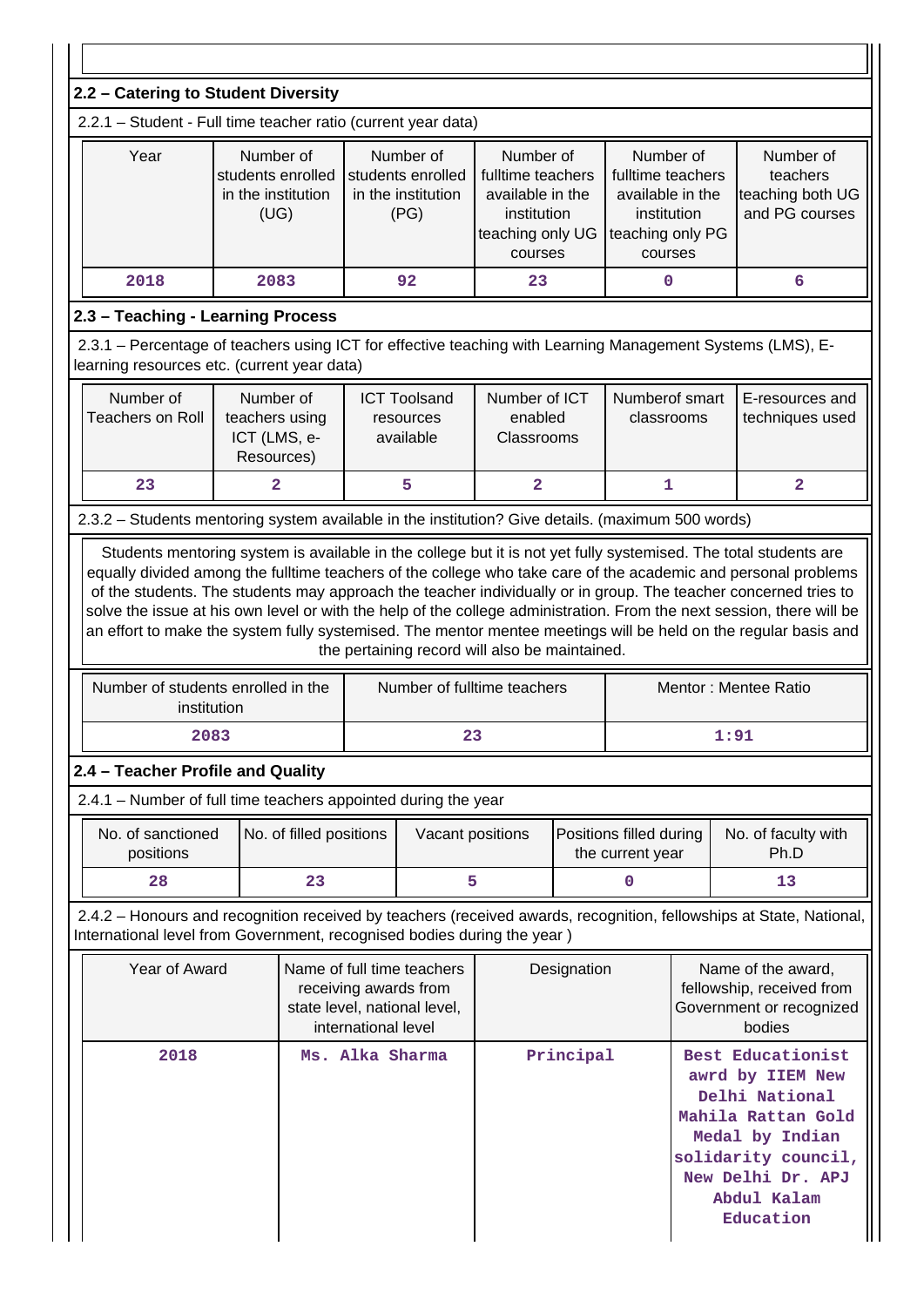| Excellence Award by |
|---------------------|
| Internatinal        |
| Business Council,   |
| New Delhi Vidya     |
| Rattan Gold Medal   |
| by IIEM New Delhi   |

#### **2.5 – Evaluation Process and Reforms**

 2.5.1 – Number of days from the date of semester-end/ year- end examination till the declaration of results during the year

| Programme Name | Programme Code   | Semester/year | Last date of the last<br>semester-end/year-<br>end examination | Date of declaration of<br>results of semester-<br>end/year-end<br>examination |
|----------------|------------------|---------------|----------------------------------------------------------------|-------------------------------------------------------------------------------|
| <b>BA</b>      | BAS6             | 6th           | 08/05/2019                                                     | 28/06/2019                                                                    |
| <b>BSC</b>     | BSS6             | 6th           | 29/04/2019                                                     | 28/06/2019                                                                    |
| <b>BCom</b>    | BCS <sub>6</sub> | 6th           | 30/04/2019                                                     | 28/06/2019                                                                    |
| <b>BBA</b>     | BBS6             | 6th           | 10/05/2019                                                     | 05/07/2019                                                                    |
| <b>BCA</b>     | <b>BCAS6</b>     | 6th           | 04/05/2019                                                     | 05/07/2019                                                                    |

2.5.2 – Reforms initiated on Continuous Internal Evaluation(CIE) system at the institutional level (250 words)

 **The institute cannot initiate the reforms on Continuous Internal Evaluation (CIE) system as it applies the CIE system devised by H.P. University Shimla. Whenever there is any change in the CIE system, it is at once implemented by the college on getting directions from the university.**

 2.5.3 – Academic calendar prepared and adhered for conduct of Examination and other related matters (250 words)

 **Academic calendar for the conduct of End Semester Examinations is prepared by the college as per directions received from H.P. University. The date sheet for the conduct of the Midterm Exams (House Examination) is prepared by the college itself. The other activities like Admission schedule, Celebration of the important days and events, Annual prize distribution function, Annual athletic meet, CSCA cultural function etc are included in the academic calendar.**

#### **2.6 – Student Performance and Learning Outcomes**

 2.6.1 – Program outcomes, program specific outcomes and course outcomes for all programs offered by the institution are stated and displayed in website of the institution (to provide the weblink)

<https://www.mpgcamb.com/programmes.html>

2.6.2 – Pass percentage of students

| Programme<br>Code | Programme<br>Name | Programme<br>Specialization | Number of<br>students<br>appeared in the<br>final year<br>examination | Number of<br>students passed<br>in final year<br>examination | Pass Percentage |
|-------------------|-------------------|-----------------------------|-----------------------------------------------------------------------|--------------------------------------------------------------|-----------------|
|                   | <b>BA</b>         |                             | 266                                                                   | 92                                                           | 34.59           |
|                   | <b>BSC</b>        |                             | 272                                                                   | 89                                                           | 32.72           |
|                   | <b>BCom</b>       |                             | 82                                                                    | 49                                                           | 59.75           |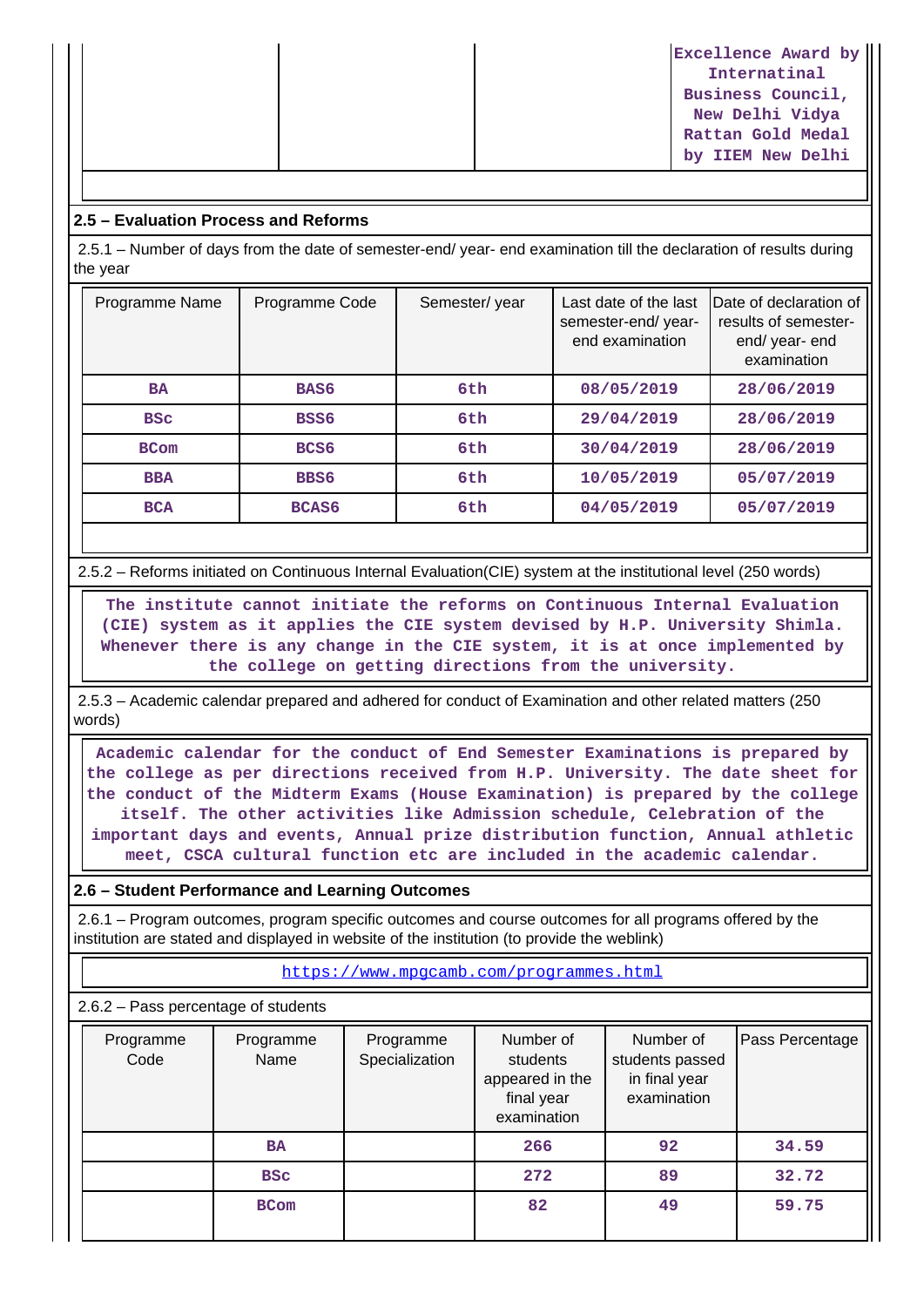| English<br><b>MA</b><br><b>MCom</b><br><b>BBA</b><br><b>BCA</b><br>2.7 - Student Satisfaction Survey<br>2.7.1 - Student Satisfaction Survey (SSS) on overall institutional performance (Institution may design the<br>questionnaire) (results and details be provided as weblink)<br>https://www.mpgcamb.com/uploads/1/0/7/8/10786403/sss-2018-19.pdf<br><b>CRITERION III - RESEARCH, INNOVATIONS AND EXTENSION</b><br>3.1 - Resource Mobilization for Research<br>3.1.1 - Research funds sanctioned and received from various agencies, industry and other organisations<br>Duration<br>Nature of the Project | 15<br>29<br>30<br>53          | 14<br>28<br>22<br>29      | 93.33<br>96.55<br>73.34<br>54.71   |  |  |  |  |
|----------------------------------------------------------------------------------------------------------------------------------------------------------------------------------------------------------------------------------------------------------------------------------------------------------------------------------------------------------------------------------------------------------------------------------------------------------------------------------------------------------------------------------------------------------------------------------------------------------------|-------------------------------|---------------------------|------------------------------------|--|--|--|--|
|                                                                                                                                                                                                                                                                                                                                                                                                                                                                                                                                                                                                                |                               |                           |                                    |  |  |  |  |
|                                                                                                                                                                                                                                                                                                                                                                                                                                                                                                                                                                                                                |                               |                           |                                    |  |  |  |  |
|                                                                                                                                                                                                                                                                                                                                                                                                                                                                                                                                                                                                                |                               |                           |                                    |  |  |  |  |
|                                                                                                                                                                                                                                                                                                                                                                                                                                                                                                                                                                                                                |                               |                           |                                    |  |  |  |  |
|                                                                                                                                                                                                                                                                                                                                                                                                                                                                                                                                                                                                                |                               |                           |                                    |  |  |  |  |
|                                                                                                                                                                                                                                                                                                                                                                                                                                                                                                                                                                                                                |                               |                           |                                    |  |  |  |  |
|                                                                                                                                                                                                                                                                                                                                                                                                                                                                                                                                                                                                                |                               |                           |                                    |  |  |  |  |
|                                                                                                                                                                                                                                                                                                                                                                                                                                                                                                                                                                                                                |                               |                           |                                    |  |  |  |  |
|                                                                                                                                                                                                                                                                                                                                                                                                                                                                                                                                                                                                                |                               |                           |                                    |  |  |  |  |
|                                                                                                                                                                                                                                                                                                                                                                                                                                                                                                                                                                                                                |                               |                           |                                    |  |  |  |  |
|                                                                                                                                                                                                                                                                                                                                                                                                                                                                                                                                                                                                                |                               |                           |                                    |  |  |  |  |
|                                                                                                                                                                                                                                                                                                                                                                                                                                                                                                                                                                                                                | Name of the funding<br>agency | Total grant<br>sanctioned | Amount received<br>during the year |  |  |  |  |
| Any Other<br>$\Omega$<br>N/A<br>$\mathbf 0$<br>0<br>(Specify)                                                                                                                                                                                                                                                                                                                                                                                                                                                                                                                                                  |                               |                           |                                    |  |  |  |  |
|                                                                                                                                                                                                                                                                                                                                                                                                                                                                                                                                                                                                                |                               |                           |                                    |  |  |  |  |
| 3.2 - Innovation Ecosystem                                                                                                                                                                                                                                                                                                                                                                                                                                                                                                                                                                                     |                               |                           |                                    |  |  |  |  |

| Title of workshop/seminar                                                                                                           | Name of the Dept.                                                                                    |            |                 |                                    | Date |               |               |                           |
|-------------------------------------------------------------------------------------------------------------------------------------|------------------------------------------------------------------------------------------------------|------------|-----------------|------------------------------------|------|---------------|---------------|---------------------------|
|                                                                                                                                     |                                                                                                      |            |                 | No Data Entered/Not Applicable !!! |      |               |               |                           |
|                                                                                                                                     | 3.2.2 - Awards for Innovation won by Institution/Teachers/Research scholars/Students during the year |            |                 |                                    |      |               |               |                           |
| Title of the innovation                                                                                                             | Name of Awardee                                                                                      |            | Awarding Agency |                                    |      | Date of award |               | Category                  |
|                                                                                                                                     |                                                                                                      |            |                 | No Data Entered/Not Applicable !!! |      |               |               |                           |
|                                                                                                                                     |                                                                                                      |            |                 |                                    |      |               |               |                           |
| 3.2.3 - No. of Incubation centre created, start-ups incubated on campus during the year                                             |                                                                                                      |            |                 |                                    |      |               |               |                           |
| Nature of Start-<br>Incubation<br>Sponsered By<br>Name of the<br>Name<br>Date of<br>Center<br>Start-up<br>Commencement<br><b>up</b> |                                                                                                      |            |                 |                                    |      |               |               |                           |
| No Data Entered/Not Applicable !!!                                                                                                  |                                                                                                      |            |                 |                                    |      |               |               |                           |
|                                                                                                                                     |                                                                                                      |            |                 |                                    |      |               |               |                           |
| 3.3 - Research Publications and Awards                                                                                              |                                                                                                      |            |                 |                                    |      |               |               |                           |
| 3.3.1 – Incentive to the teachers who receive recognition/awards                                                                    |                                                                                                      |            |                 |                                    |      |               |               |                           |
| <b>State</b>                                                                                                                        |                                                                                                      |            |                 | National                           |      |               | International |                           |
| 0                                                                                                                                   |                                                                                                      |            | 0               |                                    |      |               | 0             |                           |
| 3.3.2 - Ph. Ds awarded during the year (applicable for PG College, Research Center)                                                 |                                                                                                      |            |                 |                                    |      |               |               |                           |
|                                                                                                                                     | Number of PhD's Awarded<br>Name of the Department                                                    |            |                 |                                    |      |               |               |                           |
|                                                                                                                                     | 0                                                                                                    |            |                 |                                    |      | 0             |               |                           |
| 3.3.3 – Research Publications in the Journals notified on UGC website during the year                                               |                                                                                                      |            |                 |                                    |      |               |               |                           |
| <b>Type</b>                                                                                                                         |                                                                                                      | Department |                 | Number of Publication              |      |               |               | Average Impact Factor (if |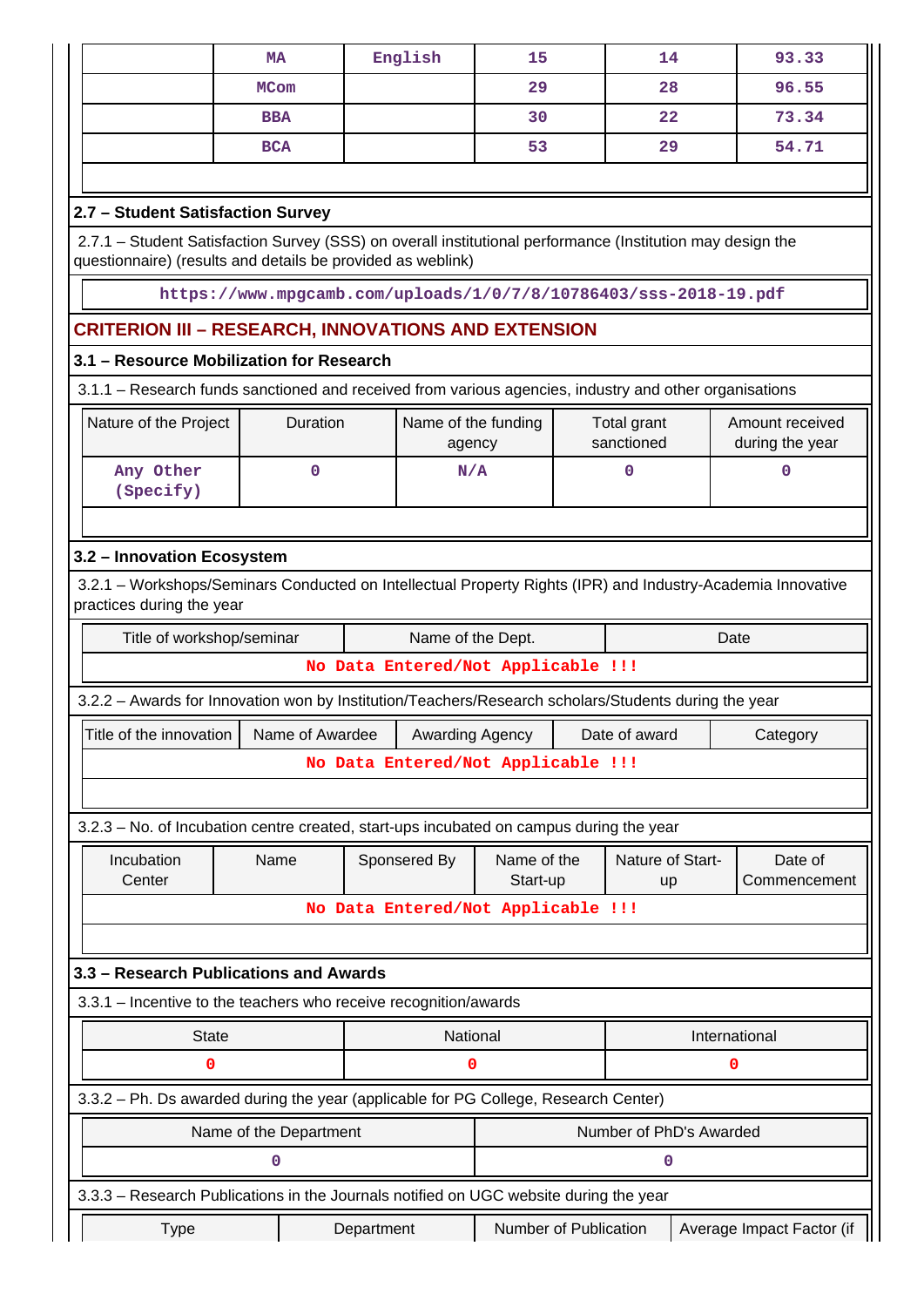|                                                                                                                                                                                                                    |                                             |            |                                                          |                        |         |                                                          |                                                                    |  | any)                                                               |
|--------------------------------------------------------------------------------------------------------------------------------------------------------------------------------------------------------------------|---------------------------------------------|------------|----------------------------------------------------------|------------------------|---------|----------------------------------------------------------|--------------------------------------------------------------------|--|--------------------------------------------------------------------|
| International                                                                                                                                                                                                      |                                             |            | Chemistry                                                |                        |         | $\mathbf{1}$                                             |                                                                    |  | 0.17                                                               |
| International                                                                                                                                                                                                      |                                             |            | Physics<br>1                                             |                        |         |                                                          | 2.33                                                               |  |                                                                    |
| 3.3.4 - Books and Chapters in edited Volumes / Books published, and papers in National/International Conference<br>Proceedings per Teacher during the year                                                         |                                             |            |                                                          |                        |         |                                                          |                                                                    |  |                                                                    |
|                                                                                                                                                                                                                    |                                             | Department |                                                          |                        |         |                                                          | Number of Publication                                              |  |                                                                    |
|                                                                                                                                                                                                                    |                                             | Chemistry  |                                                          |                        |         |                                                          | ı                                                                  |  |                                                                    |
|                                                                                                                                                                                                                    |                                             |            |                                                          |                        |         |                                                          |                                                                    |  |                                                                    |
| 3.3.5 - Bibliometrics of the publications during the last Academic year based on average citation index in Scopus/<br>Web of Science or PubMed/ Indian Citation Index                                              |                                             |            |                                                          |                        |         |                                                          |                                                                    |  |                                                                    |
| Title of the<br>Paper                                                                                                                                                                                              | Name of<br>Author                           |            | Title of journal                                         | publication            | Year of | <b>Citation Index</b>                                    | Institutional<br>affiliation as<br>mentioned in<br>the publication |  | Number of<br>citations<br>excluding self<br>citation               |
| Nil                                                                                                                                                                                                                | N/A                                         |            | N/A                                                      | 2019                   |         | $\mathbf 0$                                              | N/A                                                                |  | $\mathbf 0$                                                        |
|                                                                                                                                                                                                                    |                                             |            |                                                          |                        |         |                                                          |                                                                    |  |                                                                    |
| 3.3.6 - h-Index of the Institutional Publications during the year. (based on Scopus/ Web of science)                                                                                                               |                                             |            |                                                          |                        |         |                                                          |                                                                    |  |                                                                    |
| Title of the<br>Paper                                                                                                                                                                                              | Name of<br>Author                           |            | Title of journal                                         | Year of<br>publication |         | h-index                                                  | Number of<br>citations<br>excluding self<br>citation               |  | Institutional<br>affiliation as<br>mentioned in<br>the publication |
| Nil                                                                                                                                                                                                                | N/A                                         |            | 2018<br>$\mathbf 0$<br>N/A<br>0                          |                        |         |                                                          | $\mathbf 0$                                                        |  |                                                                    |
|                                                                                                                                                                                                                    |                                             |            |                                                          |                        |         |                                                          |                                                                    |  |                                                                    |
| 3.3.7 - Faculty participation in Seminars/Conferences and Symposia during the year:                                                                                                                                |                                             |            |                                                          |                        |         |                                                          |                                                                    |  |                                                                    |
| Number of Faculty                                                                                                                                                                                                  |                                             |            | International                                            | National               |         | <b>State</b>                                             |                                                                    |  | Local                                                              |
|                                                                                                                                                                                                                    | Attended/Semina<br>$\Omega$<br>rs/Workshops |            |                                                          | 1                      |         | $\Omega$                                                 |                                                                    |  | $\Omega$                                                           |
| papers                                                                                                                                                                                                             | Presented                                   |            | $\mathbf 0$                                              | $\overline{2}$         |         | $\mathbf 0$                                              |                                                                    |  | $\mathbf 0$                                                        |
|                                                                                                                                                                                                                    |                                             |            |                                                          |                        |         |                                                          |                                                                    |  |                                                                    |
| 3.4 - Extension Activities                                                                                                                                                                                         |                                             |            |                                                          |                        |         |                                                          |                                                                    |  |                                                                    |
| 3.4.1 – Number of extension and outreach programmes conducted in collaboration with industry, community and<br>Non- Government Organisations through NSS/NCC/Red cross/Youth Red Cross (YRC) etc., during the year |                                             |            |                                                          |                        |         |                                                          |                                                                    |  |                                                                    |
| Title of the activities<br>Organising unit/agency/<br>collaborating agency                                                                                                                                         |                                             |            | Number of teachers<br>participated in such<br>activities |                        |         | Number of students<br>participated in such<br>activities |                                                                    |  |                                                                    |
| Celebration of<br>surgical strike day                                                                                                                                                                              |                                             |            | <b>NSS</b>                                               |                        |         | $\overline{a}$                                           |                                                                    |  | 162                                                                |
| Deworming day                                                                                                                                                                                                      |                                             |            | <b>NSS</b>                                               |                        |         | $\overline{a}$                                           |                                                                    |  | 188                                                                |
| Rally on Drug abuse                                                                                                                                                                                                |                                             |            | <b>NSS</b>                                               |                        |         | $\overline{2}$                                           |                                                                    |  | 183                                                                |
| Activity on use of<br>Fire extinguishers                                                                                                                                                                           |                                             |            | <b>NSS</b>                                               |                        |         | $\overline{\mathbf{2}}$                                  |                                                                    |  | 189                                                                |
| Activity on<br>techniques of hand<br>hand washing                                                                                                                                                                  |                                             |            | <b>NSS</b>                                               |                        |         | $\overline{\mathbf{2}}$                                  |                                                                    |  | 194                                                                |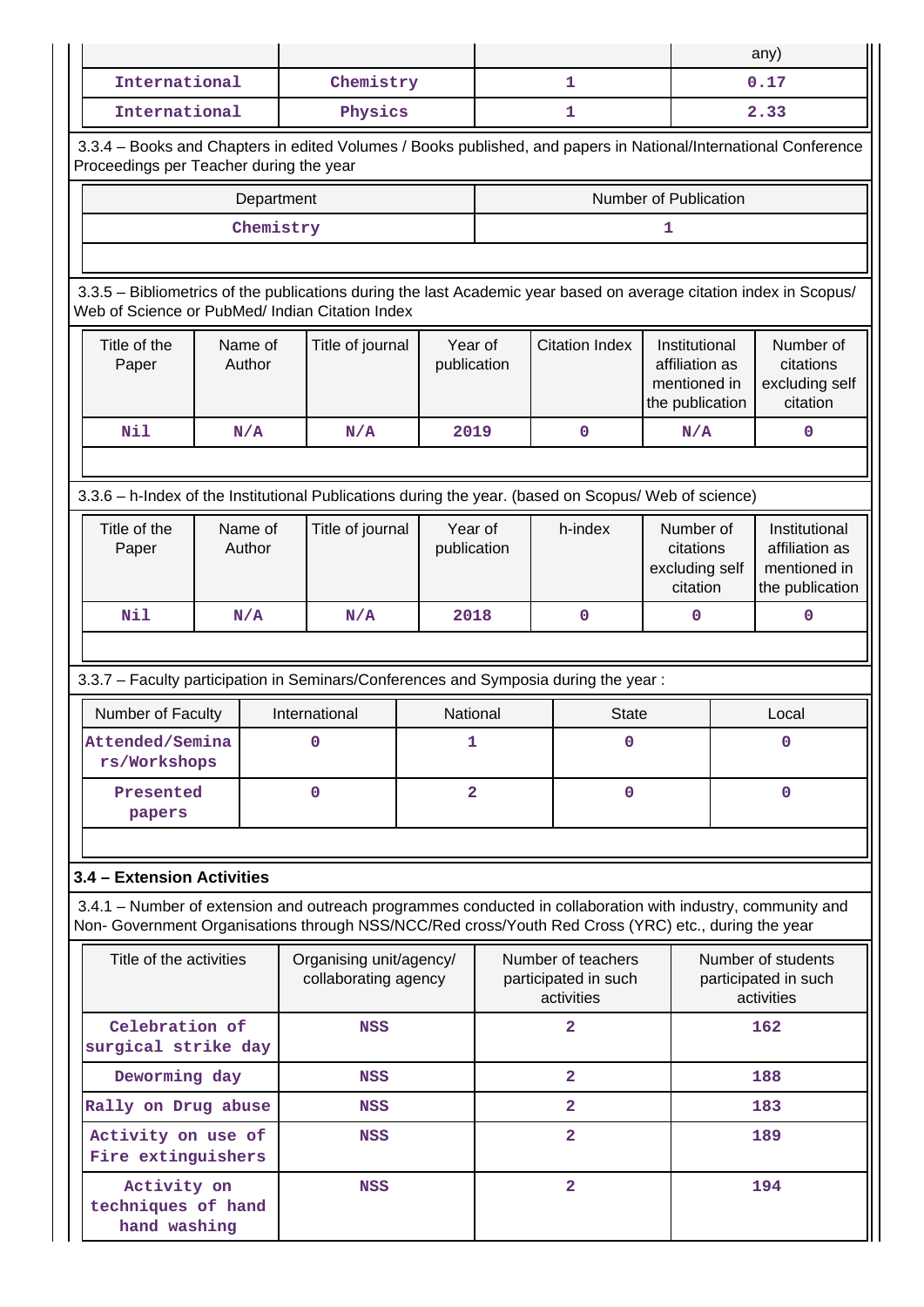| cleaning of college<br>campus                                                                                             | <b>NSS</b>                         | $\overline{\mathbf{2}}$ | 178                     |
|---------------------------------------------------------------------------------------------------------------------------|------------------------------------|-------------------------|-------------------------|
| Celebration of<br>Poshan Pakhwara<br>(Poster and Collage<br>Making competition)                                           | NSS                                | $\overline{\mathbf{2}}$ | 175                     |
| Mock drill on earth<br>quake                                                                                              | NSS                                | $\overline{2}$          | 151                     |
| Visit to civil<br>hospital to learn<br>about the<br>functioning of<br>various departments<br>and 108 ambulance<br>service | <b>NSS</b>                         | $\overline{2}$          | 100                     |
| Swachhta Pakhwara<br>celebrations                                                                                         | <b>NSS</b>                         | $\overline{\mathbf{2}}$ | 170                     |
| Swachhta hi sewa                                                                                                          | NSS                                | $\overline{2}$          | 180                     |
| Door to door<br>campaigning anout<br>cleanliness of Hira<br>Nagar Colony during<br>7days NSS Camp                         | <b>NSS</b>                         | $\overline{\mathbf{2}}$ | 89                      |
| Leacture on traffic<br>rules by DSP Amb                                                                                   | <b>NSS</b>                         | $\overline{\mathbf{2}}$ | 89                      |
| Leacture on RTI Act<br>by Advocate Sh.<br>Ramesh Chaudhary                                                                | <b>NSS</b>                         | $\overline{\mathbf{2}}$ | 89                      |
| Lecture by TB<br>Supervisor Ms. Anu<br>Bala                                                                               | <b>NSS</b>                         | $\overline{\mathbf{2}}$ | 89                      |
| Lecture on Dengue<br>and HIV/AIDS by<br>Rajesh and Vijay of<br>Civil Hospital Amb                                         | NSS                                | $\overline{a}$          | 89                      |
| Celebration of AIDS<br>Day                                                                                                | Red Ribbon Club                    | $\overline{\mathbf{2}}$ | 180                     |
| Celebration of Yoga<br>Day                                                                                                | <b>NCC</b>                         | $\overline{2}$          | 50                      |
| Attended ATC and<br>CATC camp at Baru<br>Sahib                                                                            | 1 HP Girls Bn NCC<br>Solan         | $\mathbf{1}$            | 29                      |
| Attended NIC camp<br>at Amritsar and in<br>Andhra Pradesh                                                                 | $6$ HP $(1)$ coy Una<br><b>NCC</b> | $\mathbf{1}$            | $\overline{\mathbf{4}}$ |
| Swachhta Pakhwara                                                                                                         | <b>NCC</b>                         | $\overline{a}$          | 50                      |
| Celebration of<br>surgical strike day                                                                                     | <b>NCC</b>                         | $\overline{a}$          | 50                      |
| Attended attachment 9 Dogra regiment at<br>of NCC SW(Girls)                                                               | Solan                              | $\mathbf{1}$            | $\overline{a}$          |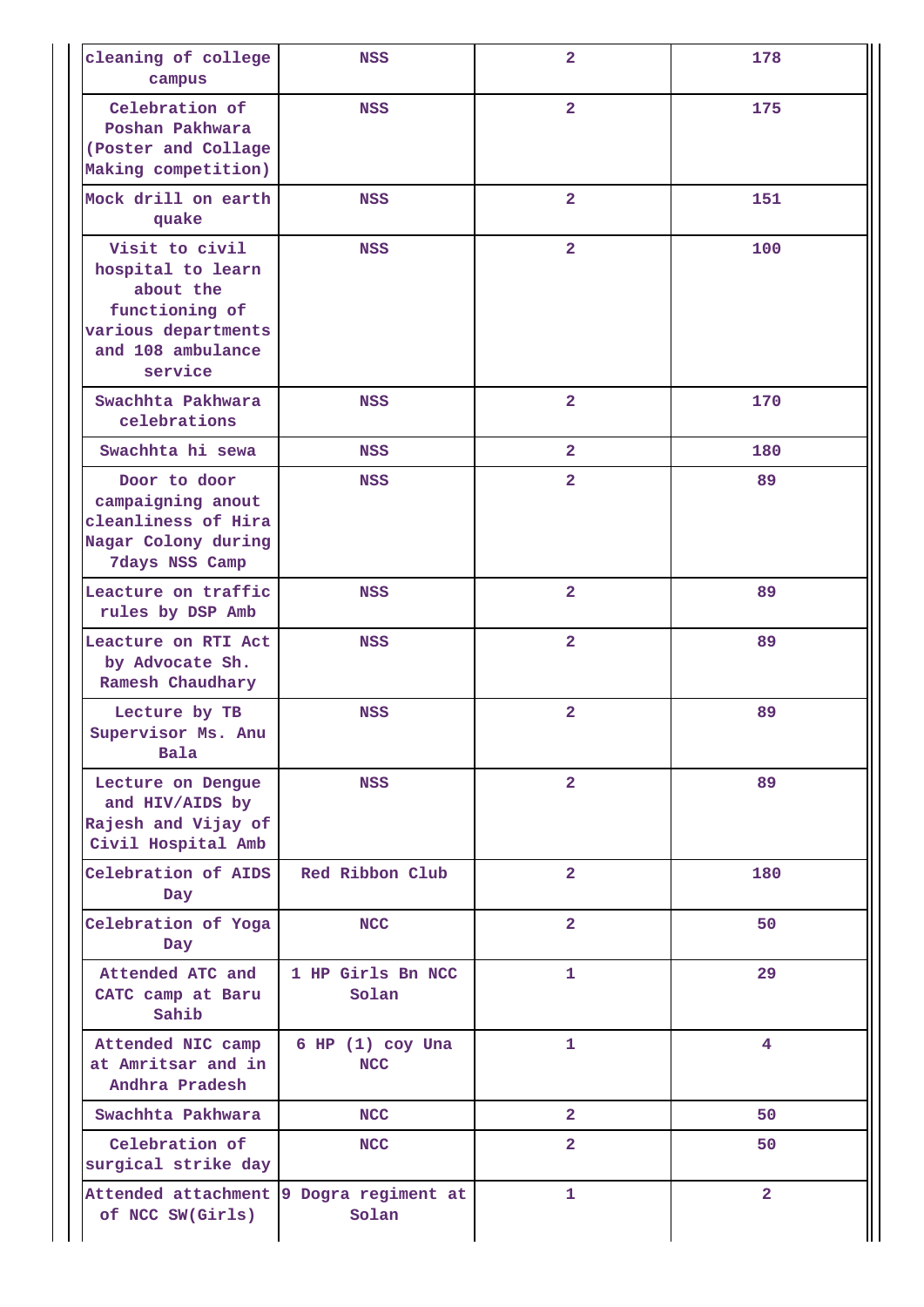| cadets with regular<br>army units                               |                             |   |                |
|-----------------------------------------------------------------|-----------------------------|---|----------------|
| Attended basic<br>leadership camp at<br>Malout                  | $6$ HP $(1)$ Coy NCC<br>Una | 1 | 1              |
| Attended Army<br>attachement Camp at<br><b>Bakloh</b>           | $6$ HP $(1)$ Coy NCC<br>Una |   | 9              |
| Attended<br>Directorate<br>Combined Annual<br>Training Camp SSB | NCC Academy Ropar           | 1 | $\overline{2}$ |
| Participation in<br>all India girls<br>trakking camp            | 1 HP Girls Bn NCC<br>Solan  |   |                |

 3.4.2 – Awards and recognition received for extension activities from Government and other recognized bodies during the year

| Name of the activity                  | Award/Recognition | <b>Awarding Bodies</b>                                 | Number of students<br><b>Benefited</b> |
|---------------------------------------|-------------------|--------------------------------------------------------|----------------------------------------|
| CEE Certificate<br>Examination        | CEE Certificate   | 1 HP Girls Bn NCC<br>Solan and $6$ HP $(1)$<br>Coy Una |                                        |
| <b>BEE Certificate</b><br>Examination | BEE Certificate   | 1 HP Girls Bn NCC<br>Solan and $6$ HP $(1)$<br>Coy Una | 25                                     |

 3.4.3 – Students participating in extension activities with Government Organisations, Non-Government Organisations and programmes such as Swachh Bharat, Aids Awareness, Gender Issue, etc. during the year

|     | Name of the scheme   Organising unit/Agen  <br>cy/collaborating<br>agency | Name of the activity | Number of teachers<br>participated in such<br>activites | Number of students<br>participated in such<br>activites |
|-----|---------------------------------------------------------------------------|----------------------|---------------------------------------------------------|---------------------------------------------------------|
| Nil | N/A                                                                       | N/A                  |                                                         |                                                         |

## **3.5 – Collaborations**

3.5.1 – Number of Collaborative activities for research, faculty exchange, student exchange during the year

| Nature of activity | Participant | Source of financial support | Duration |
|--------------------|-------------|-----------------------------|----------|
| NT÷                |             |                             |          |

 3.5.2 – Linkages with institutions/industries for internship, on-the- job training, project work, sharing of research facilities etc. during the year

| Nature of linkage | Title of the<br>linkage | Name of the<br>partnering<br>institution/<br>industry<br>/research lab | <b>Duration From</b> | Duration To | Participant |
|-------------------|-------------------------|------------------------------------------------------------------------|----------------------|-------------|-------------|
|                   |                         | with contact<br>details                                                |                      |             |             |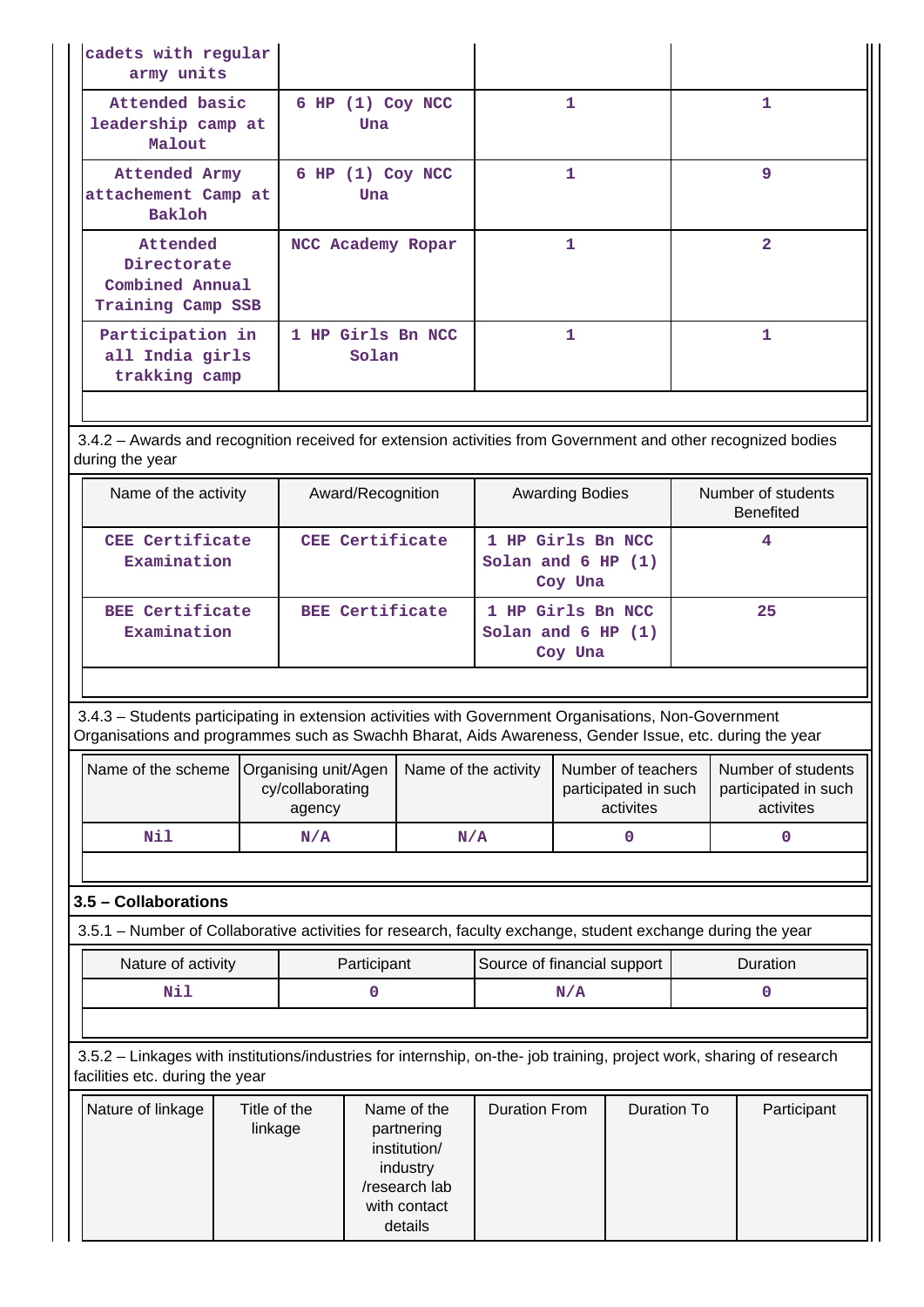| Internship                                                                                                                                            | <b>ICT</b><br>Internship                                                                    |               | Computer<br>Enhancement<br>Institute<br><b>226 Phase 7</b><br>61SAS Nagar<br>Mohali<br>Punjab |     |                    | 18/03/2019                         | 17/04/2019 |                                                           | 16                                             |  |  |
|-------------------------------------------------------------------------------------------------------------------------------------------------------|---------------------------------------------------------------------------------------------|---------------|-----------------------------------------------------------------------------------------------|-----|--------------------|------------------------------------|------------|-----------------------------------------------------------|------------------------------------------------|--|--|
| 3.5.3 - MoUs signed with institutions of national, international importance, other universities, industries, corporate<br>houses etc. during the year |                                                                                             |               |                                                                                               |     |                    |                                    |            |                                                           |                                                |  |  |
| Organisation                                                                                                                                          |                                                                                             |               | Date of MoU signed                                                                            |     | Purpose/Activities |                                    |            | Number of<br>students/teachers<br>participated under MoUs |                                                |  |  |
|                                                                                                                                                       |                                                                                             |               |                                                                                               |     |                    | No Data Entered/Not Applicable !!! |            |                                                           |                                                |  |  |
| <b>CRITERION IV - INFRASTRUCTURE AND LEARNING RESOURCES</b>                                                                                           |                                                                                             |               |                                                                                               |     |                    |                                    |            |                                                           |                                                |  |  |
| 4.1 - Physical Facilities                                                                                                                             |                                                                                             |               |                                                                                               |     |                    |                                    |            |                                                           |                                                |  |  |
|                                                                                                                                                       | 4.1.1 - Budget allocation, excluding salary for infrastructure augmentation during the year |               |                                                                                               |     |                    |                                    |            |                                                           |                                                |  |  |
| Budget allocated for infrastructure augmentation                                                                                                      |                                                                                             |               |                                                                                               |     |                    |                                    |            |                                                           | Budget utilized for infrastructure development |  |  |
|                                                                                                                                                       |                                                                                             |               |                                                                                               |     |                    | No Data Entered/Not Applicable !!! |            |                                                           |                                                |  |  |
| 4.1.2 - Details of augmentation in infrastructure facilities during the year                                                                          |                                                                                             |               |                                                                                               |     |                    |                                    |            |                                                           |                                                |  |  |
|                                                                                                                                                       | <b>Facilities</b>                                                                           |               |                                                                                               |     |                    |                                    |            | <b>Existing or Newly Added</b>                            |                                                |  |  |
|                                                                                                                                                       |                                                                                             | Campus Area   |                                                                                               |     |                    |                                    | Existing   |                                                           |                                                |  |  |
|                                                                                                                                                       |                                                                                             | Class rooms   |                                                                                               |     | Existing           |                                    |            |                                                           |                                                |  |  |
|                                                                                                                                                       |                                                                                             | Laboratories  |                                                                                               |     | Existing           |                                    |            |                                                           |                                                |  |  |
|                                                                                                                                                       |                                                                                             | Seminar Halls |                                                                                               |     | Existing           |                                    |            |                                                           |                                                |  |  |
| Seminar halls with ICT facilities                                                                                                                     |                                                                                             |               |                                                                                               |     | Existing           |                                    |            |                                                           |                                                |  |  |
| Value of the equipment purchased<br>during the year (rs. in lakhs)                                                                                    |                                                                                             |               |                                                                                               |     | Existing           |                                    |            |                                                           |                                                |  |  |
| Value of the equipment purchased<br>during the year (rs. in lakhs)                                                                                    |                                                                                             |               |                                                                                               |     | Newly Added        |                                    |            |                                                           |                                                |  |  |
|                                                                                                                                                       | Classrooms with Wi-Fi OR LAN                                                                |               |                                                                                               |     |                    |                                    | Existing   |                                                           |                                                |  |  |
| 4.2 - Library as a Learning Resource                                                                                                                  |                                                                                             |               |                                                                                               |     |                    |                                    |            |                                                           |                                                |  |  |
| 4.2.1 - Library is automated {Integrated Library Management System (ILMS)}                                                                            |                                                                                             |               |                                                                                               |     |                    |                                    |            |                                                           |                                                |  |  |
| Name of the ILMS<br>software                                                                                                                          |                                                                                             |               | Nature of automation (fully<br>or patially)                                                   |     |                    | Version                            |            |                                                           | Year of automation                             |  |  |
| <b>SOUL</b>                                                                                                                                           |                                                                                             |               | Partially                                                                                     |     |                    | 2.0.05                             |            |                                                           | 2017                                           |  |  |
| 4.2.2 - Library Services                                                                                                                              |                                                                                             |               |                                                                                               |     |                    |                                    |            |                                                           |                                                |  |  |
| Library<br>Service Type                                                                                                                               |                                                                                             | Existing      |                                                                                               |     |                    | Newly Added                        |            |                                                           | Total                                          |  |  |
| Text Books                                                                                                                                            | 11740                                                                                       |               | 12877167                                                                                      | 271 |                    | 71422                              |            | 12011                                                     | 12948589                                       |  |  |
| Reference<br><b>Books</b>                                                                                                                             | 359                                                                                         |               | 195614                                                                                        | 1   |                    | 723                                |            | 360                                                       | 196337                                         |  |  |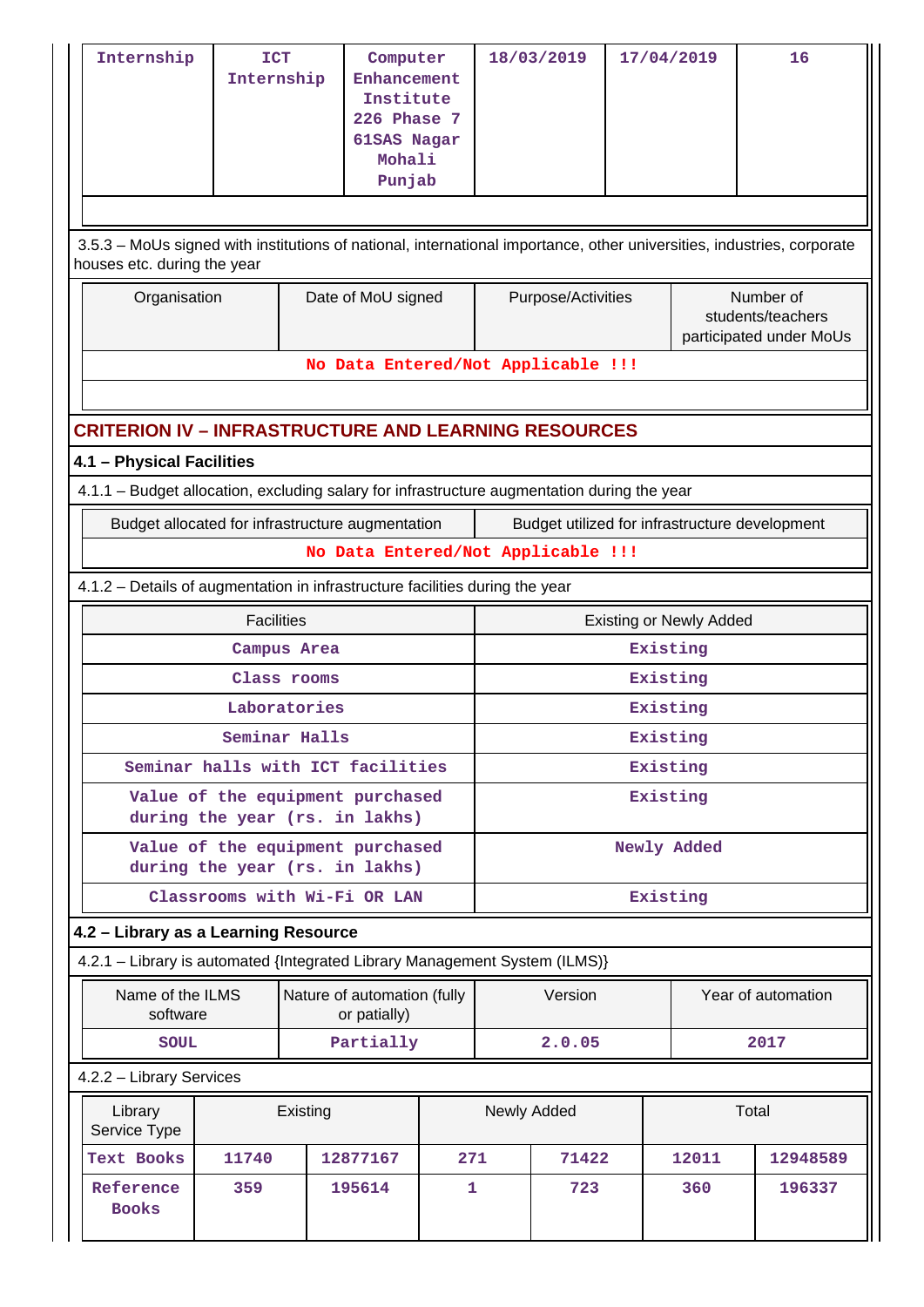| soft)                                                                                                                                                                                                                                                                                                                                                                                                                                      | Weeding<br>182<br>(hard &                                                                                               |                 | 1114<br>0                                                                                                                                                                                                                                                                                                                                                                                                                                                                                                                                                                                                                                                                                                                    |                            |                     | 182<br>0                                            |                    |                                                   |           | 1114          |  |  |  |  |
|--------------------------------------------------------------------------------------------------------------------------------------------------------------------------------------------------------------------------------------------------------------------------------------------------------------------------------------------------------------------------------------------------------------------------------------------|-------------------------------------------------------------------------------------------------------------------------|-----------------|------------------------------------------------------------------------------------------------------------------------------------------------------------------------------------------------------------------------------------------------------------------------------------------------------------------------------------------------------------------------------------------------------------------------------------------------------------------------------------------------------------------------------------------------------------------------------------------------------------------------------------------------------------------------------------------------------------------------------|----------------------------|---------------------|-----------------------------------------------------|--------------------|---------------------------------------------------|-----------|---------------|--|--|--|--|
|                                                                                                                                                                                                                                                                                                                                                                                                                                            |                                                                                                                         |                 |                                                                                                                                                                                                                                                                                                                                                                                                                                                                                                                                                                                                                                                                                                                              |                            |                     |                                                     |                    |                                                   |           |               |  |  |  |  |
| 4.2.3 - E-content developed by teachers such as: e-PG- Pathshala, CEC (under e-PG- Pathshala CEC (Under<br>Graduate) SWAYAM other MOOCs platform NPTEL/NMEICT/any other Government initiatives & institutional<br>(Learning Management System (LMS) etc                                                                                                                                                                                    |                                                                                                                         |                 |                                                                                                                                                                                                                                                                                                                                                                                                                                                                                                                                                                                                                                                                                                                              |                            |                     |                                                     |                    |                                                   |           |               |  |  |  |  |
|                                                                                                                                                                                                                                                                                                                                                                                                                                            | Name of the Teacher<br>Name of the Module<br>Platformon which module<br>Date of launching e-<br>is developed<br>content |                 |                                                                                                                                                                                                                                                                                                                                                                                                                                                                                                                                                                                                                                                                                                                              |                            |                     |                                                     |                    |                                                   |           |               |  |  |  |  |
|                                                                                                                                                                                                                                                                                                                                                                                                                                            | No Data Entered/Not Applicable !!!                                                                                      |                 |                                                                                                                                                                                                                                                                                                                                                                                                                                                                                                                                                                                                                                                                                                                              |                            |                     |                                                     |                    |                                                   |           |               |  |  |  |  |
| 4.3 - IT Infrastructure<br>4.3.1 - Technology Upgradation (overall)                                                                                                                                                                                                                                                                                                                                                                        |                                                                                                                         |                 |                                                                                                                                                                                                                                                                                                                                                                                                                                                                                                                                                                                                                                                                                                                              |                            |                     |                                                     |                    |                                                   |           |               |  |  |  |  |
|                                                                                                                                                                                                                                                                                                                                                                                                                                            |                                                                                                                         |                 |                                                                                                                                                                                                                                                                                                                                                                                                                                                                                                                                                                                                                                                                                                                              |                            |                     |                                                     |                    |                                                   |           |               |  |  |  |  |
| <b>Type</b>                                                                                                                                                                                                                                                                                                                                                                                                                                | <b>Total Co</b><br>mputers                                                                                              | Computer<br>Lab | Internet                                                                                                                                                                                                                                                                                                                                                                                                                                                                                                                                                                                                                                                                                                                     | <b>Browsing</b><br>centers | Computer<br>Centers | Office                                              | Departme<br>nts    | Available<br><b>Bandwidt</b><br>h                 |           | <b>Others</b> |  |  |  |  |
|                                                                                                                                                                                                                                                                                                                                                                                                                                            |                                                                                                                         |                 |                                                                                                                                                                                                                                                                                                                                                                                                                                                                                                                                                                                                                                                                                                                              |                            |                     |                                                     |                    | (MGBPS)                                           |           |               |  |  |  |  |
| Existin<br>g                                                                                                                                                                                                                                                                                                                                                                                                                               | 62                                                                                                                      | 3               | 35                                                                                                                                                                                                                                                                                                                                                                                                                                                                                                                                                                                                                                                                                                                           | 1                          | $\mathbf{1}$        | $\overline{a}$                                      | 16                 | 10                                                |           |               |  |  |  |  |
| Added                                                                                                                                                                                                                                                                                                                                                                                                                                      |                                                                                                                         |                 |                                                                                                                                                                                                                                                                                                                                                                                                                                                                                                                                                                                                                                                                                                                              |                            |                     |                                                     | 1                  |                                                   |           |               |  |  |  |  |
| Total                                                                                                                                                                                                                                                                                                                                                                                                                                      | 62                                                                                                                      | 3               | 35                                                                                                                                                                                                                                                                                                                                                                                                                                                                                                                                                                                                                                                                                                                           | $\mathbf{1}$               | 1                   | $\overline{\mathbf{2}}$                             | 17                 | 10                                                |           | $\mathbf 0$   |  |  |  |  |
|                                                                                                                                                                                                                                                                                                                                                                                                                                            |                                                                                                                         |                 | 4.3.2 - Bandwidth available of internet connection in the Institution (Leased line)                                                                                                                                                                                                                                                                                                                                                                                                                                                                                                                                                                                                                                          |                            |                     |                                                     |                    |                                                   |           |               |  |  |  |  |
|                                                                                                                                                                                                                                                                                                                                                                                                                                            |                                                                                                                         |                 |                                                                                                                                                                                                                                                                                                                                                                                                                                                                                                                                                                                                                                                                                                                              |                            | 0 MBPS/ GBPS        |                                                     |                    |                                                   |           |               |  |  |  |  |
| 4.3.3 - Facility for e-content                                                                                                                                                                                                                                                                                                                                                                                                             |                                                                                                                         |                 |                                                                                                                                                                                                                                                                                                                                                                                                                                                                                                                                                                                                                                                                                                                              |                            |                     |                                                     |                    |                                                   |           |               |  |  |  |  |
|                                                                                                                                                                                                                                                                                                                                                                                                                                            |                                                                                                                         |                 | Name of the e-content development facility                                                                                                                                                                                                                                                                                                                                                                                                                                                                                                                                                                                                                                                                                   |                            |                     | Provide the link of the videos and media centre and | recording facility |                                                   |           |               |  |  |  |  |
|                                                                                                                                                                                                                                                                                                                                                                                                                                            |                                                                                                                         |                 | No Data Entered/Not Applicable !!!                                                                                                                                                                                                                                                                                                                                                                                                                                                                                                                                                                                                                                                                                           |                            |                     |                                                     |                    |                                                   |           |               |  |  |  |  |
|                                                                                                                                                                                                                                                                                                                                                                                                                                            |                                                                                                                         |                 | 4.4 - Maintenance of Campus Infrastructure                                                                                                                                                                                                                                                                                                                                                                                                                                                                                                                                                                                                                                                                                   |                            |                     |                                                     |                    |                                                   |           |               |  |  |  |  |
| component, during the year                                                                                                                                                                                                                                                                                                                                                                                                                 |                                                                                                                         |                 | 4.4.1 – Expenditure incurred on maintenance of physical facilities and academic support facilities, excluding salary                                                                                                                                                                                                                                                                                                                                                                                                                                                                                                                                                                                                         |                            |                     |                                                     |                    |                                                   |           |               |  |  |  |  |
|                                                                                                                                                                                                                                                                                                                                                                                                                                            | Assigned Budget on<br>academic facilities                                                                               |                 | Expenditure incurred on<br>maintenance of academic<br>facilities                                                                                                                                                                                                                                                                                                                                                                                                                                                                                                                                                                                                                                                             |                            |                     | Assigned budget on<br>physical facilities           |                    | Expenditure incurredon<br>maintenance of physical | facilites |               |  |  |  |  |
|                                                                                                                                                                                                                                                                                                                                                                                                                                            | 1.67                                                                                                                    |                 | 1.67                                                                                                                                                                                                                                                                                                                                                                                                                                                                                                                                                                                                                                                                                                                         |                            |                     | 1.24                                                |                    |                                                   | 1.24      |               |  |  |  |  |
| 4.4.2 – Procedures and policies for maintaining and utilizing physical, academic and support facilities - laboratory,<br>library, sports complex, computers, classrooms etc. (maximum 500 words) (information to be available in<br>institutional Website, provide link)<br>LIBRARY: The list of required books is taken from the concerned departments. A<br>meeting with HODs is convened in this regard. The finalized list of required |                                                                                                                         |                 |                                                                                                                                                                                                                                                                                                                                                                                                                                                                                                                                                                                                                                                                                                                              |                            |                     |                                                     |                    |                                                   |           |               |  |  |  |  |
|                                                                                                                                                                                                                                                                                                                                                                                                                                            |                                                                                                                         |                 | books is duly approved and signed by the Principal. The following steps are<br>followed by for maintenance and upkeep of library. 1. Suggestion box is<br>installed in library to take users' feedback. 2. To ensure return of books, the<br>students have to obtain no dues from the library before appearing in final<br>exams. 3. A proper account of visitors is maintained on daily basis. 4. The<br>students are motivated to use eresources in the library. 5. Library committee<br>helps to resolve the issue such as weeding out of titles, schedule of issue/<br>return of book etc. LABORATORIES: The record of maintenance account is<br>maintained by lab assistant and is supervised by the HOD's of concerned |                            |                     |                                                     |                    |                                                   |           |               |  |  |  |  |

**return of book etc. LABORATORIES: The record of maintenance account is maintained by lab assistant and is supervised by the HOD's of concerned**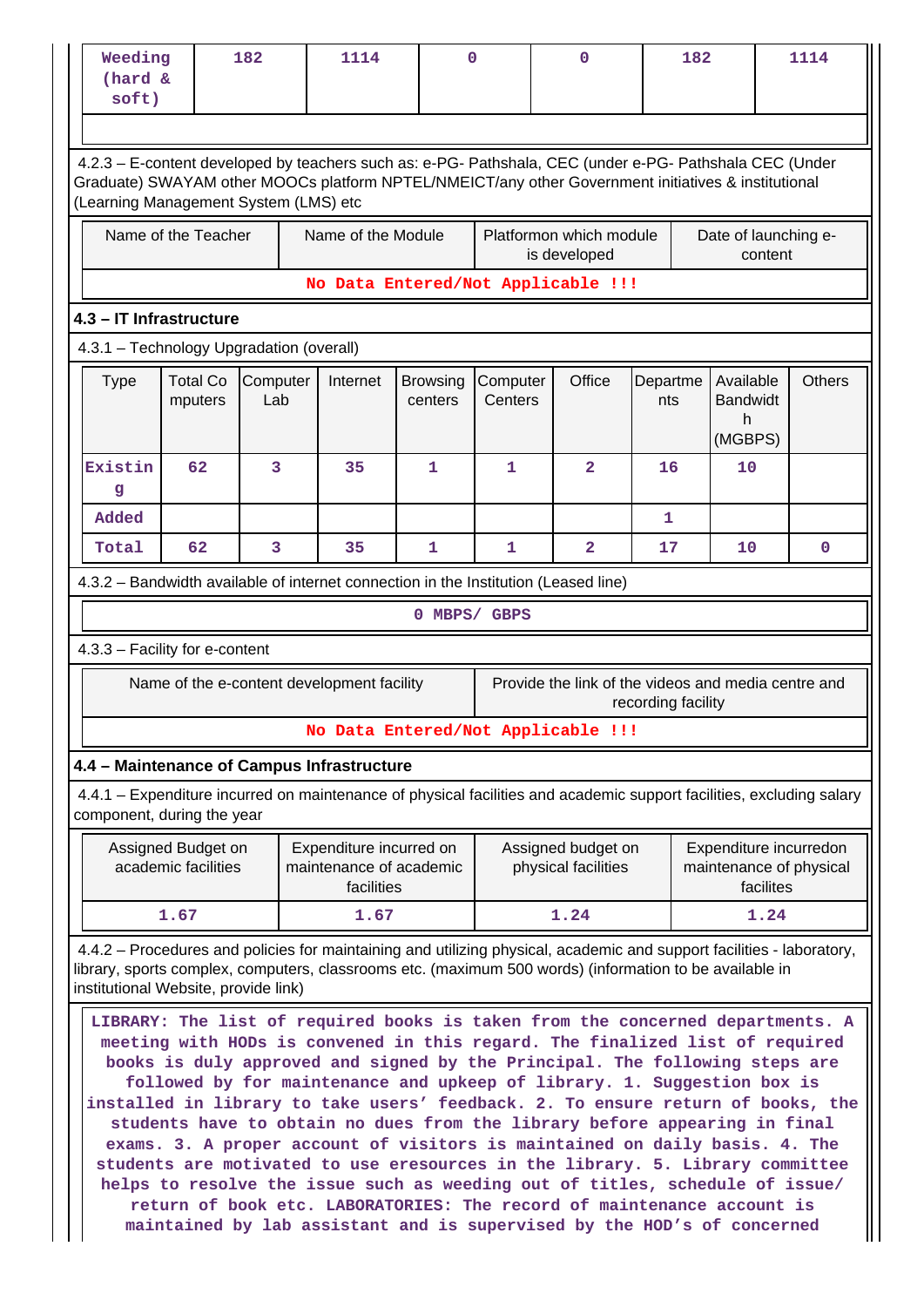**department. The sweepers of the collage regularly clean the laboratories. All the lab equipment is cleaned and maintained by the laboratory assistant on a regular basis. The physical verification of all the laboratory equipment is done and the serviceable items are repaired whereas unserviceable item are disposed/written off by following proper procedure. SPORTS: The collage has many sports facilities such as volleyball court, badminton court, basketball ground, two cricket pitches with nets for practice, gym and judo mats. A gym trainer and a sports peon has been engaged for upkeep of these sports facilities. They are paid from P.T.A fund and selffinance fund. CLASS ROOMS: The college has a building committee for maintenance and up keep of the infra structure. The college development committee regularly checks the infrastructure provided in the classrooms and submit the requirements to the Principal. College development fund is utilized for maintenance and minor repairs of furniture, blackboards and other electrical equipment. One fulltime and one part time sweeper have been engaged to maintain cleanliness of the classrooms. A complaint register is maintained in the office in which students as well as faculty can register their problems which are resolved within a set time frame. Students are sensitized regarding cleanliness and motivated for energy conservation by careful use of electricity in the classrooms. COMPUTERS: Available funds such as computer fund is utilized for maintenance of the computer systems. A lab assistant has been engaged for upkeep and maintenance of the computers and all other accessories. The unrepairable systems are disposed off. CCTV: The college has cctv surveillance system. Its maintenance is done through AMC. Apart from this, technicians, masons, plumbers, carpenters and gardeners are engaged from time to time from outside to ensure the maintenance of toilets, drinking water facilities, gardens, the campus and the canteen. The water tanks are cleaned on regular base with proper record. The fire extinguishers installed in the college are regularly refilled. The college has its own guest room with is regularly cleaned and maintained. A woman part time sweeper has been engaged to clean and upkeep the girls' toilet and the girls' common room and the first aid room.**

https://www.mpgcamb.com/uploads/1/0/7/8/10786403/agar\_point\_4.4.2.pdf

## **CRITERION V – STUDENT SUPPORT AND PROGRESSION**

### **5.1 – Student Support**

5.1.1 – Scholarships and Financial Support

|                                         | Name/Title of the scheme                                                                                                                                                                                                      | Number of students | <b>Amount in Rupees</b> |
|-----------------------------------------|-------------------------------------------------------------------------------------------------------------------------------------------------------------------------------------------------------------------------------|--------------------|-------------------------|
| Financial Support<br>from institution   | Fee Concession and<br>incentives to<br>outstanding<br>sportspersons from<br>PTA fund                                                                                                                                          | 19                 | 40008                   |
| Financial Support<br>from Other Sources |                                                                                                                                                                                                                               |                    |                         |
| a) National                             | 1). IRDP Scholarship<br>scheme 2). Kalpna<br>Chawla Chhatavritti<br>Yojna 3). Post<br>Matric Scholarships<br>scheme to SC and ST<br>students 4). Dr.<br>Ambedkar post<br>matric scholarship<br>scheme for the<br>economically | 97                 | 819372                  |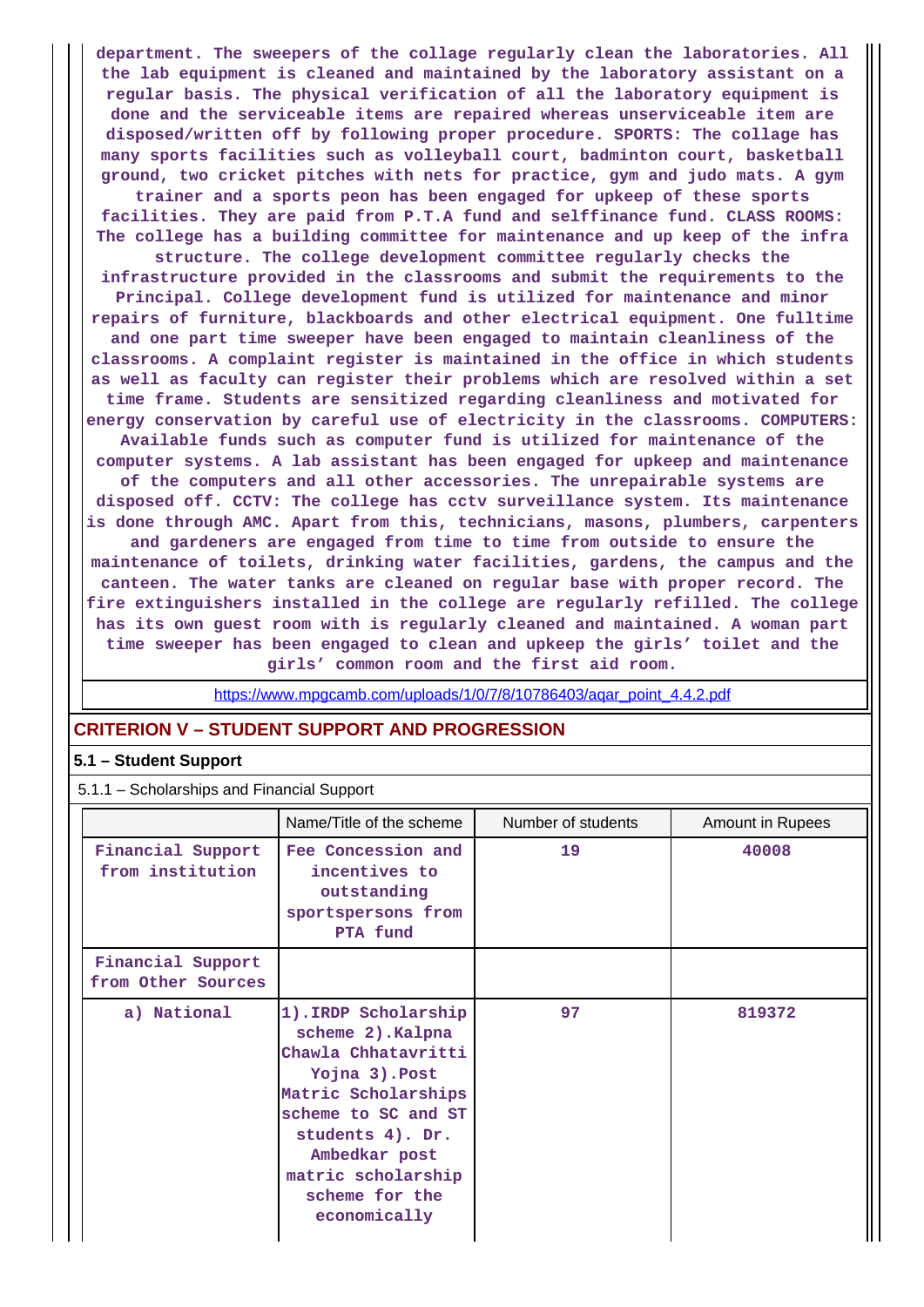| backward classes<br>5). Post matric<br>scholarship scheme<br>to OBC st |                                                                                                                                                       |                                                 |  |                                                                      |                                                                                                                                                                                                                 |                                                              |           |                                   |  |                               |  |  |  |
|------------------------------------------------------------------------|-------------------------------------------------------------------------------------------------------------------------------------------------------|-------------------------------------------------|--|----------------------------------------------------------------------|-----------------------------------------------------------------------------------------------------------------------------------------------------------------------------------------------------------------|--------------------------------------------------------------|-----------|-----------------------------------|--|-------------------------------|--|--|--|
|                                                                        | b) International                                                                                                                                      |                                                 |  | Nil                                                                  | $\mathbf 0$                                                                                                                                                                                                     |                                                              |           | $\mathbf 0$                       |  |                               |  |  |  |
|                                                                        |                                                                                                                                                       |                                                 |  |                                                                      |                                                                                                                                                                                                                 |                                                              |           |                                   |  |                               |  |  |  |
|                                                                        |                                                                                                                                                       |                                                 |  |                                                                      | 5.1.2 - Number of capability enhancement and development schemes such as Soft skill development, Remedial<br>coaching, Language lab, Bridge courses, Yoga, Meditation, Personal Counselling and Mentoring etc., |                                                              |           |                                   |  |                               |  |  |  |
|                                                                        | Name of the capability<br>enhancement scheme                                                                                                          |                                                 |  | Date of implemetation                                                | enrolled                                                                                                                                                                                                        | Number of students                                           |           | Agencies involved                 |  |                               |  |  |  |
|                                                                        | IT ITES                                                                                                                                               |                                                 |  | 01/02/2019                                                           | 90                                                                                                                                                                                                              |                                                              |           | ADB HPKVN Govt. of<br>HP          |  |                               |  |  |  |
|                                                                        |                                                                                                                                                       |                                                 |  |                                                                      |                                                                                                                                                                                                                 |                                                              |           |                                   |  |                               |  |  |  |
|                                                                        | 5.1.3 - Students benefited by guidance for competitive examinations and career counselling offered by the<br>institution during the year              |                                                 |  |                                                                      |                                                                                                                                                                                                                 |                                                              |           |                                   |  |                               |  |  |  |
|                                                                        | Year                                                                                                                                                  | Name of the<br>scheme                           |  | Number of<br>benefited<br>students for<br>competitive<br>examination | Number of<br>benefited<br>students by<br>career<br>counseling<br>activities                                                                                                                                     | Number of<br>students who<br>have passedin<br>the comp. exam |           |                                   |  | Number of<br>studentsp placed |  |  |  |
|                                                                        | 2018                                                                                                                                                  | Rozgar Mela                                     |  | $\mathbf 0$                                                          | 90                                                                                                                                                                                                              | $\mathbf 0$                                                  |           | 5                                 |  |                               |  |  |  |
|                                                                        | 2019                                                                                                                                                  | Placement<br>Drive for IT<br>& ITES<br>Students |  | 0                                                                    | 58                                                                                                                                                                                                              | $\mathbf 0$                                                  |           | 23                                |  |                               |  |  |  |
|                                                                        | harassment and ragging cases during the year                                                                                                          |                                                 |  |                                                                      | 5.1.4 – Institutional mechanism for transparency, timely redressal of student grievances, Prevention of sexual                                                                                                  |                                                              |           |                                   |  |                               |  |  |  |
|                                                                        | Total grievances received                                                                                                                             |                                                 |  | Number of grievances redressed                                       |                                                                                                                                                                                                                 |                                                              | redressal | Avg. number of days for grievance |  |                               |  |  |  |
|                                                                        | 0                                                                                                                                                     |                                                 |  |                                                                      | 0<br>$\mathbf 0$                                                                                                                                                                                                |                                                              |           |                                   |  |                               |  |  |  |
|                                                                        | 5.2 - Student Progression                                                                                                                             |                                                 |  |                                                                      |                                                                                                                                                                                                                 |                                                              |           |                                   |  |                               |  |  |  |
|                                                                        | 5.2.1 - Details of campus placement during the year                                                                                                   |                                                 |  |                                                                      |                                                                                                                                                                                                                 |                                                              |           |                                   |  |                               |  |  |  |
|                                                                        |                                                                                                                                                       | On campus                                       |  |                                                                      |                                                                                                                                                                                                                 | Off campus                                                   |           |                                   |  |                               |  |  |  |
|                                                                        | Nameof<br>organizations<br>visited                                                                                                                    | Number of<br>students<br>participated           |  | Number of<br>stduents placed                                         | Nameof<br>organizations<br>visited                                                                                                                                                                              | Number of<br>students<br>participated                        |           | Number of<br>stduents placed      |  |                               |  |  |  |
|                                                                        | 1 ANV<br>Solutions<br>Ltd.<br>Chandigarh<br>2. Competent<br>Synergies 3.<br>Teleperforma<br>nce 4. Club<br>Mahindra 5.<br>Axis Bank 6.<br><b>TBSS</b> | 148                                             |  | 28                                                                   |                                                                                                                                                                                                                 |                                                              |           |                                   |  |                               |  |  |  |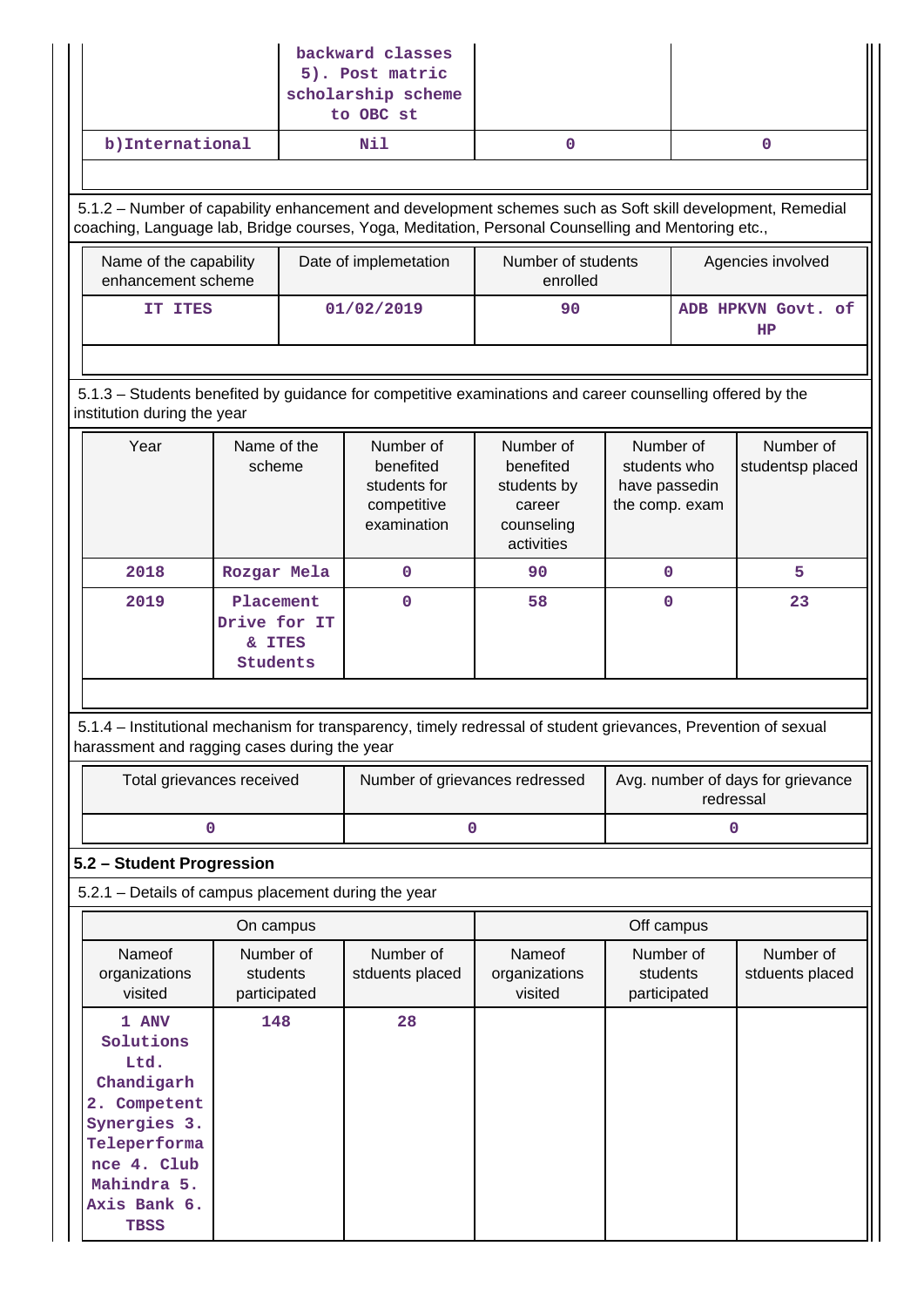| 5.2.2 - Student progression to higher education in percentage during the year                                                                                                  |                                                                                                                                                                                        |             |       |                                        |                              |  |                                         |                                     |  |  |  |  |
|--------------------------------------------------------------------------------------------------------------------------------------------------------------------------------|----------------------------------------------------------------------------------------------------------------------------------------------------------------------------------------|-------------|-------|----------------------------------------|------------------------------|--|-----------------------------------------|-------------------------------------|--|--|--|--|
| Year                                                                                                                                                                           | Number of<br>Programme<br>graduated from<br>students<br>enrolling into<br>higher education                                                                                             |             |       |                                        | Depratment<br>graduated from |  | Name of<br>institution joined           | Name of<br>programme<br>admitted to |  |  |  |  |
| 2018                                                                                                                                                                           | 6<br>B.Com                                                                                                                                                                             |             |       | Commerce                               |                              |  | M.P.Govt.<br>Degree<br>College Amb      | M.Com                               |  |  |  |  |
| 2018                                                                                                                                                                           | 3                                                                                                                                                                                      | B.A.        |       |                                        | Arts                         |  | M.P.Govt.<br>Degree<br>College Amb      | M.A. English                        |  |  |  |  |
| 2019                                                                                                                                                                           | 11                                                                                                                                                                                     | M.Com       |       |                                        | Commerce                     |  | M.P.Govt.<br>Degree<br>College Amb      | M.Com                               |  |  |  |  |
| 2019                                                                                                                                                                           | 3                                                                                                                                                                                      | <b>B.A.</b> |       |                                        | Arts                         |  | M.P.Govt.<br>Degree<br>College Amb      | M.A. English                        |  |  |  |  |
|                                                                                                                                                                                |                                                                                                                                                                                        |             |       |                                        |                              |  |                                         |                                     |  |  |  |  |
|                                                                                                                                                                                | 5.2.3 - Students qualifying in state/ national/ international level examinations during the year<br>(eg:NET/SET/SLET/GATE/GMAT/CAT/GRE/TOFEL/Civil Services/State Government Services) |             |       |                                        |                              |  |                                         |                                     |  |  |  |  |
|                                                                                                                                                                                | Items                                                                                                                                                                                  |             |       |                                        |                              |  | Number of students selected/ qualifying |                                     |  |  |  |  |
|                                                                                                                                                                                | Any Other                                                                                                                                                                              |             |       |                                        |                              |  | 0                                       |                                     |  |  |  |  |
| 5.2.4 – Sports and cultural activities / competitions organised at the institution level during the year                                                                       |                                                                                                                                                                                        |             |       |                                        |                              |  |                                         |                                     |  |  |  |  |
|                                                                                                                                                                                | Activity                                                                                                                                                                               |             | Level |                                        |                              |  | Number of Participants                  |                                     |  |  |  |  |
|                                                                                                                                                                                | Sports                                                                                                                                                                                 |             |       | Annual Atheletic Meet<br>College level |                              |  | 144                                     |                                     |  |  |  |  |
|                                                                                                                                                                                | Sports                                                                                                                                                                                 |             |       | Inter College Level<br>Championships   |                              |  | 64                                      |                                     |  |  |  |  |
|                                                                                                                                                                                | Cultural                                                                                                                                                                               |             |       | College Level                          |                              |  | 115                                     |                                     |  |  |  |  |
|                                                                                                                                                                                | Cultural                                                                                                                                                                               |             |       | Inter College Level<br>Competition     |                              |  | 8                                       |                                     |  |  |  |  |
|                                                                                                                                                                                |                                                                                                                                                                                        |             |       |                                        |                              |  |                                         |                                     |  |  |  |  |
| 5.3 - Student Participation and Activities                                                                                                                                     |                                                                                                                                                                                        |             |       |                                        |                              |  |                                         |                                     |  |  |  |  |
| 5.3.1 - Number of awards/medals for outstanding performance in sports/cultural activities at national/international<br>level (award for a team event should be counted as one) |                                                                                                                                                                                        |             |       |                                        |                              |  |                                         |                                     |  |  |  |  |
| Year                                                                                                                                                                           | Name of the<br>National/<br>Number of<br>Number of<br>Student ID<br>award/medal<br>Internaional<br>awards for<br>awards for<br>number<br>Sports<br>Cultural                            |             |       |                                        | Name of the<br>student       |  |                                         |                                     |  |  |  |  |
| No Data Entered/Not Applicable !!!                                                                                                                                             |                                                                                                                                                                                        |             |       |                                        |                              |  |                                         |                                     |  |  |  |  |
| 5.3.2 – Activity of Student Council & representation of students on academic & administrative bodies/committees of<br>the institution (maximum 500 words)                      |                                                                                                                                                                                        |             |       |                                        |                              |  |                                         |                                     |  |  |  |  |
|                                                                                                                                                                                | CSCA plays a vital role in the college as it serves as connecting link between<br>college administration and the students. CSCA is constituted every year in the                       |             |       |                                        |                              |  |                                         |                                     |  |  |  |  |

**college on the basis of rules and regulations framed by HPU. In the session**

 $\blacksquare$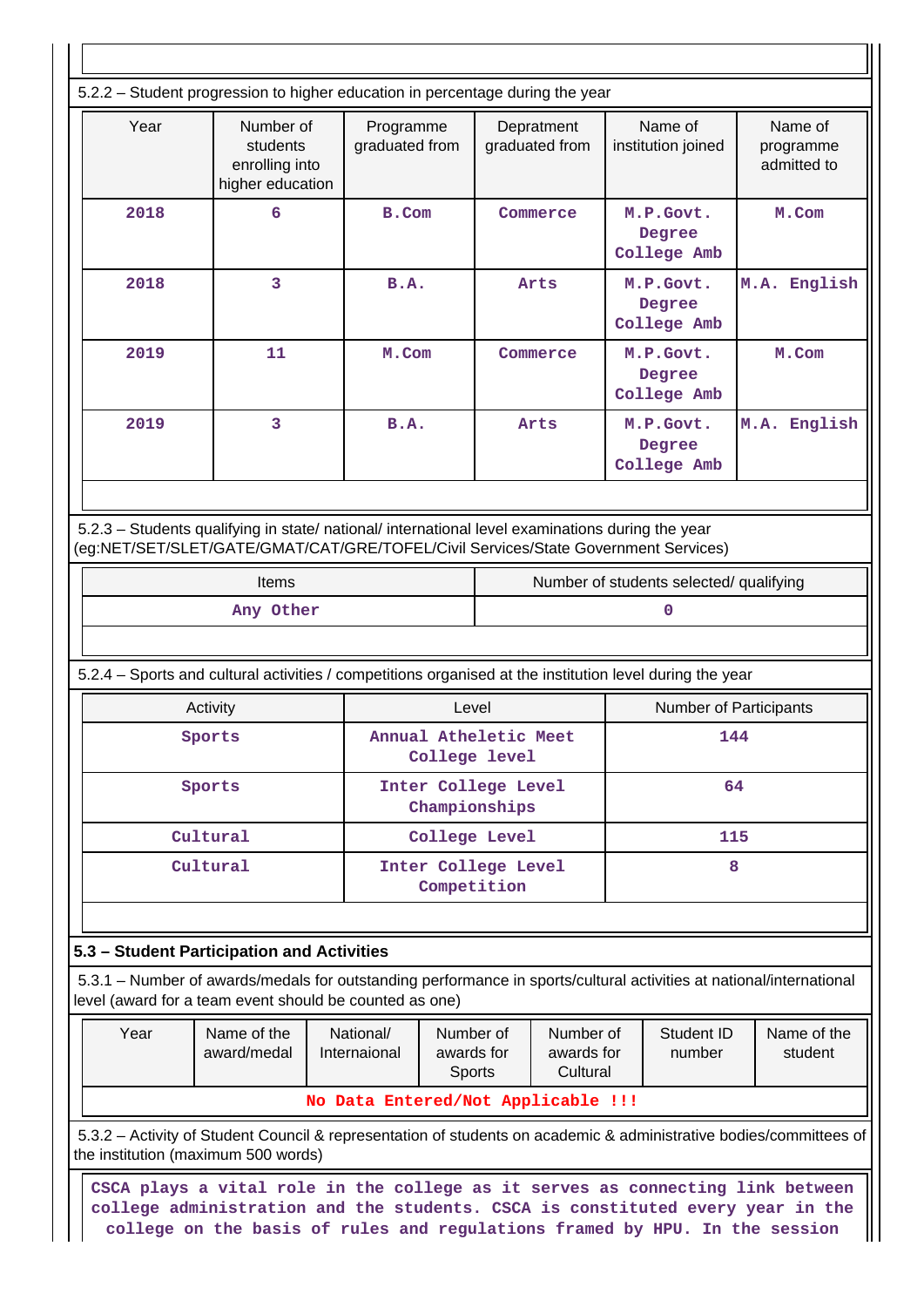**201819, CSCA was formed on the basis of merit. Election were not held as per direction of state Government. Meritorious students were nominated to various posts. There were four office bearersPresident, Vice president, Secretary and Joint secretary, 15 class representatives and 2 department representatives. 9 CSCA members were nominated from NSS, Sports, NCC, Cultural and editorial board of the college magazine. President of the CSCA was made member of the IQAC cell of the college. CSCA remained active throughout the year. CSCA raised issues and problems faced by the students in meetings organized by the college administration. The valuable suggestions given by the CSCA were entertained which proved helpful for improvement and growth of the college. CSCA cultural function was organized on 21 February, 2019 in the college campus. In this function various inter faculty competitions were held on cultural items like group dance, solo dance, solo song, group song, mime and skit. Total of 115 students from arts, science, commerce and self –finance courses participated in this function. The students winning first three position were given prizes. Students of music department performed Vendematram, Sraswativandna and National Anthem during the function. NCC cadets and NSS volunteers also participated in the function. The CSCA function gave opportunity to the students to show their hidden talents. This function also boosted the morale of the students as they were encouraged to participate actively in the function.**

#### **5.4 – Alumni Engagement**

5.4.1 – Whether the institution has registered Alumni Association?

 **No**

5.4.2 – No. of enrolled Alumni:

5.4.3 – Alumni contribution during the year (in Rupees) :

**0**

**0**

5.4.4 – Meetings/activities organized by Alumni Association :

**Nil** 

### **CRITERION VI – GOVERNANCE, LEADERSHIP AND MANAGEMENT**

#### **6.1 – Institutional Vision and Leadership**

 6.1.1 – Mention two practices of decentralization and participative management during the last year (maximum 500 words)

 **DECENTRALIZATION Our institute has a mechanism of providing operational autonomy to various functionaries in order to insure a decentralized governance system. Decentralization started from the Principal level. He was the chairperson of the IQAC. The principal in consultation with the senior faculty members nominated different committees for planning and implementation of different academic, student administration and related policies. The important committees formed were IQAC committee, College advisory committee, Discipline/Antiragging committee, Library committee, House Exam Committee, UGS affairs committee, Building committee, Women redressal cell, Scholarship committee, Campus development/beautification committee, Career guidance/placement cell, Press committee, Cultural committee etc. Faculty members were given representation in various committees/cells. The composition of different committees was changed this year to ensure uniform exposure of duties for academic and professional development of all the faculty members. CSCA members of the college were also given opportunity to play important role in different activities. The class representatives and the department**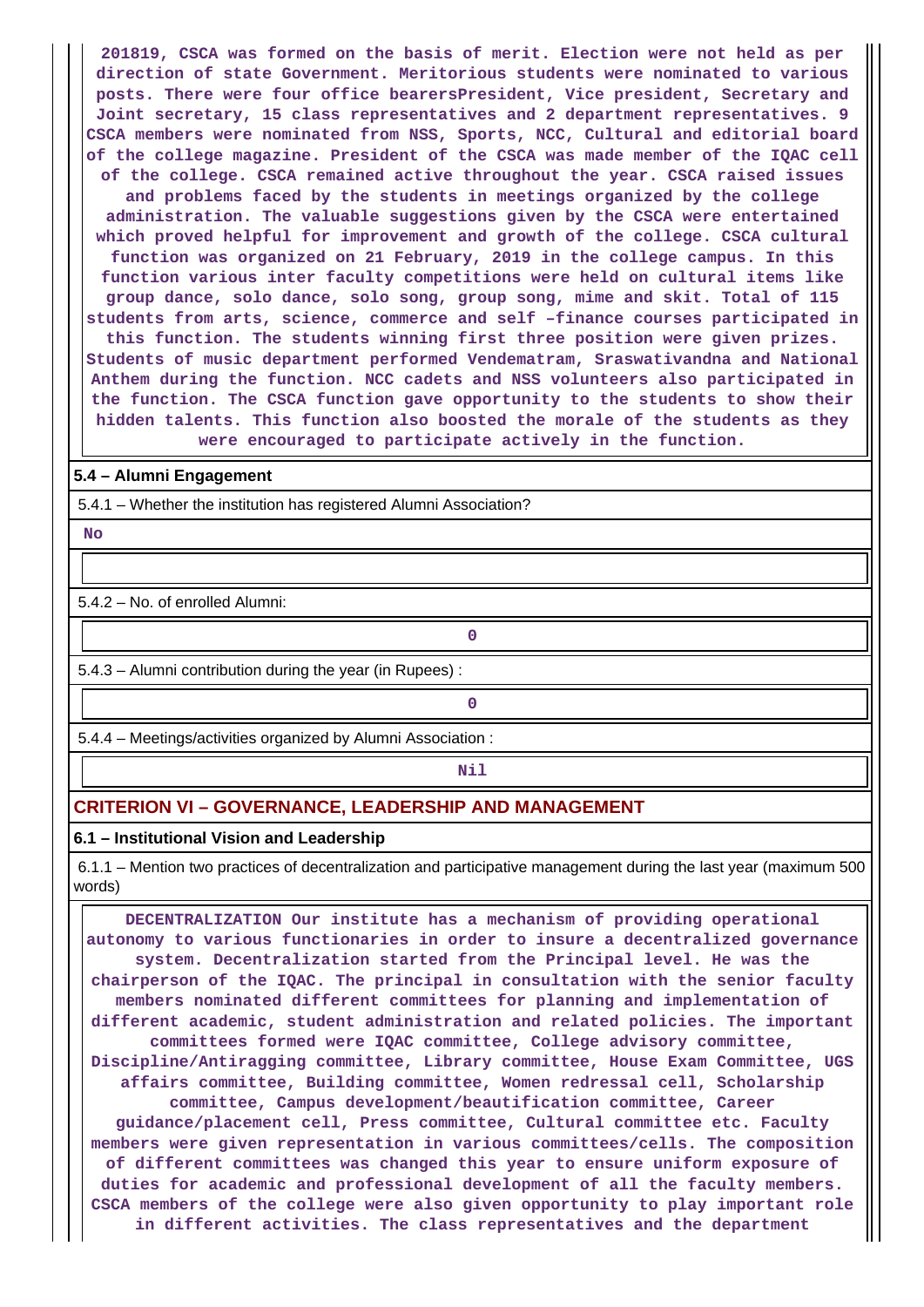**representatives were also involved in all the decisions and framing the policies concerned with the student's welfare. Nonteaching staff members like librarian and superintendent were also given representation in various committees. The suggestions of the nonteaching staff members were considered while framing policies or taking important decisions. PARTICIPATIVE MANAGEMENT The institution promoted the culture of participative management at the strategic level, functional level and operational level. At strategic level, the principal, the teacher's council and the IQAC were involved in defining policies and procedures, framing guidelines and rules pertaining to admission, examination, discipline, grievances, support services and finances etc. At functional level the faculty members shared knowledge among themselves, students and staff members while working for a committee. At operational level, the principal interacted with government and external agencies and faculty members maintained interaction with the concerned departments of HP university. The students and the office staff joined hands with the Principal and the faculty for the execution of different academic, administrative, extension related co and extracurricular activities.**

6.1.2 – Does the institution have a Management Information System (MIS)?

## *Yes*

#### **6.2 – Strategy Development and Deployment**

6.2.1 – Quality improvement strategies adopted by the institution for each of the following (with in 100 words each):

| <b>Strategy Type</b>       | <b>Details</b>                                                                                                                                                                                                                                                                                                                                                                                                                                                                                                                                                                                                                                                                                                                                |
|----------------------------|-----------------------------------------------------------------------------------------------------------------------------------------------------------------------------------------------------------------------------------------------------------------------------------------------------------------------------------------------------------------------------------------------------------------------------------------------------------------------------------------------------------------------------------------------------------------------------------------------------------------------------------------------------------------------------------------------------------------------------------------------|
| Curriculum Development     | Our college is affiliated to H.P.<br>University Shimla and so we do not have<br>liberty of making changes or updating<br>the syllabi. However, keeping in mind,<br>the industry need and market demand a<br>new skill development certificate<br>course IT and ITES was started during<br>the year under HPKVN of H.P.<br>government.                                                                                                                                                                                                                                                                                                                                                                                                         |
| Teaching and Learning      | The classrooms are renovated and<br>upgraded to make teaching and learning<br>effective. In some subjects, the<br>student's strength per class is more<br>than 130. To make teacher's voice<br>audible, sound system is installed in<br>one classroom on pilot basis. The<br>workload distribution in each subject<br>is completed in advance for the next<br>academic year to enable the teachers to<br>preview their course from every<br>possible angle. Each department makes<br>detailed content analysis of the<br>courses. This includes allotment of<br>lectures per topic, preparation of<br>teaching materials to complement<br>explanation, planning suitable teaching<br>techniques per topic including the use<br>of technology. |
| Examination and Evaluation | Midterm examination is conducted in. A<br>house exam committee is constituted.<br>The schedule is displayed on notice<br>board in advance. The style of paper is                                                                                                                                                                                                                                                                                                                                                                                                                                                                                                                                                                              |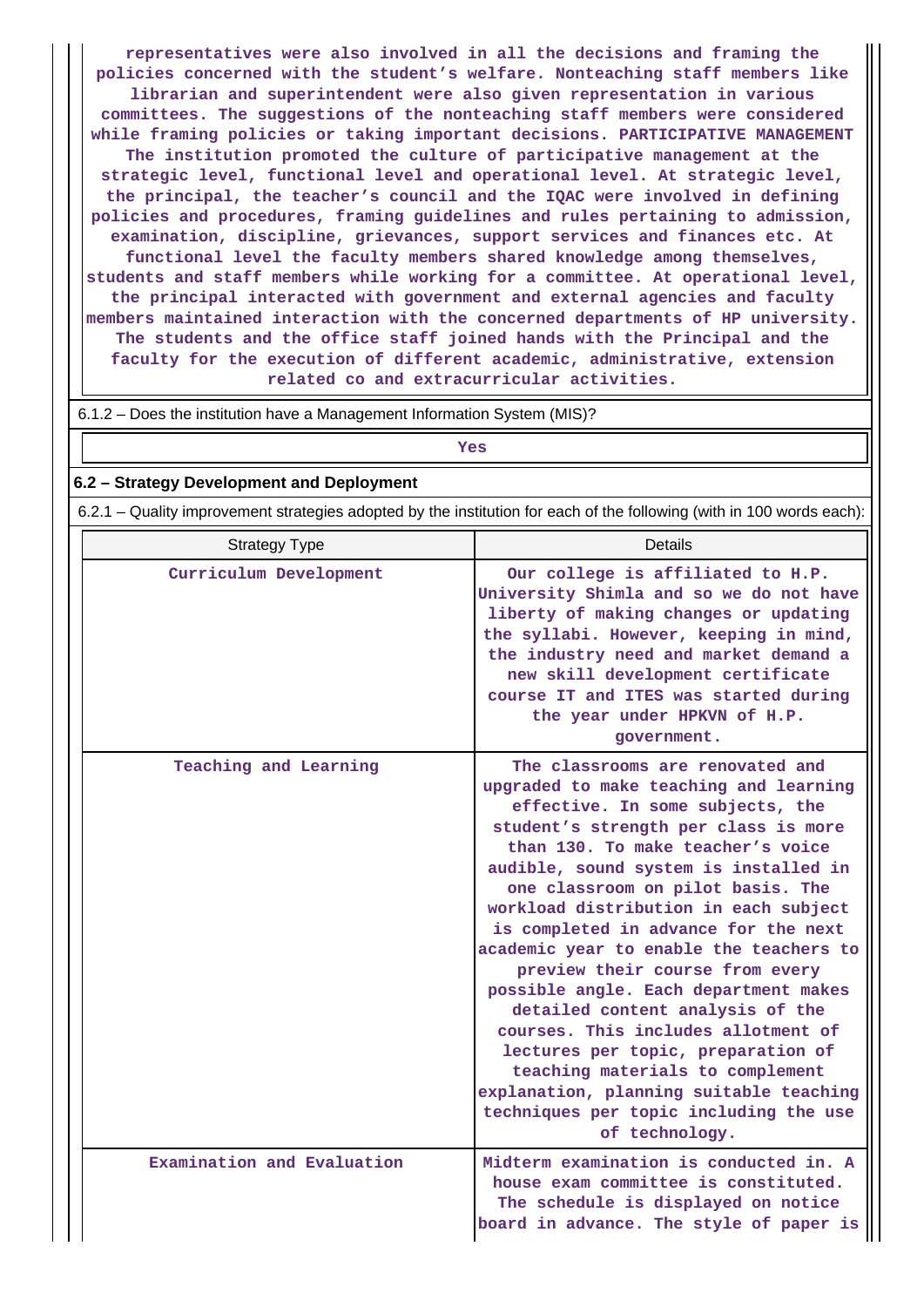|                                                               | discussed with students. The<br>assignments are given and students are<br>evaluated on the basis of content of<br>the assignments and performance in<br>viva. The attendance based internal<br>assessment marks are also given. The<br>answer sheets of midterm tests are<br>shown to the students and scope of<br>their improvement is discussed. The<br>teachers are involved in paper setting,<br>invigilation, evaluation, for internal<br>/university exams. The schedule of end<br>semester examination and evaluation is<br>prepared by University.                                                                                                                                                                                                                                        |
|---------------------------------------------------------------|---------------------------------------------------------------------------------------------------------------------------------------------------------------------------------------------------------------------------------------------------------------------------------------------------------------------------------------------------------------------------------------------------------------------------------------------------------------------------------------------------------------------------------------------------------------------------------------------------------------------------------------------------------------------------------------------------------------------------------------------------------------------------------------------------|
| Research and Development                                      | The teachers attend conferences,<br>seminars, faculty development<br>programmes and workshops. They apply<br>for minor search projects of UGC. NSS<br>activities are organized in the college<br>with the help of NSS budgets given by<br>the government. NSS coordinator and<br>volunteers coordinate with the local<br>community and visit slum areas,<br>hospitals and religious places for<br>cleanliness drives. The other teachers<br>are also involved. The students and the<br>teachers become sensitized towards the<br>society. This year, one teacher<br>presented a paper in conference, two<br>teachers published papers in journals,<br>one attended orientation program, one<br>submitted thesis of PhD and one<br>attended induction programme,                                   |
| Library, ICT and Physical<br>Infrastructure / Instrumentation | The college has wifi campus, Advanta<br>rapid ERP management software,<br>permanent covered stage to conduct<br>various functions. Library is equipped<br>with eresources like Nlist, SOUL,<br>internet facility, magazines and<br>newspapers. One classroom is ICT<br>enabled. The college has canteen,<br>guesthouse facility, sufficient<br>toilets, separate labs for chemistry,<br>physics, botany, zoology and computer<br>departments, CCTV surveillance,<br>sufficient number of classrooms and<br>parking facility for students and<br>teachers, sufficient number of<br>computers, LCD projectors and browsing<br>Centre, residential accommodation for<br>staff, a mini auditorium with a sitting<br>capacity of 250 students, website, gym<br>and borewell for constant water supply. |
| Human Resource Management                                     | The principal in consultation with the<br>senior faculty constitutes various<br>administrative committees. All the<br>staff members of teaching and office                                                                                                                                                                                                                                                                                                                                                                                                                                                                                                                                                                                                                                        |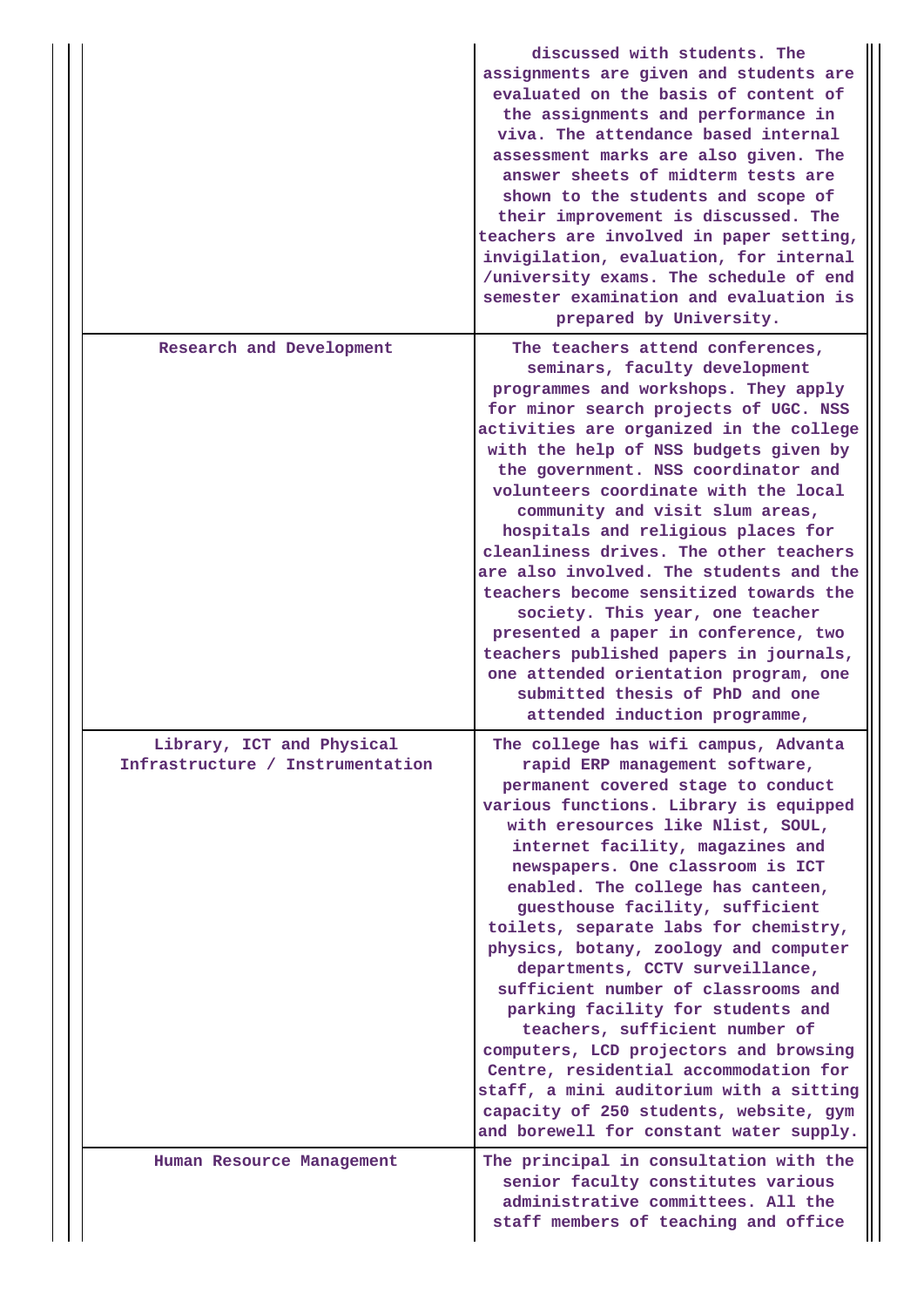|                                      | are made members of one committee or<br>the other. Senior faculty members are<br>made conveners. In all the committees,<br>junior staff is given representation so<br>that they learn about the working of<br>that committee. It gives them ample<br>time to learn and see the functioning<br>of committee and gradually with the<br>passage of time they hold convener ship<br>of various committees. The part time<br>staff is engaged from P.T.A. and<br>selffinance funds to meet shortage of<br>teaching and nonteaching staff.                                                                               |
|--------------------------------------|--------------------------------------------------------------------------------------------------------------------------------------------------------------------------------------------------------------------------------------------------------------------------------------------------------------------------------------------------------------------------------------------------------------------------------------------------------------------------------------------------------------------------------------------------------------------------------------------------------------------|
| Industry Interaction / Collaboration | The college collaborates with local<br>companies for campus interview and<br>placement. With the help of HPKVN, a<br>government body, addon course has been<br>started in the college. Experts from<br>industries are invited to deliver<br>lectures and for career counseling of<br>the students.                                                                                                                                                                                                                                                                                                                 |
| Admission of Students                | The admission of students to B.Sc.,<br>B.A., B.Com., M.A. and M.Com. is done<br>in timeframe and schedule decided by<br>the H.P. University. There is no limit<br>to seats in B.Sc. and B.A. but for<br>B.Com. there are limited seats i.e. 90.<br>There are 40 seats in M.A. and 30 seats<br>in M.Com. Besides this, B.B.A. and<br>B.C.A. programmes are also run on<br>selffinance basis. There are 60 seats<br>in B.C.A. and B.B.A. each. The<br>admission to B.Com., M.A., and M.Com.<br>are done on the basis of merit list<br>prepared according to percentage of<br>marks obtained in the qualifying class. |

6.2.2 – Implementation of e-governance in areas of operations:

| E-governace area              | Details                                                 |  |  |  |
|-------------------------------|---------------------------------------------------------|--|--|--|
| Administration                | Advanta Rapid ERP Software is<br>functional in college. |  |  |  |
| Finance and Accounts          | Advanta Rapid ERP Software is<br>functional in college. |  |  |  |
| Student Admission and Support | Advanta Rapid ERP Software is<br>functional in college. |  |  |  |

## **6.3 – Faculty Empowerment Strategies**

 6.3.1 – Teachers provided with financial support to attend conferences / workshops and towards membership fee of professional bodies during the year

| Year | Name of Teacher | Name of conference/<br>workshop attended<br>for which financial<br>support provided | Name of the<br>professional body for<br>which membership<br>fee is provided | Amount of support |
|------|-----------------|-------------------------------------------------------------------------------------|-----------------------------------------------------------------------------|-------------------|
| 2019 | Nil             | N/A                                                                                 | N/A                                                                         |                   |
|      |                 |                                                                                     |                                                                             |                   |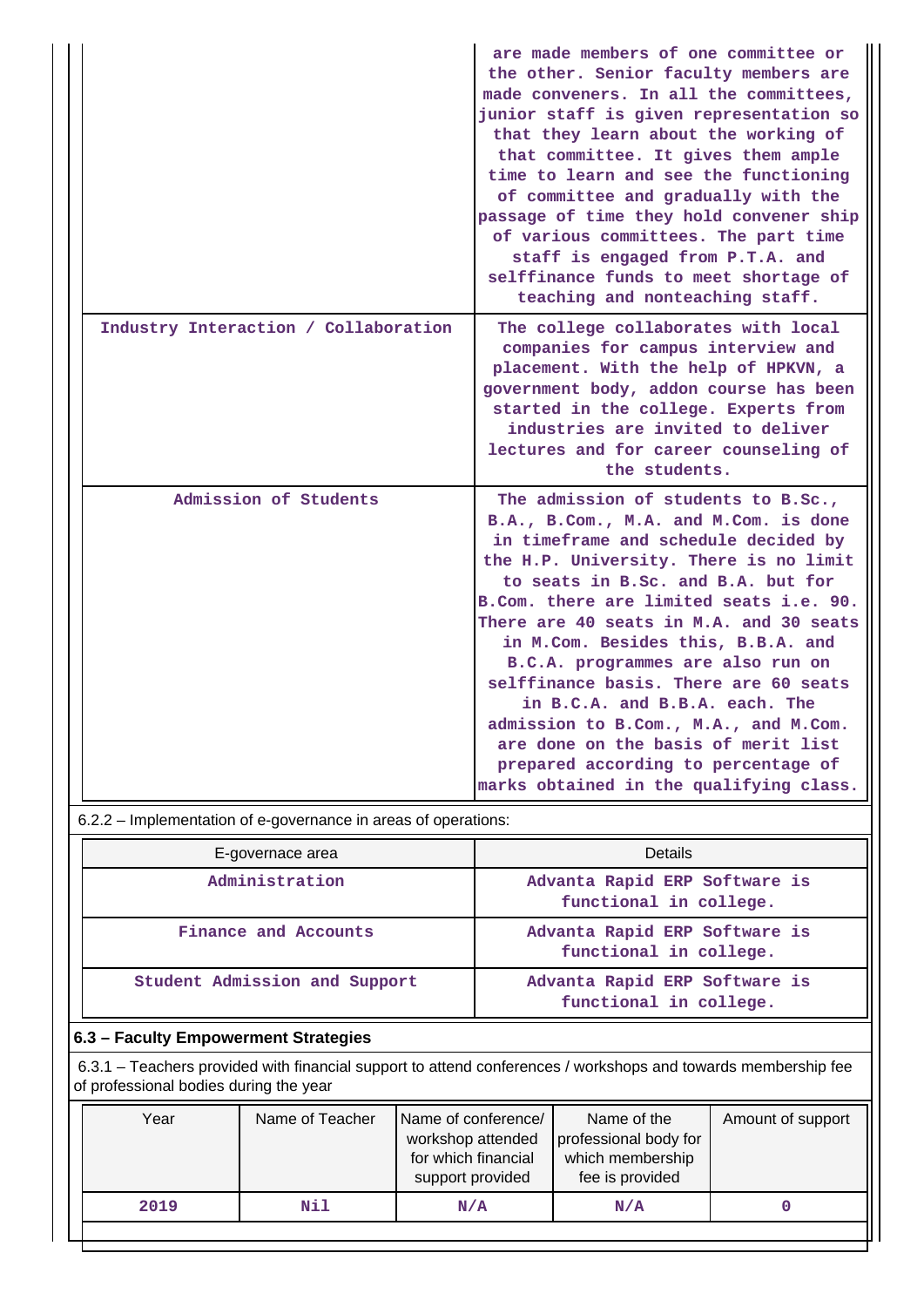| 6.3.2 - Number of professional development / administrative training programmes organized by the College for<br>teaching and non teaching staff during the year                                                                                                                                                                                                                                                                                                                                                                                                                                                                                                                                                       |                                                                                                                                                                                       |                                                                                                   |              |   |           |            |                                                  |                                                      |  |  |  |
|-----------------------------------------------------------------------------------------------------------------------------------------------------------------------------------------------------------------------------------------------------------------------------------------------------------------------------------------------------------------------------------------------------------------------------------------------------------------------------------------------------------------------------------------------------------------------------------------------------------------------------------------------------------------------------------------------------------------------|---------------------------------------------------------------------------------------------------------------------------------------------------------------------------------------|---------------------------------------------------------------------------------------------------|--------------|---|-----------|------------|--------------------------------------------------|------------------------------------------------------|--|--|--|
| Year                                                                                                                                                                                                                                                                                                                                                                                                                                                                                                                                                                                                                                                                                                                  | Title of the<br>professional<br>development<br>programme<br>organised for<br>teaching staff                                                                                           | Title of the<br>administrative<br>training<br>programme<br>organised for<br>non-teaching<br>staff | From date    |   | To Date   |            | Number of<br>participants<br>(Teaching<br>staff) | Number of<br>participants<br>(non-teaching<br>staff) |  |  |  |
| No Data Entered/Not Applicable !!!                                                                                                                                                                                                                                                                                                                                                                                                                                                                                                                                                                                                                                                                                    |                                                                                                                                                                                       |                                                                                                   |              |   |           |            |                                                  |                                                      |  |  |  |
| 6.3.3 - No. of teachers attending professional development programmes, viz., Orientation Programme, Refresher                                                                                                                                                                                                                                                                                                                                                                                                                                                                                                                                                                                                         |                                                                                                                                                                                       |                                                                                                   |              |   |           |            |                                                  |                                                      |  |  |  |
| Course, Short Term Course, Faculty Development Programmes during the year                                                                                                                                                                                                                                                                                                                                                                                                                                                                                                                                                                                                                                             |                                                                                                                                                                                       |                                                                                                   |              |   |           |            |                                                  |                                                      |  |  |  |
| Title of the<br>professional<br>development<br>programme                                                                                                                                                                                                                                                                                                                                                                                                                                                                                                                                                                                                                                                              | Number of teachers<br>who attended                                                                                                                                                    |                                                                                                   | From Date    |   |           | To date    |                                                  | Duration                                             |  |  |  |
| Orientation<br>Programme                                                                                                                                                                                                                                                                                                                                                                                                                                                                                                                                                                                                                                                                                              | $\mathbf{1}$                                                                                                                                                                          |                                                                                                   | 13/11/2018   |   |           | 10/12/2018 |                                                  | 28                                                   |  |  |  |
| Induction<br>Programme                                                                                                                                                                                                                                                                                                                                                                                                                                                                                                                                                                                                                                                                                                | 1                                                                                                                                                                                     |                                                                                                   | 14/05/2018   |   |           | 26/05/2018 |                                                  | 14                                                   |  |  |  |
|                                                                                                                                                                                                                                                                                                                                                                                                                                                                                                                                                                                                                                                                                                                       |                                                                                                                                                                                       |                                                                                                   |              |   |           |            |                                                  |                                                      |  |  |  |
| 6.3.4 - Faculty and Staff recruitment (no. for permanent recruitment):                                                                                                                                                                                                                                                                                                                                                                                                                                                                                                                                                                                                                                                |                                                                                                                                                                                       |                                                                                                   |              |   |           |            |                                                  |                                                      |  |  |  |
|                                                                                                                                                                                                                                                                                                                                                                                                                                                                                                                                                                                                                                                                                                                       | Teaching                                                                                                                                                                              |                                                                                                   |              |   |           |            | Non-teaching                                     |                                                      |  |  |  |
| Permanent                                                                                                                                                                                                                                                                                                                                                                                                                                                                                                                                                                                                                                                                                                             |                                                                                                                                                                                       | <b>Full Time</b>                                                                                  |              |   | Permanent |            |                                                  | <b>Full Time</b>                                     |  |  |  |
| 0                                                                                                                                                                                                                                                                                                                                                                                                                                                                                                                                                                                                                                                                                                                     |                                                                                                                                                                                       | 0                                                                                                 |              | 0 |           |            |                                                  | 0                                                    |  |  |  |
| $6.3.5$ – Welfare schemes for                                                                                                                                                                                                                                                                                                                                                                                                                                                                                                                                                                                                                                                                                         |                                                                                                                                                                                       |                                                                                                   |              |   |           |            |                                                  |                                                      |  |  |  |
| Teaching                                                                                                                                                                                                                                                                                                                                                                                                                                                                                                                                                                                                                                                                                                              |                                                                                                                                                                                       |                                                                                                   | Non-teaching |   |           |            | <b>Students</b>                                  |                                                      |  |  |  |
| N11                                                                                                                                                                                                                                                                                                                                                                                                                                                                                                                                                                                                                                                                                                                   | Nil<br>Book Bank from poor and<br>needy students, fee<br>concession for<br>meritorious students from<br>poor famlies, Incentives<br>to outstanding<br>sportspersons of the<br>college |                                                                                                   |              |   |           |            |                                                  |                                                      |  |  |  |
| 6.4 - Financial Management and Resource Mobilization                                                                                                                                                                                                                                                                                                                                                                                                                                                                                                                                                                                                                                                                  |                                                                                                                                                                                       |                                                                                                   |              |   |           |            |                                                  |                                                      |  |  |  |
|                                                                                                                                                                                                                                                                                                                                                                                                                                                                                                                                                                                                                                                                                                                       |                                                                                                                                                                                       |                                                                                                   |              |   |           |            |                                                  |                                                      |  |  |  |
| 6.4.1 – Institution conducts internal and external financial audits regularly (with in 100 words each)<br>Our institution conducts external financial audits regularly. The funds like<br>PTA fund, selffinance fund, NSS fund, RUSA funds are subjected to internal<br>audit at the end of each financial year. Fee and other funds of the college are<br>audited by local audit department of the state government. The audit of<br>salaries and government grants is conducted by the accountant general office<br>situated at the state capital Shimla periodically. The bursar keeps an eye on<br>various financial transactions so that there is proper, economic, efficient and<br>effective use of resources. |                                                                                                                                                                                       |                                                                                                   |              |   |           |            |                                                  |                                                      |  |  |  |
| year(not covered in Criterion III)                                                                                                                                                                                                                                                                                                                                                                                                                                                                                                                                                                                                                                                                                    | 6.4.2 - Funds / Grants received from management, non-government bodies, individuals, philanthropies during the                                                                        |                                                                                                   |              |   |           |            |                                                  |                                                      |  |  |  |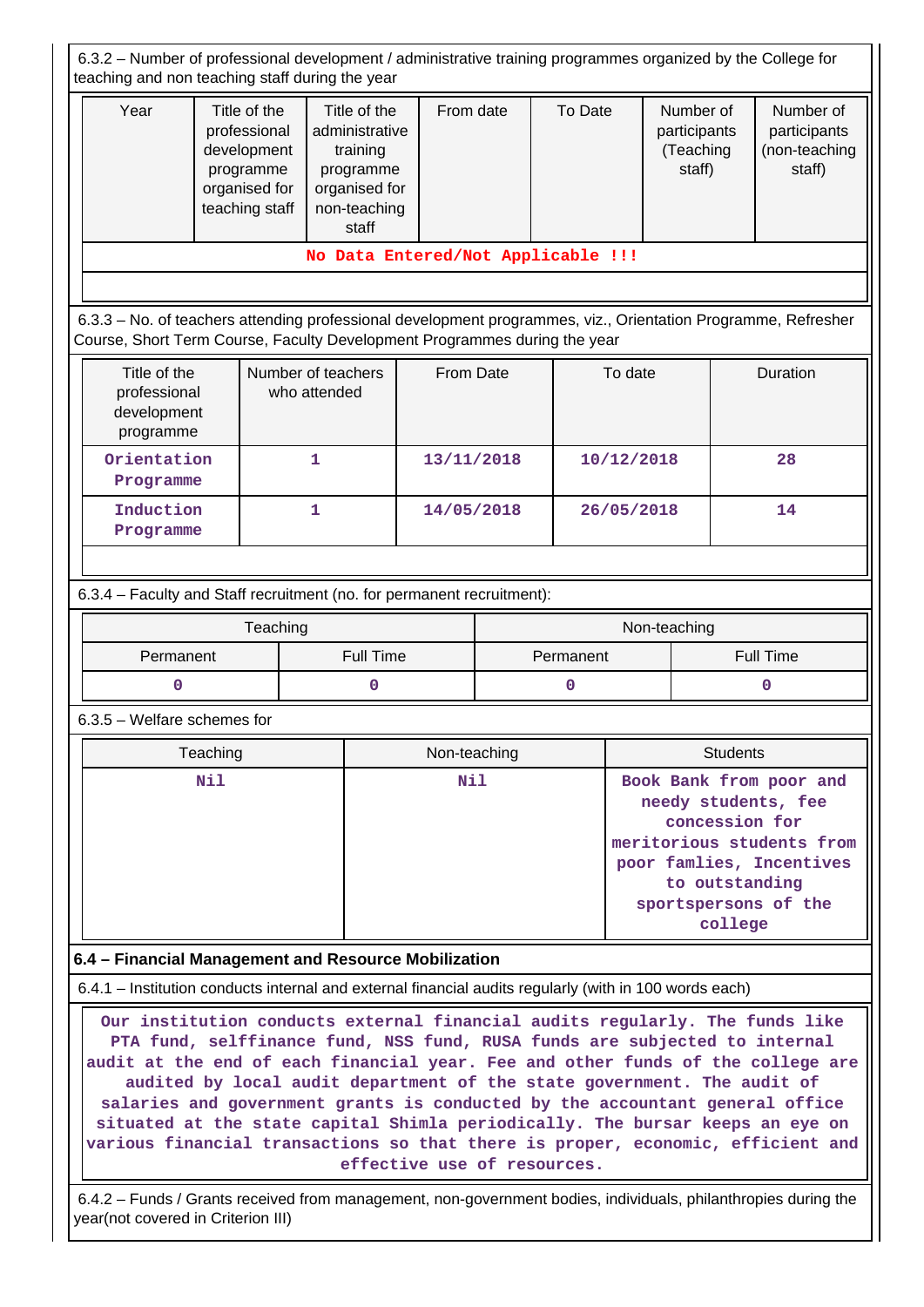| Name of the non government<br>funding agencies /individuals                                                                                                       |                                                                                                                                                                                                                                                                                                                                                                                                                                                                                                                                                                                                                                 | Funds/ Grnats received in Rs.                                                                                  | Purpose              |                    |                           |  |  |  |  |  |  |  |  |
|-------------------------------------------------------------------------------------------------------------------------------------------------------------------|---------------------------------------------------------------------------------------------------------------------------------------------------------------------------------------------------------------------------------------------------------------------------------------------------------------------------------------------------------------------------------------------------------------------------------------------------------------------------------------------------------------------------------------------------------------------------------------------------------------------------------|----------------------------------------------------------------------------------------------------------------|----------------------|--------------------|---------------------------|--|--|--|--|--|--|--|--|
| nil                                                                                                                                                               |                                                                                                                                                                                                                                                                                                                                                                                                                                                                                                                                                                                                                                 | $\mathbf{0}$                                                                                                   |                      |                    | not applicable            |  |  |  |  |  |  |  |  |
|                                                                                                                                                                   |                                                                                                                                                                                                                                                                                                                                                                                                                                                                                                                                                                                                                                 |                                                                                                                |                      |                    |                           |  |  |  |  |  |  |  |  |
| 6.4.3 - Total corpus fund generated                                                                                                                               |                                                                                                                                                                                                                                                                                                                                                                                                                                                                                                                                                                                                                                 |                                                                                                                |                      |                    |                           |  |  |  |  |  |  |  |  |
| $\mathbf 0$                                                                                                                                                       |                                                                                                                                                                                                                                                                                                                                                                                                                                                                                                                                                                                                                                 |                                                                                                                |                      |                    |                           |  |  |  |  |  |  |  |  |
| 6.5 - Internal Quality Assurance System                                                                                                                           |                                                                                                                                                                                                                                                                                                                                                                                                                                                                                                                                                                                                                                 |                                                                                                                |                      |                    |                           |  |  |  |  |  |  |  |  |
|                                                                                                                                                                   | 6.5.1 – Whether Academic and Administrative Audit (AAA) has been done?                                                                                                                                                                                                                                                                                                                                                                                                                                                                                                                                                          |                                                                                                                |                      |                    |                           |  |  |  |  |  |  |  |  |
| Audit Type                                                                                                                                                        |                                                                                                                                                                                                                                                                                                                                                                                                                                                                                                                                                                                                                                 | External                                                                                                       |                      | Internal           |                           |  |  |  |  |  |  |  |  |
|                                                                                                                                                                   | Yes/No                                                                                                                                                                                                                                                                                                                                                                                                                                                                                                                                                                                                                          | Agency                                                                                                         |                      | Yes/No             | Authority                 |  |  |  |  |  |  |  |  |
| Academic                                                                                                                                                          | <b>No</b>                                                                                                                                                                                                                                                                                                                                                                                                                                                                                                                                                                                                                       |                                                                                                                |                      | No                 |                           |  |  |  |  |  |  |  |  |
| Administrative                                                                                                                                                    | <b>No</b>                                                                                                                                                                                                                                                                                                                                                                                                                                                                                                                                                                                                                       |                                                                                                                |                      | <b>No</b>          |                           |  |  |  |  |  |  |  |  |
| 6.5.2 - Activities and support from the Parent - Teacher Association (at least three)                                                                             |                                                                                                                                                                                                                                                                                                                                                                                                                                                                                                                                                                                                                                 |                                                                                                                |                      |                    |                           |  |  |  |  |  |  |  |  |
| Solan also conducts training programmes for the support staff. 3. Training                                                                                        | paid through PTA fund. 2. Incentives to the outstanding sportspersons are also<br>given through PTA fund. 3. Salaries and wages of the staff engaged from local<br>PTA are paid from PTA fund. 4. Development/repair/renovation work of the<br>college infrastructure is also done from the PTA fund of the college.<br>6.5.3 – Development programmes for support staff (at least three)<br>1. Himachal Pradesh institute of public administration (A Government Body)<br>conducts training programmes for the ministerial staff of the college<br>periodically. 2. State Council of Educational Research and Training (SCERT) |                                                                                                                |                      |                    |                           |  |  |  |  |  |  |  |  |
|                                                                                                                                                                   |                                                                                                                                                                                                                                                                                                                                                                                                                                                                                                                                                                                                                                 | programmes are also conducted by the RUSA Cell of Directorate of Higher<br>Education Shimla.                   |                      |                    |                           |  |  |  |  |  |  |  |  |
| 6.5.4 – Post Accreditation initiative(s) (mention at least three)                                                                                                 |                                                                                                                                                                                                                                                                                                                                                                                                                                                                                                                                                                                                                                 |                                                                                                                |                      |                    |                           |  |  |  |  |  |  |  |  |
| put under CCTV surveillance systems. 3. The college has started to take student<br>feedback and analysis thereof. 4. The college is organizing regularly the IQAC |                                                                                                                                                                                                                                                                                                                                                                                                                                                                                                                                                                                                                                 | 1. The college is regularly submitting the data for AISHE. 2. The college is<br>meetings on a quarterly basis. |                      |                    |                           |  |  |  |  |  |  |  |  |
| 6.5.5 - Internal Quality Assurance System Details                                                                                                                 |                                                                                                                                                                                                                                                                                                                                                                                                                                                                                                                                                                                                                                 |                                                                                                                |                      |                    |                           |  |  |  |  |  |  |  |  |
|                                                                                                                                                                   | a) Submission of Data for AISHE portal                                                                                                                                                                                                                                                                                                                                                                                                                                                                                                                                                                                          |                                                                                                                |                      | Yes                |                           |  |  |  |  |  |  |  |  |
|                                                                                                                                                                   | b) Participation in NIRF                                                                                                                                                                                                                                                                                                                                                                                                                                                                                                                                                                                                        |                                                                                                                |                      | <b>No</b>          |                           |  |  |  |  |  |  |  |  |
|                                                                                                                                                                   | c)ISO certification                                                                                                                                                                                                                                                                                                                                                                                                                                                                                                                                                                                                             |                                                                                                                |                      | <b>No</b>          |                           |  |  |  |  |  |  |  |  |
|                                                                                                                                                                   | d)NBA or any other quality audit                                                                                                                                                                                                                                                                                                                                                                                                                                                                                                                                                                                                |                                                                                                                |                      | No                 |                           |  |  |  |  |  |  |  |  |
| 6.5.6 - Number of Quality Initiatives undertaken during the year                                                                                                  |                                                                                                                                                                                                                                                                                                                                                                                                                                                                                                                                                                                                                                 |                                                                                                                |                      |                    |                           |  |  |  |  |  |  |  |  |
| Year                                                                                                                                                              | Name of quality<br>initiative by IQAC                                                                                                                                                                                                                                                                                                                                                                                                                                                                                                                                                                                           | Date of<br>conducting IQAC                                                                                     | <b>Duration From</b> | <b>Duration To</b> | Number of<br>participants |  |  |  |  |  |  |  |  |
| 2018                                                                                                                                                              | 1st Meeting<br>of IQAC                                                                                                                                                                                                                                                                                                                                                                                                                                                                                                                                                                                                          | 03/07/2018                                                                                                     | 03/07/2018           | 03/07/2018         | 6                         |  |  |  |  |  |  |  |  |
| 2018                                                                                                                                                              | Poster<br>Making and                                                                                                                                                                                                                                                                                                                                                                                                                                                                                                                                                                                                            | 20/07/2018                                                                                                     | 20/07/2018           | 20/07/2018         | 80                        |  |  |  |  |  |  |  |  |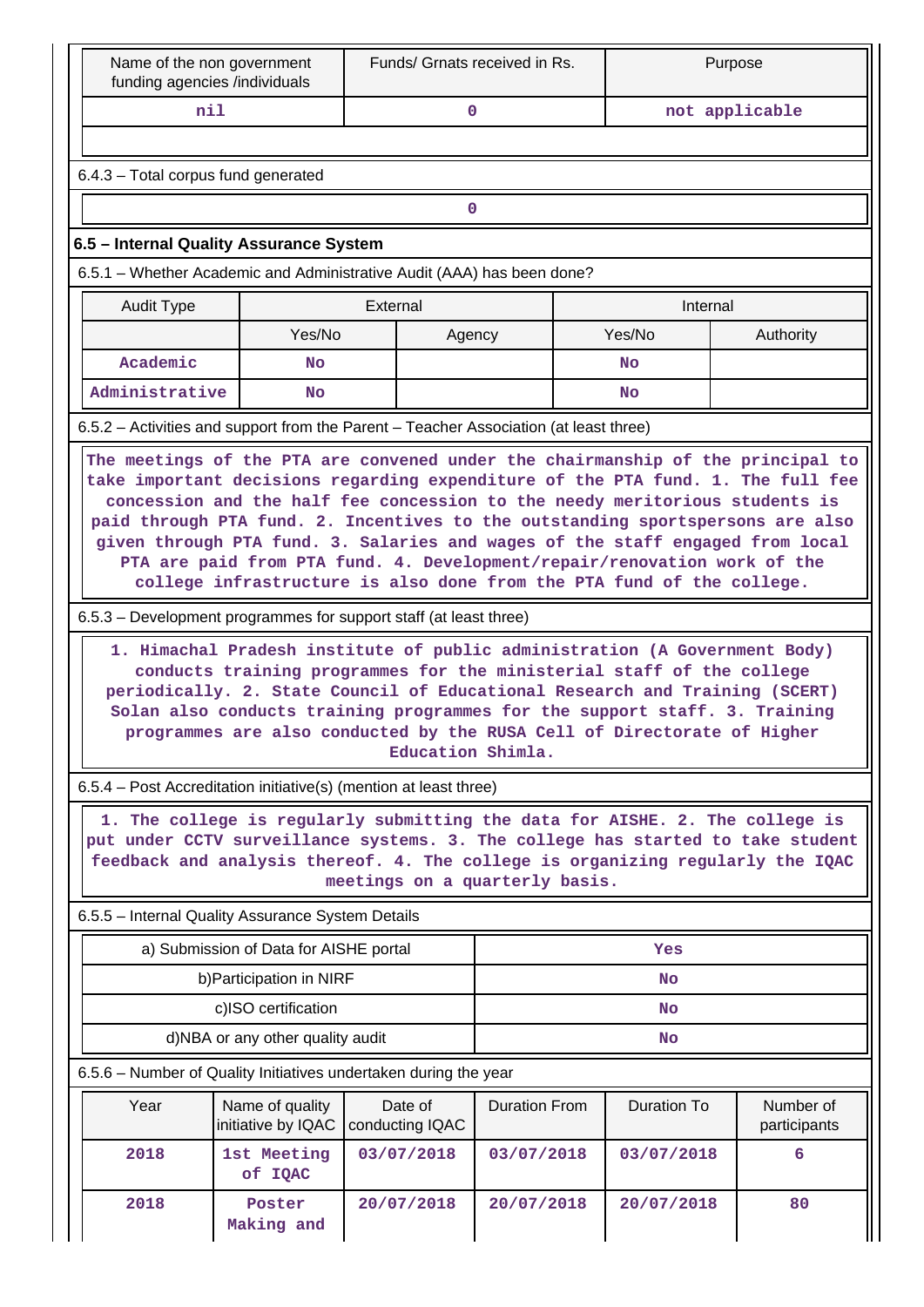|      | Collage<br>Making<br>Competition<br>held on the<br>topic Beat<br>Plastic<br>Pollution. |            |            |            |     |
|------|----------------------------------------------------------------------------------------|------------|------------|------------|-----|
| 2018 | Self Devence<br>classes held<br>for Girls                                              | 01/08/2018 | 01/08/2018 | 11/08/2018 | 165 |
| 2018 | Workshop on<br>skill<br>development<br>programme                                       | 08/08/2018 | 08/08/2018 | 08/08/2018 | 250 |
| 2018 | Declamation<br>contest was<br>organised on<br>the topic<br><b>EWaste</b>               | 11/12/2018 | 11/12/2018 | 11/12/2018 | 50  |
| 2018 | Lecture<br>organised on<br>the topic<br>career<br>counselling<br>avenues               | 20/12/2019 | 20/12/2018 | 20/12/2018 | 200 |
| 2018 | 2nd Meeting<br>of IQAC                                                                 | 04/10/2018 | 04/10/2018 | 04/10/2018 | 6   |
| 2018 | Rozgar Mela<br>Organized                                                               | 28/12/2018 | 28/12/2018 | 28/12/2018 | 90  |
| 2019 | 3rd Meeting<br>of IQAC                                                                 | 06/02/2019 | 06/02/2019 | 06/02/2019 | 6   |
| 2019 | 4th Meeting<br>of IQAC                                                                 | 01/05/2019 | 01/05/2019 | 01/05/2019 | 6   |
| 2019 | Student<br>Satisfactin<br>Survey<br>201819                                             | 03/07/2019 | 03/07/2019 | 12/07/2019 | 107 |
| 2019 | Student<br>Feedback<br>201819                                                          | 03/07/2019 | 03/07/2019 | 12/07/2019 | 150 |
| 2019 | Fee<br>Consession<br>given for<br>meritorious<br>students<br>from poor<br>families     | 03/07/2018 | 03/07/2018 | 30/06/2019 | 11  |
| 2019 | Incentives<br>given to<br>outstanding<br>sports<br>persons of<br>the college           | 03/07/2018 | 03/07/2018 | 30/06/2019 | 8   |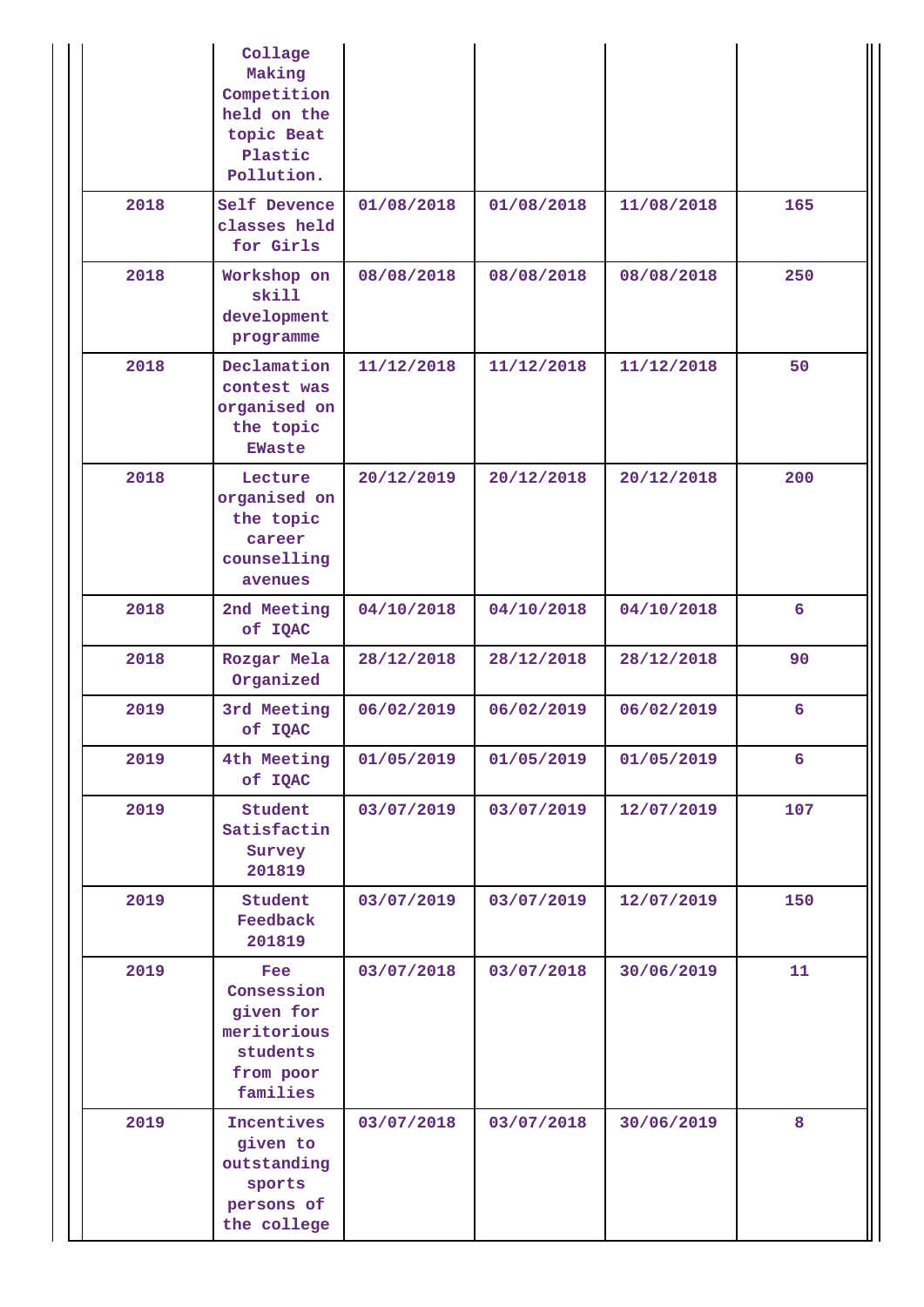## **CRITERION VII – INSTITUTIONAL VALUES AND BEST PRACTICES**

## **7.1 – Institutional Values and Social Responsibilities**

 7.1.1 – Gender Equity (Number of gender equity promotion programmes organized by the institution during the year)

| Title of the<br>programme                           | Period from | Period To  | <b>Number of Participants</b> |      |
|-----------------------------------------------------|-------------|------------|-------------------------------|------|
|                                                     |             |            | Female                        | Male |
| Lecture on<br>domestic<br>violence and<br>dowry act | 23/07/2018  | 23/07/2018 | 170                           | 30   |
| Lecture on<br>Poshan                                | 27/09/2018  | 27/09/2018 | 165                           | 32   |
| Self defence<br>classes for<br>girls                | 01/08/2018  | 11/08/2018 | 165                           | 0    |

7.1.2 – Environmental Consciousness and Sustainability/Alternate Energy initiatives such as:

Percentage of power requirement of the University met by the renewable energy sources

**Installation of Solar Panels on the college roof is proposed for the next academic year.**

## 7.1.3 – Differently abled (Divyangjan) friendliness

| Item facilities         | Yes/No | Number of beneficiaries |
|-------------------------|--------|-------------------------|
| Ramp/Rails              | Yes    |                         |
| <b>Rest Rooms</b>       | Yes    |                         |
| Scribes for examination | Yes    |                         |

### 7.1.4 – Inclusion and Situatedness

| Year | Number of<br>initiatives to<br>address<br>locational<br>advantages<br>and disadva<br>ntages | Number of<br>initiatives<br>taken to<br>engage with<br>and<br>contribute to<br>local<br>community | Date           | Duration     | Name of<br>initiative                                            | <b>Issues</b><br>addressed                                                                            | Number of<br>participating<br>students<br>and staff |
|------|---------------------------------------------------------------------------------------------|---------------------------------------------------------------------------------------------------|----------------|--------------|------------------------------------------------------------------|-------------------------------------------------------------------------------------------------------|-----------------------------------------------------|
| 2018 | $\mathbf 0$                                                                                 | $\mathbf{1}$                                                                                      | 20/12/201<br>8 | $\mathbf{1}$ | Door to<br>door camp<br>aigning<br>for clean leanlines<br>liness | Importanc<br>e of<br>general c<br>s                                                                   | 91                                                  |
| 2018 | $\mathbf 0$                                                                                 | 1                                                                                                 | 24/12/201<br>8 | 1            | Cleanline<br>ss of<br>Hospital<br>Premises                       | To Make<br>students<br>understan<br>d the fun<br>ctioning<br>of the de<br>partments<br>of<br>hospital | 102                                                 |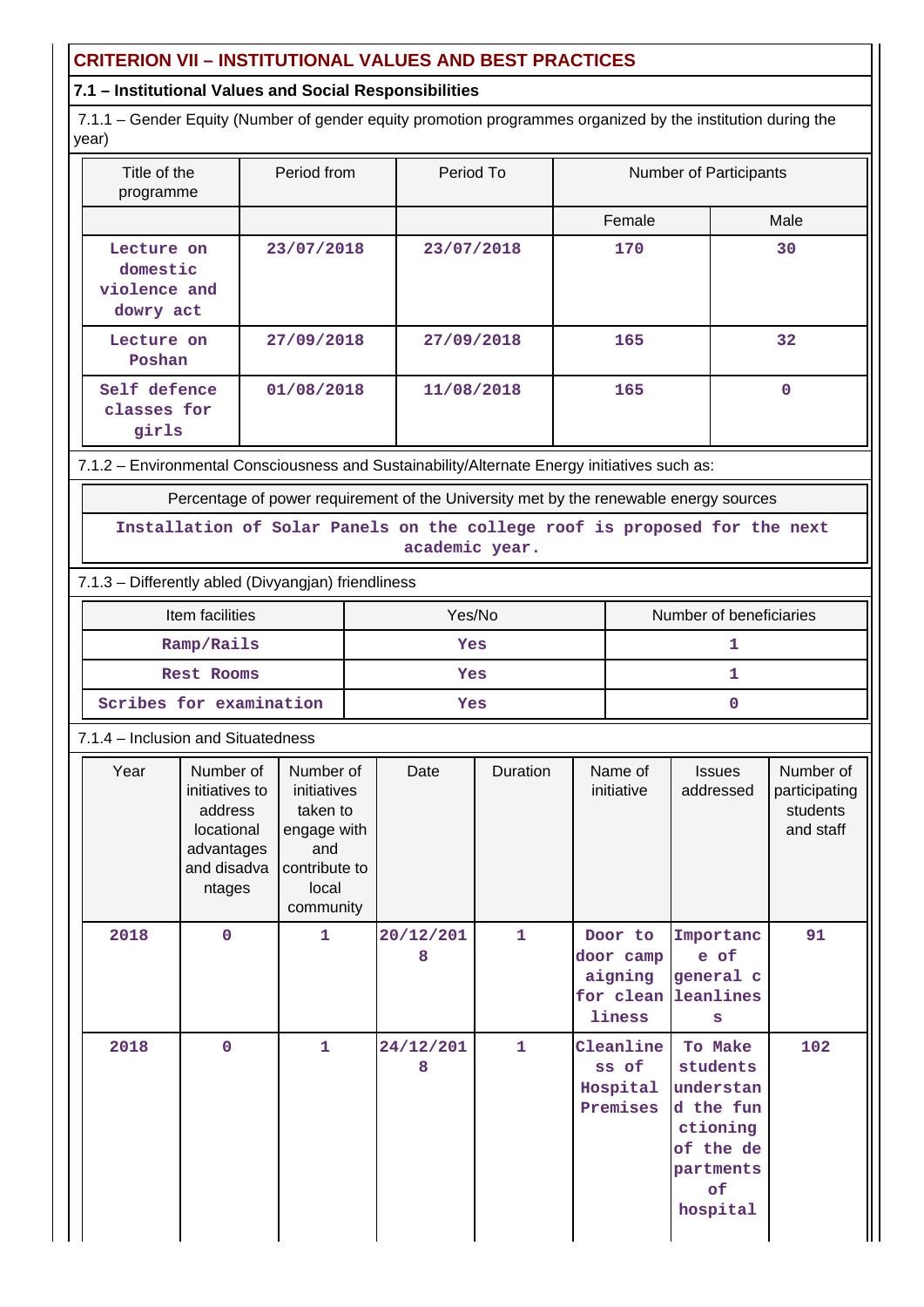|                                                                                                                                                                                                                                                                                                                                                                                                                                                                                                                                                                                                                                                                                                                                                                                                                                                                                                                                                                                                                                                                                                                                                                                                                                                  | 7.1.5 - Human Values and Professional Ethics Code of conduct (handbooks) for various stakeholders |                                       | and 108<br>ambulance<br>operation<br>s                                                                      |  |  |
|--------------------------------------------------------------------------------------------------------------------------------------------------------------------------------------------------------------------------------------------------------------------------------------------------------------------------------------------------------------------------------------------------------------------------------------------------------------------------------------------------------------------------------------------------------------------------------------------------------------------------------------------------------------------------------------------------------------------------------------------------------------------------------------------------------------------------------------------------------------------------------------------------------------------------------------------------------------------------------------------------------------------------------------------------------------------------------------------------------------------------------------------------------------------------------------------------------------------------------------------------|---------------------------------------------------------------------------------------------------|---------------------------------------|-------------------------------------------------------------------------------------------------------------|--|--|
| Title                                                                                                                                                                                                                                                                                                                                                                                                                                                                                                                                                                                                                                                                                                                                                                                                                                                                                                                                                                                                                                                                                                                                                                                                                                            |                                                                                                   | Date of publication                   | Follow up(max 100 words)                                                                                    |  |  |
|                                                                                                                                                                                                                                                                                                                                                                                                                                                                                                                                                                                                                                                                                                                                                                                                                                                                                                                                                                                                                                                                                                                                                                                                                                                  | No Data Entered/Not Applicable !!!                                                                |                                       |                                                                                                             |  |  |
|                                                                                                                                                                                                                                                                                                                                                                                                                                                                                                                                                                                                                                                                                                                                                                                                                                                                                                                                                                                                                                                                                                                                                                                                                                                  | 7.1.6 - Activities conducted for promotion of universal Values and Ethics                         |                                       |                                                                                                             |  |  |
| Activity                                                                                                                                                                                                                                                                                                                                                                                                                                                                                                                                                                                                                                                                                                                                                                                                                                                                                                                                                                                                                                                                                                                                                                                                                                         | <b>Duration From</b><br>Number of participants<br>Duration To                                     |                                       |                                                                                                             |  |  |
|                                                                                                                                                                                                                                                                                                                                                                                                                                                                                                                                                                                                                                                                                                                                                                                                                                                                                                                                                                                                                                                                                                                                                                                                                                                  | No Data Entered/Not Applicable !!!                                                                |                                       |                                                                                                             |  |  |
|                                                                                                                                                                                                                                                                                                                                                                                                                                                                                                                                                                                                                                                                                                                                                                                                                                                                                                                                                                                                                                                                                                                                                                                                                                                  | 7.1.7 – Initiatives taken by the institution to make the campus eco-friendly (at least five)      |                                       |                                                                                                             |  |  |
| 1. Plantation drive held. 2. Students discouraged not to use polyethylene bags<br>3. Activity on plastic waste organized 4. Activity on ewaste organized 5. Eco<br>club functions actively in the college                                                                                                                                                                                                                                                                                                                                                                                                                                                                                                                                                                                                                                                                                                                                                                                                                                                                                                                                                                                                                                        |                                                                                                   |                                       |                                                                                                             |  |  |
| 7.2 - Best Practices                                                                                                                                                                                                                                                                                                                                                                                                                                                                                                                                                                                                                                                                                                                                                                                                                                                                                                                                                                                                                                                                                                                                                                                                                             |                                                                                                   |                                       |                                                                                                             |  |  |
| 7.2.1 – Describe at least two institutional best practices                                                                                                                                                                                                                                                                                                                                                                                                                                                                                                                                                                                                                                                                                                                                                                                                                                                                                                                                                                                                                                                                                                                                                                                       |                                                                                                   |                                       |                                                                                                             |  |  |
| 1. Our college provides full fee concession and half fee concession to<br>meritorious students from poor facilities. The full fee/ half fee concession is<br>provided through P.T.A fund of the college. 11 students got benefitted, 3 half<br>fee and 8 full fee concession. In these 11 students, one was a handicapped<br>student. A total of RS. 22008 was disbursed to the students for this purpose.<br>The amount was spent from P.T.A fund of the college. The outstanding sports<br>persons of the college are also given cash prizes through cheques. The amount<br>is spent from P.T.A fund of the college. In 20182019, a total of 8 students<br>were given cash prizes through cheques for their outstanding achievements in<br>sports. The total money disbursed was Rs 18000/ during the year. 2. Our college<br>has facility of book bank to the poor and needy students. The book bank<br>contains latest books related to the syllabi of various programs run in the<br>college. In 20182019 a total of 10 poor and needy students were issued books<br>from the book bank. The teachers of institution also donate books to the book<br>bank. 153 books were issued to the needy students from this part of the book<br>bank. |                                                                                                   |                                       |                                                                                                             |  |  |
|                                                                                                                                                                                                                                                                                                                                                                                                                                                                                                                                                                                                                                                                                                                                                                                                                                                                                                                                                                                                                                                                                                                                                                                                                                                  |                                                                                                   | institution website, provide the link | Upload details of two best practices successfully implemented by the institution as per NAAC format in your |  |  |
|                                                                                                                                                                                                                                                                                                                                                                                                                                                                                                                                                                                                                                                                                                                                                                                                                                                                                                                                                                                                                                                                                                                                                                                                                                                  | https://www.mpgcamb.com/uploads/1/0/7/8/10786403/best practices.pdf                               |                                       |                                                                                                             |  |  |
| 7.3 - Institutional Distinctiveness                                                                                                                                                                                                                                                                                                                                                                                                                                                                                                                                                                                                                                                                                                                                                                                                                                                                                                                                                                                                                                                                                                                                                                                                              |                                                                                                   |                                       |                                                                                                             |  |  |
| 7.3.1 – Provide the details of the performance of the institution in one area distinctive to its vision, priority and<br>thrust in not more than 500 words                                                                                                                                                                                                                                                                                                                                                                                                                                                                                                                                                                                                                                                                                                                                                                                                                                                                                                                                                                                                                                                                                       |                                                                                                   |                                       |                                                                                                             |  |  |
| Performance of institution in one area distinctive to its visions, priority and<br>thrust. The college provides its students many opportunities to boost their<br>personal growth and leadership qualities. CSCA was constituted in which four<br>office bearersPresident, Vice president, Secretary and Joint secretary, 15<br>class representatives and 2 department representatives and 9 nominated members<br>from NSS, Sports, NCC, Cultural activities and editorial board of the college<br>magazine and sports were selected on the basis of merit. All these members and<br>office bearers got an opportunity to develop leadership quality in them. CSCA<br>organized cultural function in which inter faculty competition on various<br>cultural items were held. This gave students an opportunity to show case their<br>hidden talent. The important days like International Yoga Day, Teachers' Day,                                                                                                                                                                                                                                                                                                                               |                                                                                                   |                                       |                                                                                                             |  |  |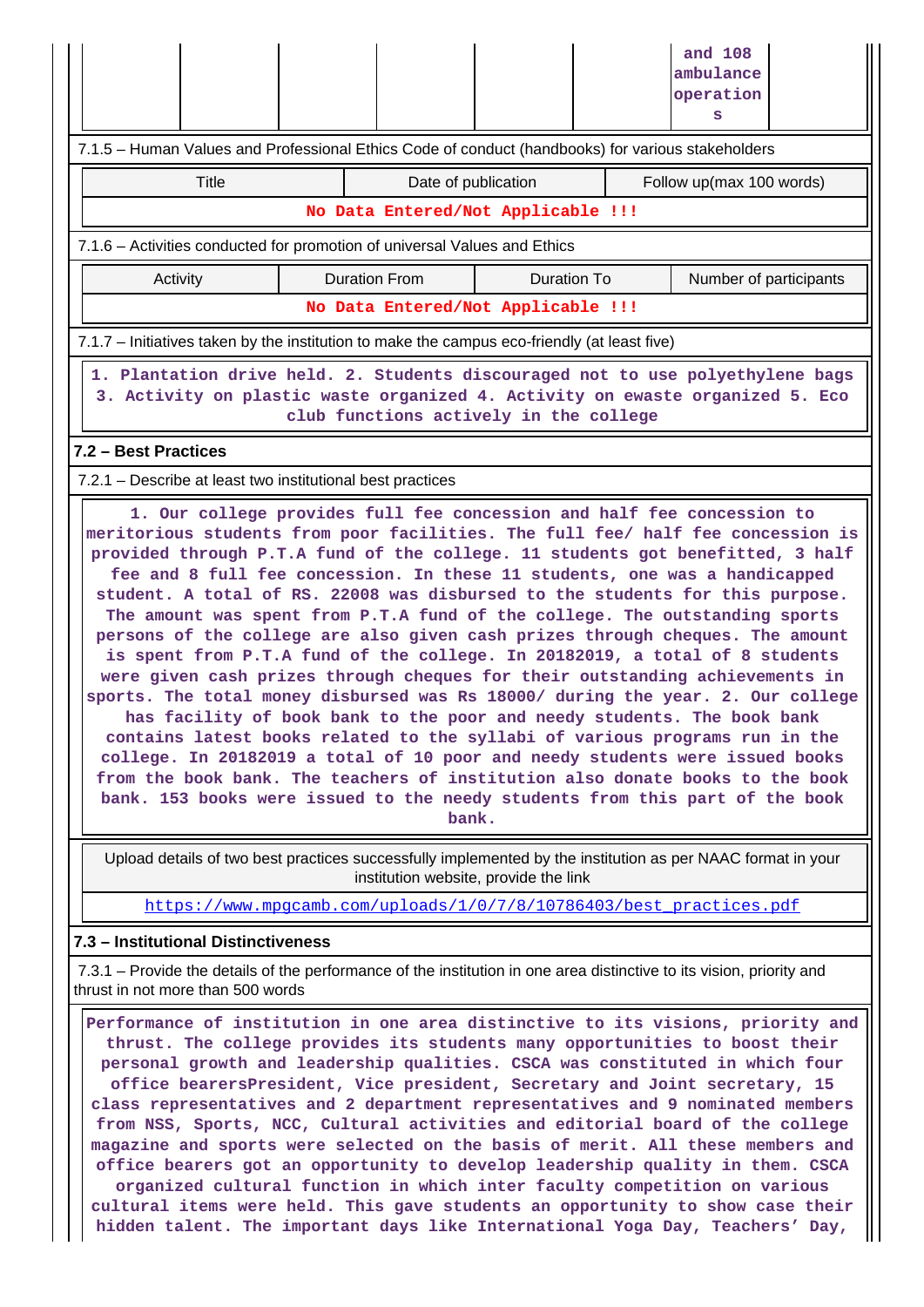**Independence Day were celebrated to promote universal values and ethics in the students. ECO club is functional in the college. The Eco club organized poster making and collage making competitions on the topic "Beat plastic pollution" and a declamation competition on the topic of "Ewaste" to create awareness among students about environmental issues. NSS units of the college organized many activities such as plantation drives, cleanliness drives, work shop on disaster management, administration of albendazole to students under deworming project, Rally on drug abuse and celebration of surgical strike day to create social awareness among the students. Many lectures were organized in the college on the topic, like RTI Act 2005, cybercrime, traffic rules, online frauds, Aids and tuberculosis. Red ribbon club of the college organized nukkar natak on the occasion of Aids day. An animated film on Aids was also shown to the students. A workshop on drug abuse and laws pertaining to drugs was also organized in college campus. All these activities were organized for personal growth of the students. A workshop on skill development was also conducted in the college. An addon certificate on IT ITES was also started in the college with the aim to develop IT skills and provide job opportunities to the students. Placement drives were also conducted. Lectures were also organized. career counseling of the students. All the activities were the part of our mission to fulfill the vision of the college to make our students good human beings, law abiding citizens and to make them forerunners of change through need based and valuebased education.**

Provide the weblink of the institution

https://www.mpgcamb.com/uploads/1/0/7/8/10786403/performance of institution in one area distinctive to its visions priority and thrust.pdf

### **8.Future Plans of Actions for Next Academic Year**

 **FUTURE ACTION PLAN We plan to develop proper mentor –mentee system in the college in which a record of mentor mentee meetings and academic & personal problems of the students addressed by mentors will be kept. We will plan to develop an online system for student feedback and student's satisfaction survey about the college. Admission process of the college will be made online. A genset will be installed in the college for regular supply of power. We will try to sign Mou's with nearby companies and industries to conduct placement drives in our college. We will plan to increase beautification of the campus by developing flower beds and garden in front of administrative block. Sound system will we installed in the class rooms. More smart class rooms would we developed. Renovation of Chemistry laboratories would be done if funds are received under infrastructure grant of RUSA. Under the same grant the pavement way from college gate to self-finance block and to Commerce block would we constructed with the help of interlocking tiles. Construction of new commerce block is also in pipeline if funds are received form the state Govt. A portion of the college library would we converted into digital library by providing more computer systems. New books will be added in library. Mission and vision of the college would be displayed in each block of the college, so that it is always in mind of each the stakeholders of the college. The College will plan to develop of peer learning system. The fast learners, mediocre learners and slow learners would be identified. A group of various learners would we made in which a proper blend of fast learners and slow learners would be there, so that the groups discuss the various topics and the fast learners may help the slow learners to understand the things in a better way via discussions. The college will plan to redesign its website. All the information like academic calendar, Time table, programme specific outcomes, course outcomes would be uploaded on website so that every information is available to all the stakeholders. A separate IQAC tab will be provided in which SSS, students' feedback, minutes of QAC meetings, AQARs, SSRs etc. would be uploaded. There is also a plan for construction of multipurpose hall on old commerce block. The hall will we beneficial to conduct examination**